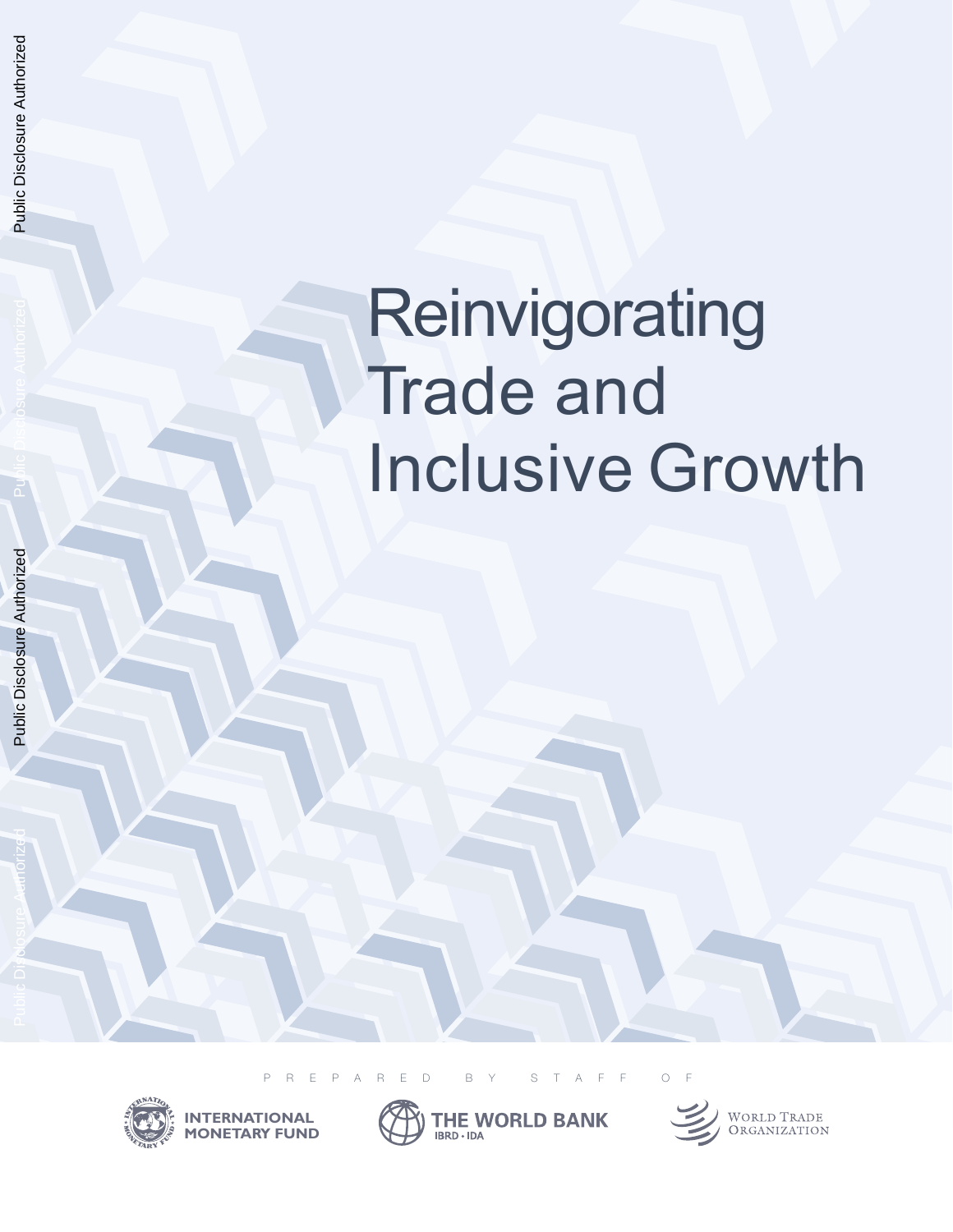# **CONTENTS**

| B. Rural Economy 27 |  |
|---------------------|--|
|                     |  |
|                     |  |
|                     |  |
|                     |  |

| -<br>___                 |  |
|--------------------------|--|
| $D -$<br>Reterenct<br>__ |  |

## **BOXES**

| 1. Structure of the GATS                                                 | - 9 |
|--------------------------------------------------------------------------|-----|
| 2. The CPTPP Chapter on Electronic Commerce ________                     | 19  |
| 3. Monitoring Investment Policies ___                                    | 21  |
| 4. The WTO and Investment                                                | 22  |
| 5. Benefits from Market Access Reforms: Examples                         | 24  |
| 6. Fisheries Subsidies Negotiations at the WTO_                          | 28  |
| 7. GATT/WTO: Selected Experience with Alternative Negotiating Approaches | 36  |

#### **FIGURES**

| 1. Sector Shares in Total World Value-Added and Gross Exports      | 10 |
|--------------------------------------------------------------------|----|
| 2. Ratio of Value-Added to Gross Exports for the World, by Sector  |    |
| 3. Changes in Regulatory Heterogeneity by Sector 2014–17           | 15 |
| 4. Tariffs Have Come Down but Reform Stalled Since the Early 2000s | 23 |
| 5. RTAs in Force, 1948-2018                                        | 34 |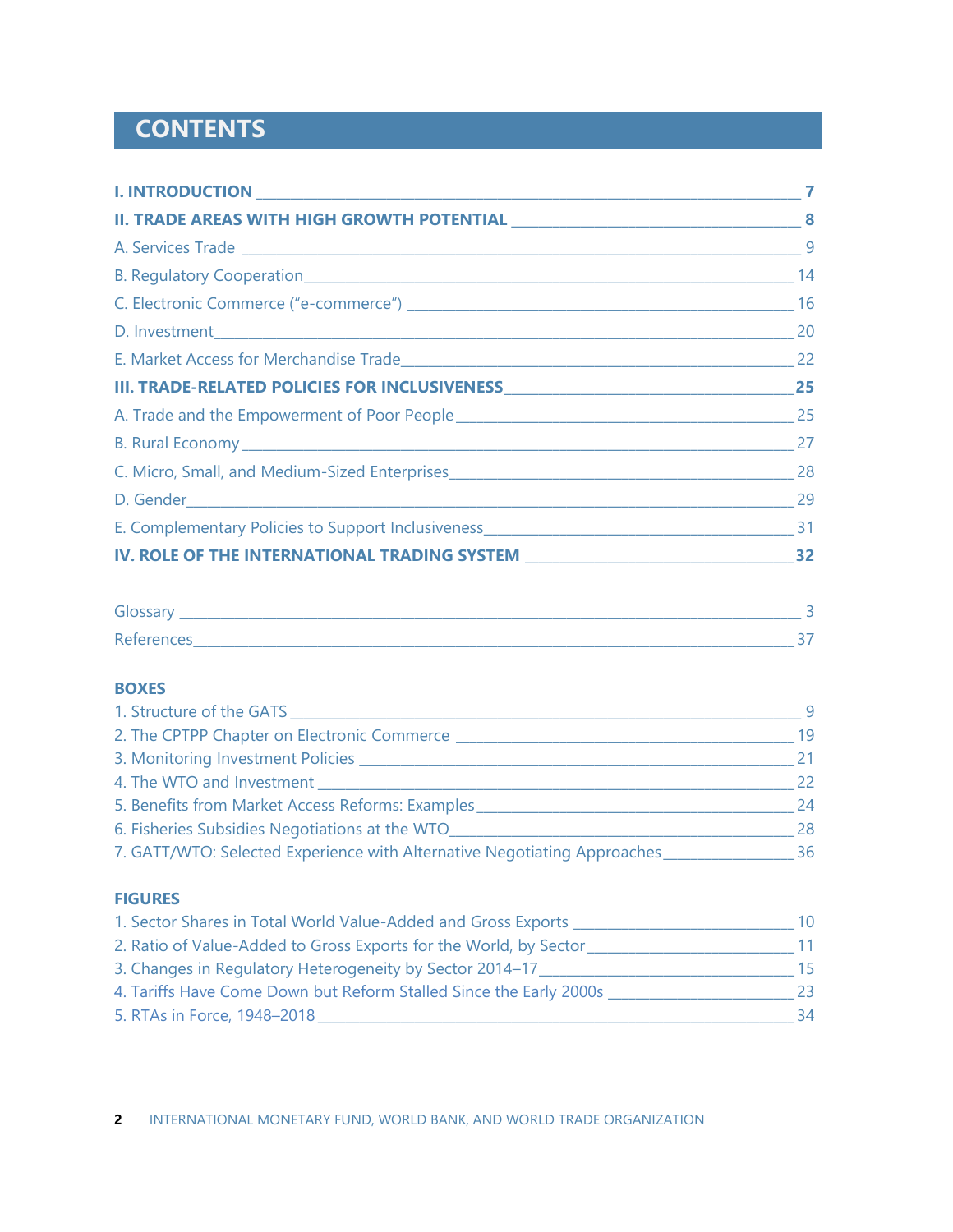# **Glossary**

<span id="page-2-0"></span>

| AE              | Advanced economy                                                      |
|-----------------|-----------------------------------------------------------------------|
| <b>AGP</b>      | Agreement on Government Procurement (WTO)                             |
| <b>APEC</b>     | Asia Pacific Economic Cooperation Forum                               |
| <b>ASCM</b>     | Agreement on Subsidies and Countervailing Measures (WTO)              |
| BIT             | Bilateral investment treaty                                           |
| BoP             | <b>Balance of payments</b>                                            |
| <b>CETA</b>     | Comprehensive Economic and Trade Agreement (Canada, EU)               |
| <b>CPTPP</b>    | Comprehensive and Progressive Agreement for Trans-Pacific Partnership |
| <b>DDA</b>      | Doha Development Agenda (Doha Round) (WTO)                            |
| <b>EMDC</b>     | Emerging market and developing country                                |
| EU              | European Union                                                        |
| FDI             | Foreign direct investment                                             |
| <b>FTA</b>      | Free trade agreement                                                  |
| $G-20$          | Group of 20                                                           |
| <b>GATS</b>     | General Agreement on Trade in Services (WTO)                          |
| <b>GTA</b>      | <b>Global Trade Alert</b>                                             |
| <b>GVC</b>      | Global value chain                                                    |
| IIA             | International investment agreement                                    |
| <b>ISDS</b>     | Investor-state dispute settlement                                     |
| IT              | Information technology                                                |
| ITA             | Information Technology Agreement (WTO)                                |
| MAI             | Multilateral Agreement on Investment                                  |
| MC-11           | WTO 11 <sup>th</sup> Ministerial Conference (2017)                    |
| <b>MFN</b>      | Most favored nation                                                   |
| <b>MSME</b>     | Micro, small, and medium-sized enterprise                             |
| NAFTA           | North American Free Trade Agreement                                   |
| <b>NTB</b>      | Non-tariff barrier                                                    |
| <b>NTM</b>      | Non-tariff measure                                                    |
| OECD            | Organization for Economic Cooperation and Development                 |
| PTA             | Preferential trade agreement                                          |
| <b>RTA</b>      | Regional trade agreement                                              |
| <b>SME</b>      | Small and medium-sized enterprise                                     |
| <b>SPS</b>      | Sanitary and Phyto-sanitary                                           |
| <b>STRI</b>     | Services Trade Restrictiveness Index                                  |
| TAA             | Trade Adjustment Assistance                                           |
| TBT             | Technical barriers to trade                                           |
| TFA             | Trade Facilitation Agreement (WTO)                                    |
| TiSA            | Trade in Services Agreement                                           |
| <b>TPP</b>      | Trans-Pacific Partnership                                             |
| <b>TRIMS</b>    | Agreement on Trade-Related Investment Measures (WTO)                  |
| <b>UNCITRAL</b> | United Nations Commission on International Trade Law                  |
| <b>UNCTAD</b>   | United Nations Conference on Trade and Development                    |
| <b>WEO</b>      | World Economic Outlook (IMF)                                          |
| <b>WTO</b>      | World Trade Organization                                              |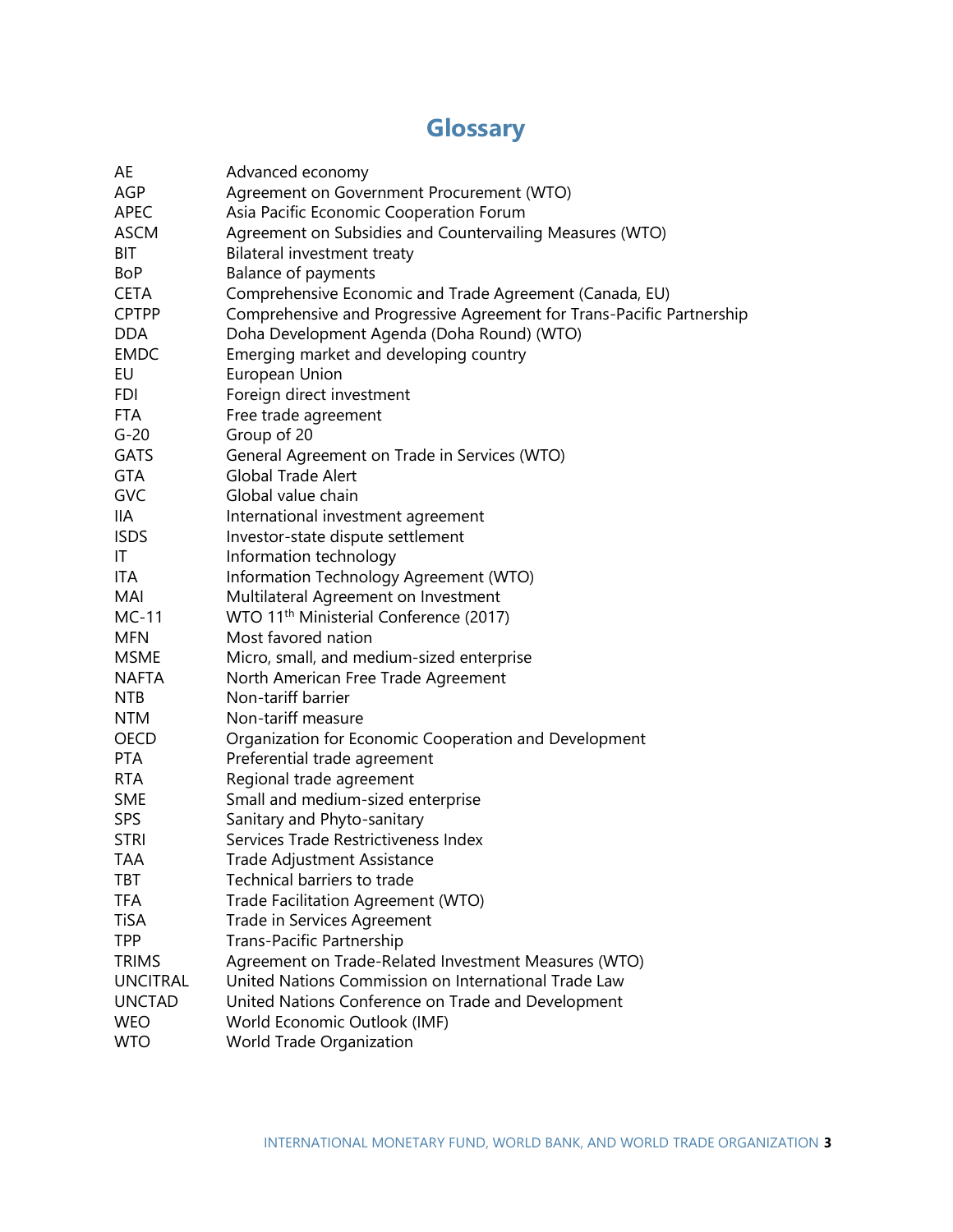# **EXECUTIVE SUMMARY**

*Trade integration can play a much larger role in boosting shared prosperity. The current focus on trade tensions threatens to obscure the great untapped benefits possible from further trade reform. The opportunities provided by information technology and other fundamental changes in the global economy are yet to be reflected in modern areas of trade policy, such as services and electronic commerce. Greater openness in these areas would promote competition, lift productivity, and raise living standards. In many other areas, such as the rural economy, smaller enterprises, and women's economic empowerment, trade-related reforms are important particularly to foster more inclusive growth.* 

*Harnessing flexible approaches to WTO negotiations may be the key to reinvigorating global trade reform. Despite the benefits at stake—and with important exceptions such as the WTO Trade Facilitation Agreement—trade reform has lagged since the early 2000s. For much of this period, governments focused their efforts in the WTO on a single negotiating approach. Now, as groups of WTO members pursue joint initiatives in several areas, attention is turning to how other negotiating approaches—including some used effectively in the past—can be leveraged so that trade once again plays its full role in driving increased global economic prosperity.* 

*Building greater, more durable openness—this paper's focus—should be part of a broader effort to strengthen and reinvest in the global trading system. The system of global trade rules that has nurtured unprecedented economic growth across multiple generations faces tensions. Though only recently brought to the fore, those tensions are rooted in issues that have been left unresolved for*  too long. Governments need to promptly address outstanding questions involving, for example, the *WTO dispute system and the reach of subsidy disciplines. Cooperative action to secure greater openness—an imperative in its own right—could also help to resolve these issues.* 

**\*\*\* \*\*\* \*\*\***

**The opening of trade after World War II through the early 2000s lifted living standards and reduced poverty, but remains incomplete.** Tariffs fell sharply, starting with advanced economies, but then also emerging market and developing economies. For example, developing (advanced) economies cut their average tariffs from 31 percent (10 percent) in 1980 to 9 percent (4 percent) in 2015. An ever-deepening rules-based system—notably under the GATT and WTO—brought more openness, transparency, and stability. Much of this reflects reform up to the early 2000s. However, tariffs, regulatory differences, and other policy barriers still impede trade in goods. And even as trade agreements increasingly extend behind the border, domestic policies still often distort trade.

**Fundamental changes in newer areas of the global economy are not being reflected in global trade policy, stifling future prosperity.** Services comprise two-thirds of global GDP and employment, and (on a value-added basis) nearly half of global trade, yet barriers to services trade today are roughly as high as those to trade in goods a half century ago. Digital technologies make more services tradable across borders. Trade and investment decisions are increasingly

**4** INTERNATIONAL MONETARY FUND, WORLD BANK, AND WORLD TRADE ORGANIZATION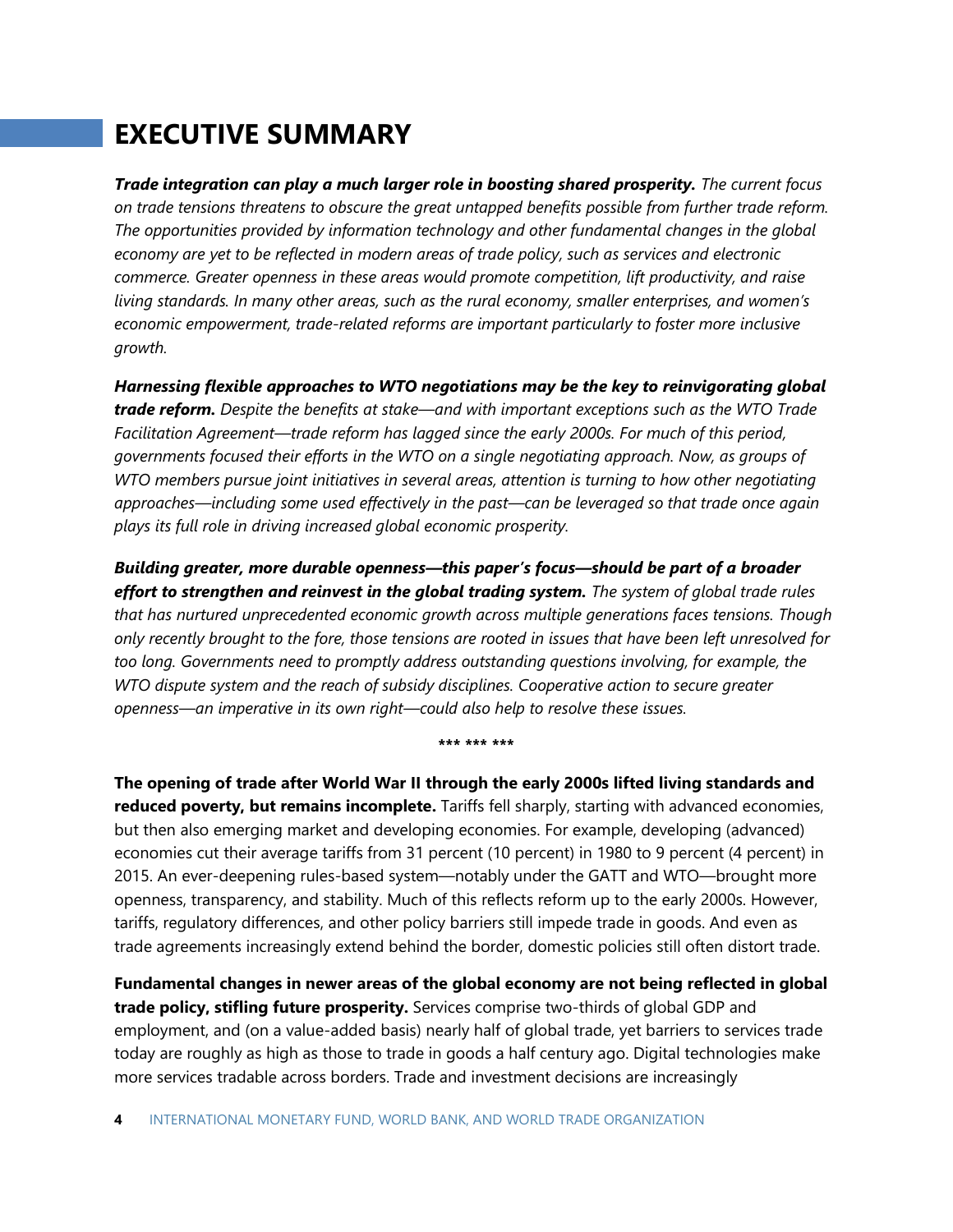complements, rather than substitutes, yet policy barriers still obstruct much FDI and the lack of a common template for thousands of international investment agreements creates a spaghetti bowl of provisions for investors and governments. The rise of global value chains and trade in inputs lends added importance to regulatory co-operation, trade and investment facilitation, and enabling policy environments for private sector innovation.

**Trade can also be a powerful force for more inclusive growth, including by lowering poverty and by opening opportunities to small firms, farmers, and fishermen, as well as women.** Better trade policies, notably in the area of e-commerce, could help small firms to export. But traditional areas of trade policy are also important. Distortions to agricultural trade impact market access and food price volatility, affecting both poor farmers and poor consumers. Limiting fisheries subsidies could help to secure the livelihoods of coastal communities and the sustainability of fish stocks. In all of these areas trade helps to drive female employment and economic empowerment. However, given the potential for trade and other structural change to create adjustment pressures for certain sectors, groups or regions, triggering discontent among some segments of society, it is also important to have in place appropriate complementary policies.

**The path forward needs to heed the hard lessons of nearly two decades of WTO negotiations and to recognize a more complex trade policy landscape.** The slow pace of reforms since the early 2000s, fundamental changes in a more interconnected modern economy, and the risk of trade policy reversals call for urgency to reinvigorate trade policy reforms. The WTO institutional and legal framework, and its near-global membership, have unique advantages. Yet reliance on an approach in which all members must agree on all issues risks driving negotiating activity outside the WTO. Agreeing among so many members, each with unique challenges and priorities, has proven difficult.

**More flexible negotiating approaches have been effective in the past.** The multilateral trading system has not always relied on large-scale 'single undertakings' like the Uruguay Round. When the WTO was created in 1995 many expected it would foster a flow of new agreements on various topics. The history of the GATT and WTO shows that many approaches have been deployed over the years—some fully multilateral, and others not. Key parts of the current WTO rule book were initially agreed by and applied (in the 1970s and 1980s) only to those countries adopting the Tokyo Round "Codes." The 1996 Information Technology Agreement (ITA) and its 2016 expansion are examples in which a "critical mass" of WTO members agreed tariff cuts they then apply to imports from all WTO members. Disciplines on government procurement—otherwise outside WTO rules—apply only among participants in that agreement, but the agreement is open to non-participants as well which would not necessarily be true if the agreement were done outside the WTO.

**Flexible approaches could help to advance reforms in the areas discussed in this paper.** On top of actions to open economies unilaterally, reforms are ideally advanced through fully multilateral agreements among all WTO members. But where that is not initially possible, advancing within the WTO system through other approaches, including plurilaterals, has often been seen as preferable by many WTO members compared to advancing outside the system. What is important is that initiatives using flexible negotiating approaches attract a diverse and representative set of members, are open to all, and serve to strengthen the global trading system.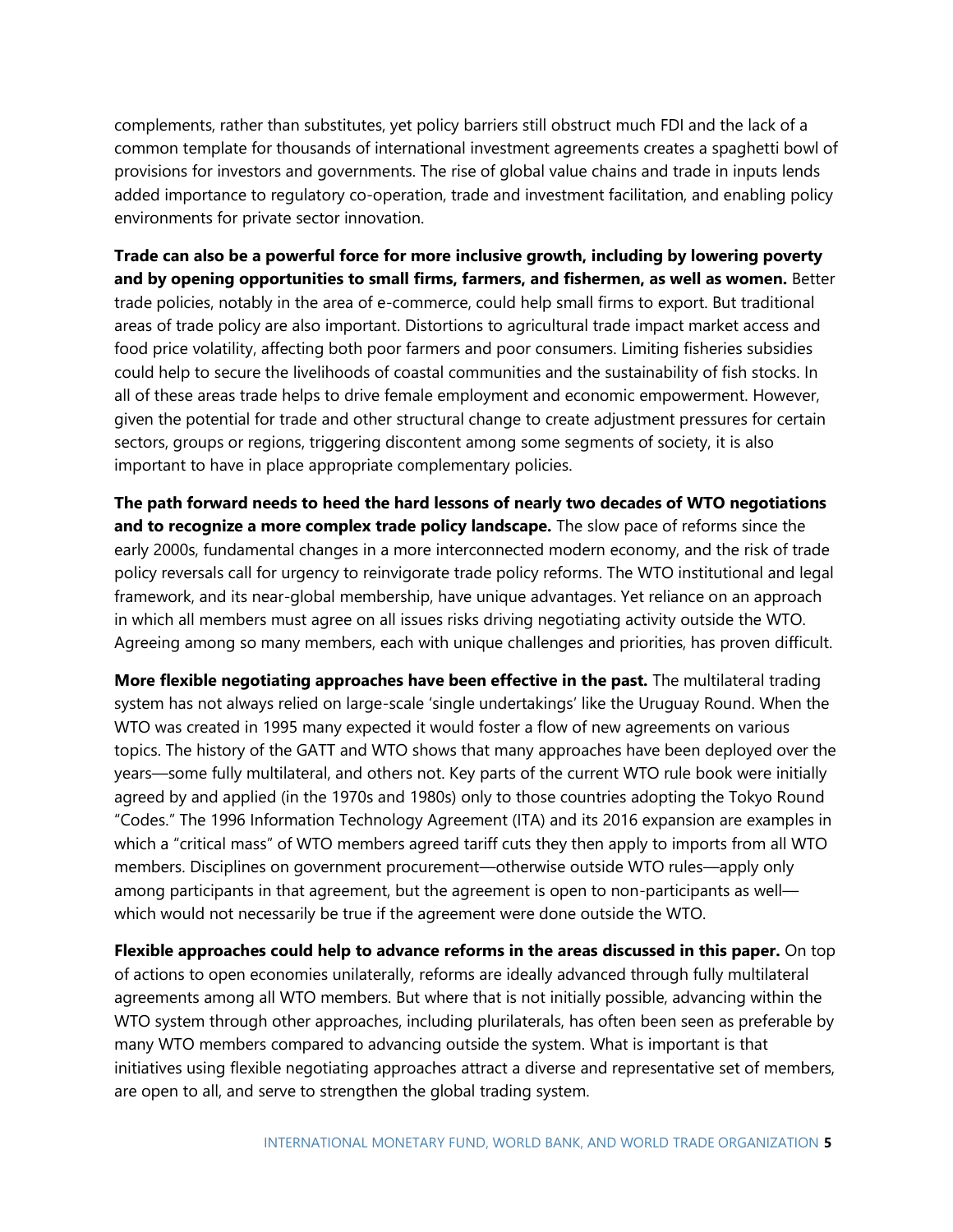## **At their July 2017 meeting in Hamburg G20 leaders emphasized how open investment and trade promote growth, productivity, jobs, and development.** They called for advancing strong, sustainable, balanced and inclusive growth and expressed their determination to shape globalization to better enable people to seize the opportunities it provides. This paper supports that ambition. It begins by exploring the potential for reforms in certain areas to significantly impact aggregate economic outcomes like productivity and income levels. It then discusses other areas of reform that bear primarily on inclusiveness. This sets up a discussion in the latter part of the paper on how cooperative reforms can be achieved. The role of domestic policies in a healthy adjustment to trade and technology—a focus in a recent joint paper (IMF, WB, WTO 2017)—remains important; this paper updates the earlier coverage, including with new evidence at the national level.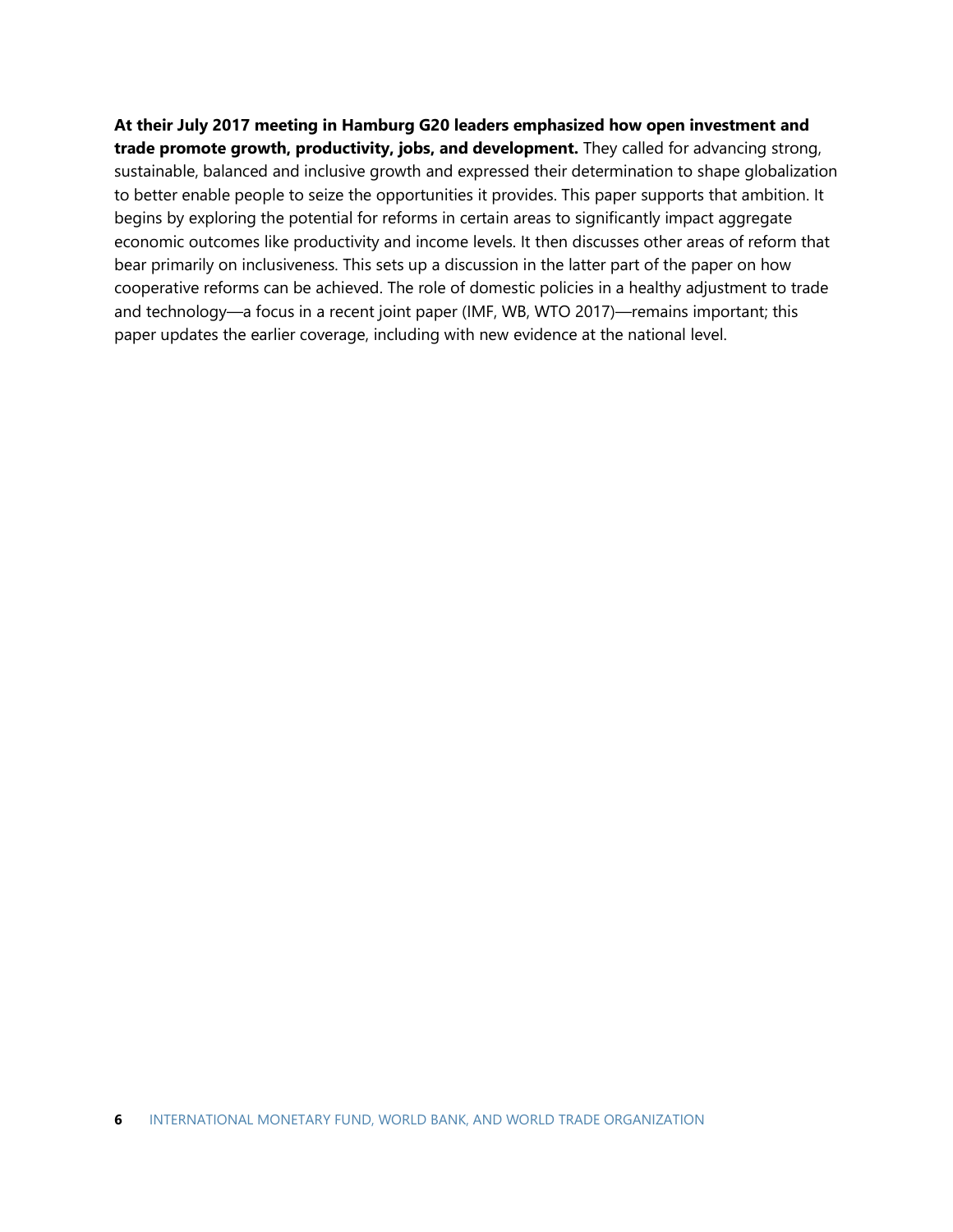# **I. INTRODUCTION**

**1. Despite a recent rebound in trade, a prolonged slowdown in the pace of trade reform is leaving in place widespread trade distortions and putting at risk the strength and durability of the global economic recovery.** A global economic upswing that began around mid-2016 grew into a synchronized expansion underpinned by trade-intensive investment growth. But this largely cyclical development, and a more recent period of unusually high trade tensions—which itself poses serious concerns—risk masking the need for substantial and durable trade opening on a global basis. Remaining trade distortions are a key factor behind the trade tensions, making the need to reinvigorate trade reform all the more urgent. $1$ 

**2. As new trade reform initiatives lagged and the benefits of past reforms levelled off, trade growth slowed.** Global trade volumes grew at some 7 percent annually during the 1990s double the rate of global GDP growth—but decelerated markedly as the ratio of trade growth to GDP growth fell to 1.5 during 2001–07 and to unity in the period after 2008.<sup>2</sup> While several factors lie behind the slowdown, a substantial part represents a slower pace of trade reform following the remarkable progress made from the 1980s to the early 2000s.

**3. It is time to reinvest in open, rules-based global trade.** Since World War II a system of global trade rules has brought more openness, stability, and transparency to trade, nurturing unprecedented world economic growth. It is time to reinvest in that system to serve the modern economy. To think that the work of trade reform is essentially complete is a fallacy that neglects both the significant remaining obstacles to traditional trade and the opportunities presented by the rise in services and technology for greater trade-driven prosperity. This is the focus of the sections that discuss areas with high potential for growth (Section II) and inclusiveness (Section III).

**4. Extending rules-based trade openness poses new challenges and could require fresh thinking and exploring all available approaches.** At the domestic level, trade policy and trade negotiations increasingly reach "behind the border" and interact with domestic regulatory agencies, sectoral ministries, and sub-national entities. Unlike a classical tariff-cutting exercise, for example, successfully opening to services trade brings additional complexities: policy coherence becomes critical in designing and implementing reform. For any particular trade policy areas it follows that some countries may be prepared to move more quickly than others. So internationally, it's important to channel that desire in ways that are most constructive for the countries concerned, while also contributing to a healthy global system. This is the focus of Section IV.

 $1$  The uptick in trade restrictions after the global financial crisis and recent tensions recall an adage coined by Jagdish Bhagwati as the "bicycle theory" and explained by U.S. Trade Representative Zoellick as: "If the trade liberalization process does not move forward, it will, like a bicycle, be pulled down by the political gravity of special interests."

 $2$  Examining the period after the global financial crisis, IMF (2016a) concludes that non-cyclical factors dragged down global merchandise trade growth by 1¾ percentage points a year during 2012–15.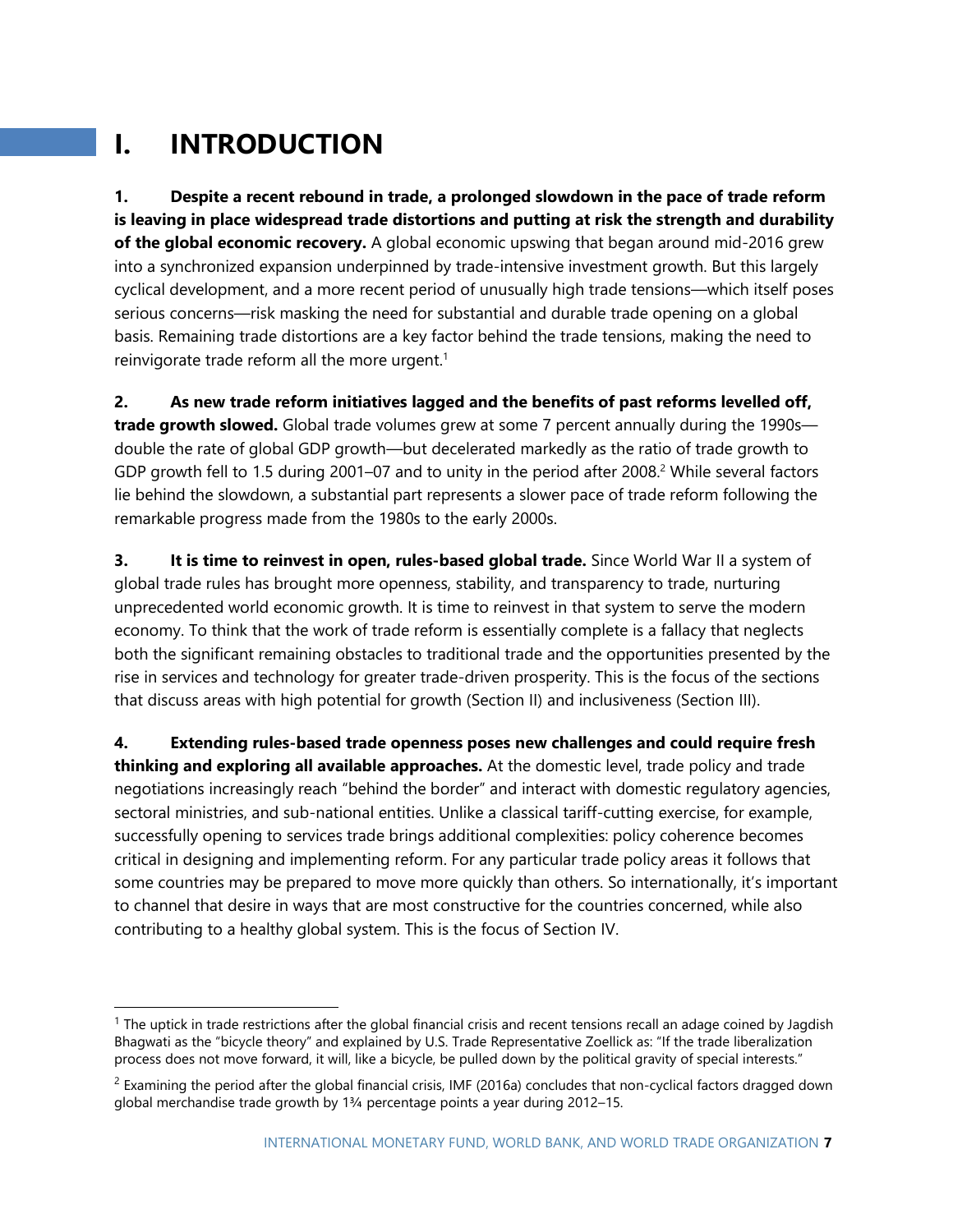**5. This paper complements earlier joint work.** Along with the broad benefits of trade, IMF-WB-WTO (2017) emphasized policy tools that can be used to help workers and communities to adjust to adjustment pressures associated with trade and technological change. The current paper digs more deeply into the benefits that trade and trade reform can provide for economic growth and inclusiveness and how such reform could be achieved at the global level.

# **II. TRADE AREAS WITH HIGH GROWTH POTENTIAL**

**6. Reinvigorating trade integration should be a key component of the global policy agenda to boost economic growth.** Despite the upswing that began in 2016, a longer-term trade slowdown has coincided with weaker productivity growth. This has occurred because the benefits of past major trade policy reforms have played out and new initiatives have lagged.<sup>3</sup> The pace of new trade policy reforms at the global level has slowed since 2001; this has not only left an unfinished agenda in traditional areas, but has also meant that the trading system has not kept pace with modern economic developments. At the same time, new trade restrictions imposed since the global financial crisis have begun to weigh on global trade; this trend has only grown recently.

**7. Certain "frontier" areas of trade policy have high potential to lift global productivity and durably increase medium-term growth.** The digital economy revolution is opening new opportunities for cross-border trade and investment (Meltzer, 2016). This is changing the nature of trade, elevating the roles of policies relating to electronic commerce ("e-commerce"), 4 investment, and services trade. This reflects the international nature of supply chains and complementarity of foreign direct investment (FDI) with trade in goods and services—the 'trade-investment-services' nexus (Richard Baldwin). The effectiveness of this nexus, and of international supply chains, is also grounded in secure property rights, including for intellectual property. The growing overlap between trade regimes and domestic policy puts extra emphasis on effective regulatory cooperation.

**8. While the benefits are high in these areas, so too are the risks.** International rules in these areas are less developed than those in the more traditional areas of trade. Moreover, broadly speaking the existing international obligations—whether in the WTO or in other trade and investment agreements—provide limited protection against backsliding from existing policies. This is also an important consideration, particularly in an environment of rising trade tensions.

**9. Policymaking and international rules in these areas are already linked.** The WTO General Agreement on Trade in Services (GATS), for example, addresses many aspects of investment in service sectors. Countries' GATS commitments also apply to the digital delivery of services, and the GATS provides a built-in mechanism for the pursuit of regulatory cooperation on services.

<sup>&</sup>lt;sup>3</sup> Developing countries' unilateral reforms in the 1980s/90s and such initiatives as EU expansions, the conclusion of the Uruguay Round (1994) and creation of the WTO, and China's WTO accession (2001) strengthened the global trade policy landscape and promoted the growth of global value chains.

<sup>4</sup> *Electronic commerce* includes goods and services produced, distributed, marketed, sold, or delivered through electronic means.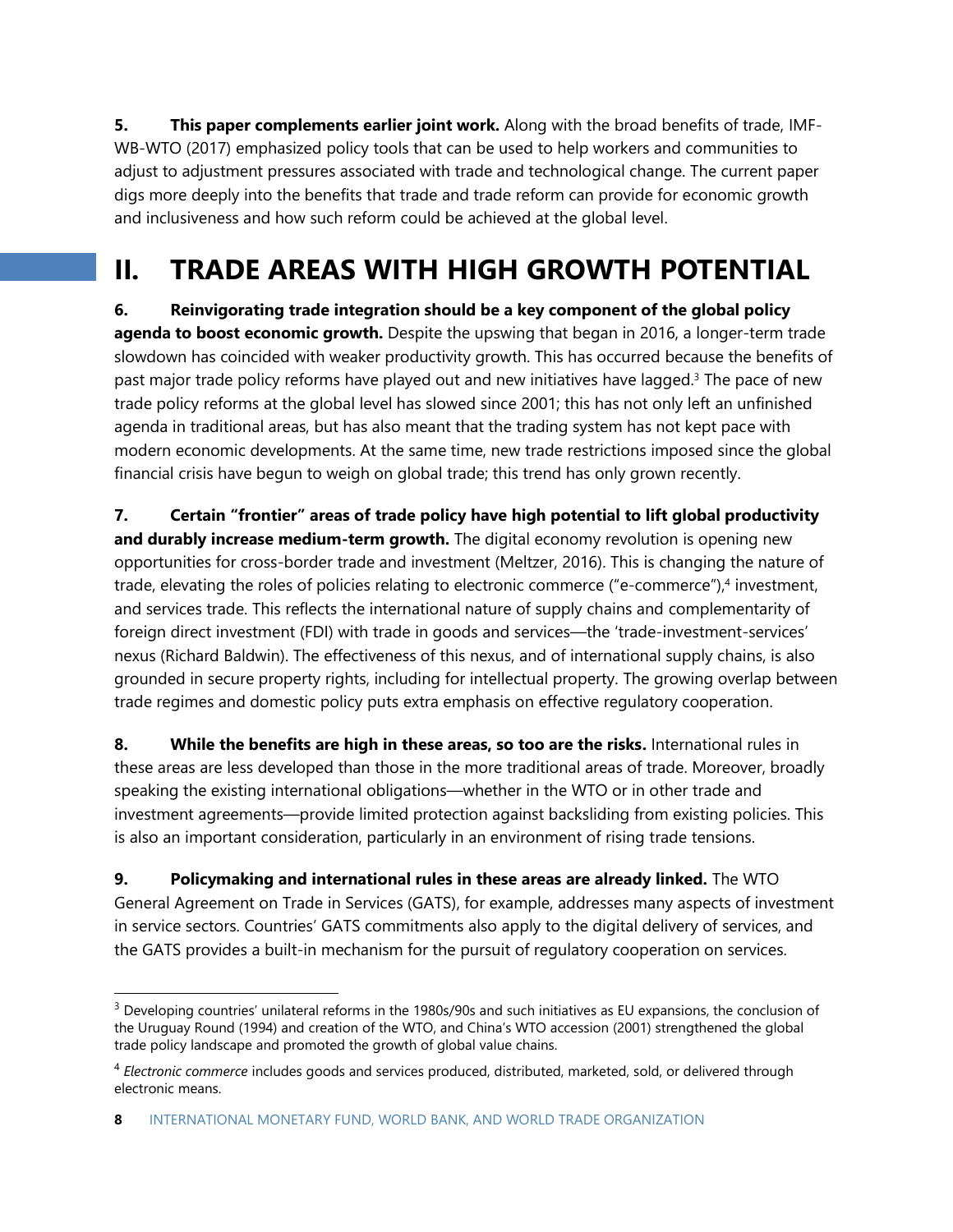**10. A trade policy agenda to promote global growth should also encompass market access issues and other conventional areas of trade policy.** Much remains to be done to promote open and secure market access in the goods sector. The work of reducing tariffs is incomplete, while greater transparency and openness in government procurement markets can promote competition and increase expenditure quality and efficiency, particularly important when budgets are tight.

# **A. Services Trade**

#### **11. Trade policy lags far behind the evolution of the services sector in the global economy.**

Services comprise some two-thirds of global GDP and employment. Yet the limited opening of service sectors to foreign competition impedes trade and productivity growth throughout the sector and the broader economy. As innovation further shapes which services can be traded across borders (Box 1, GATS Mode 1) it is becoming even more important to address obstacles to that trade. It is also important that countries open up to international competition in services provided in other ways, including through foreign direct investment and the operation of foreign affiliates (relating to GATS Mode 3), and the temporary movement of workers ("natural persons") across borders for the purpose of supplying services (GATS Mode 4).

#### **Box 1. Structure of the GATS**

**The GATS applies to the international provision of services through four modes of supply.** These are:

- *Cross-border supply* (Mode 1), similar to the concept of merchandise trade;
- *Consumption abroad* (Mode 2), the supply of a service *in* the territory of one WTO member to a consumer of another member (often associated with tourism)—policies in this area are generally open;
- *Commercial presence* (Model 3), the supply of a service to consumers in another (host) member by establishing a commercial presence, a concept closely linked to FDI and the operation of foreign affiliates; and
- *Presence of natural persons* (Mode 4), involving the supply of a service by an individual of one member temporarily present in the territory of another member.

Certain GATS obligations apply automatically across the service sector and to all modes of supply; these include the obligation to treat services and service suppliers from any WTO member no less favorably compared to those from any other WTO member ("MFN"). "Market access" (the absence of six, mostly 'quota-type' limitations) and "national treatment" (treating foreign services and service suppliers no less favorably than domestic services and service suppliers) are commitments specific to the member, to the service sector, and to the mode of supply (and subject to any limitations contained in the member's schedule). The GATS schedules now in force are, largely, those agreed in the Uruguay Round or, for newer WTO members, those agreed in the accession negotiations.

#### **12. Improved access to services from trade reform promotes economy-wide productivity**

**and income growth.** Given the sector's size, the role of services productivity in overall economic performance is evident. Less appreciated, though, is the interplay between services reform and manufacturing performance. Services comprise significant shares of the value added of all sectors in the economy, and this is reflected also in trade figures: while only a quarter of global trade is traded *as* services, on a value-added basis half of the value of global trade originates in service sectors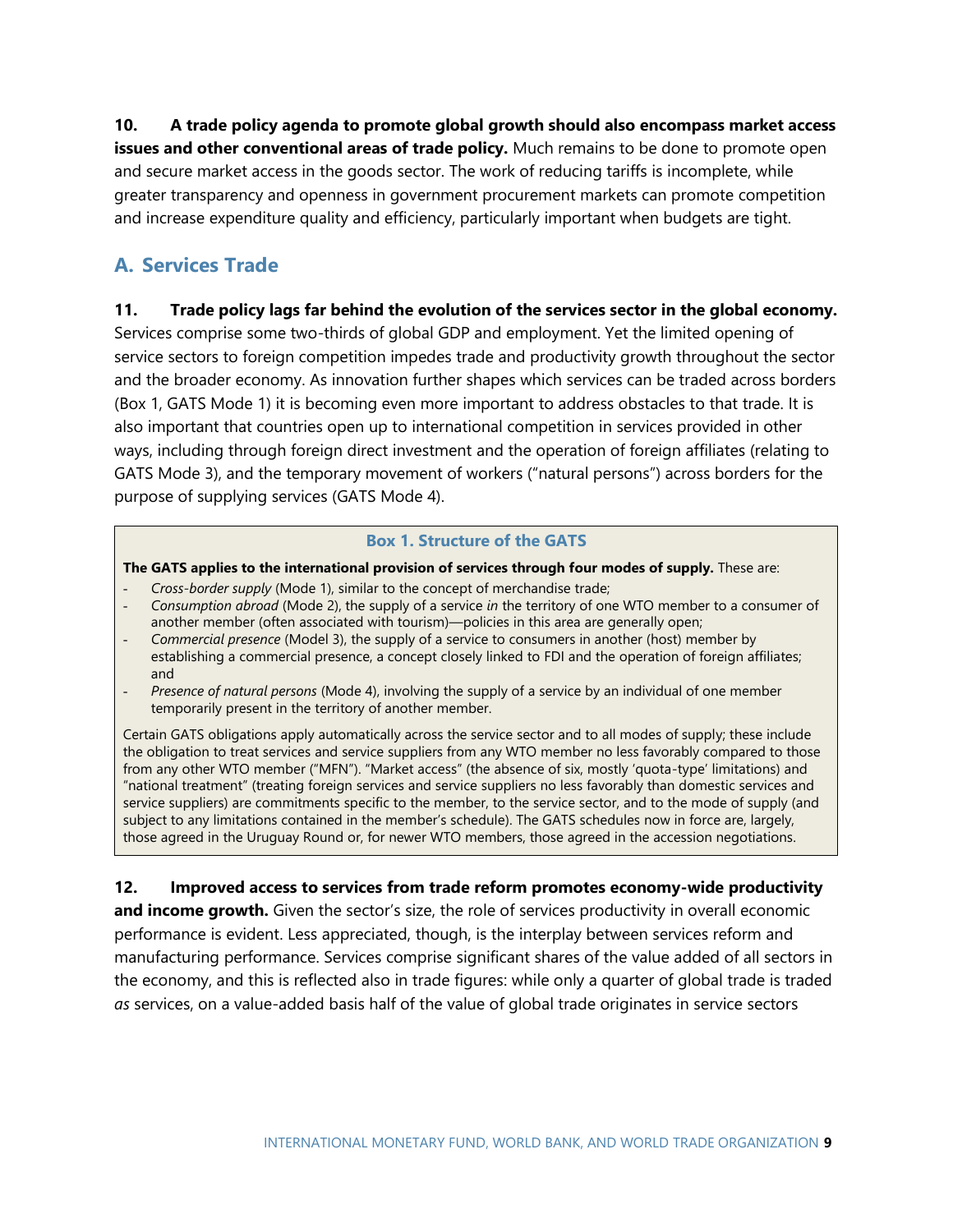(Figures 1 and 2). 5 In an illustrative scenario, Beverelli and others (2017) find that full services trade liberalization could raise manufacturing productivity by an average of 22 percent across a sample of 57 countries, with larger benefits for countries with stronger institutional environments.



**13. Country studies provide compelling evidence that openness in services contributes to long run growth performance** (Hoekman and Mattoo, 2008). India's reforms in the 1990s brought more openness, better regulation, and greater investment, allowing Indian manufacturing firms to source services from a range of domestic and foreign providers operating in a more competitive environment. Manufacturers' access to better, more reliable, and more diverse business services enhanced firms' ability to invest in new opportunities and technologies, to concentrate production in fewer locations, to efficiently manage inventories, and to coordinate decisions with suppliers and customers. Arnold and others (2016) studied the experience of 4,000 manufacturing firms during the period of services reforms and concluded that procompetitive reforms in banking, insurance, telecommunications, and transport boosted the productivity of both foreign and locally-owned manufacturing firms.<sup>6</sup> Other empirical studies reinforce these findings, but also stress the importance of well-designed reforms accompanied by sound domestic regulation.

<sup>&</sup>lt;sup>5</sup> The fact that the value of direct trade in services is smaller than the value of services embodied in traded goods might reflect, in part, that the costs of trading services is generally much higher than the cost of trading goods (Fiorini and Hoekman, 2017). IMF (2018b) documents the rising role of service inputs in manufacturing.

 $6$  Specifically, a one-standard-deviation increase in the aggregate index of services liberalization was associated with a productivity increase of 12 percent for domestic firms and 13 percent for foreign firms. The largest additional effect was for transport reforms, followed by telecommunications and banking reforms.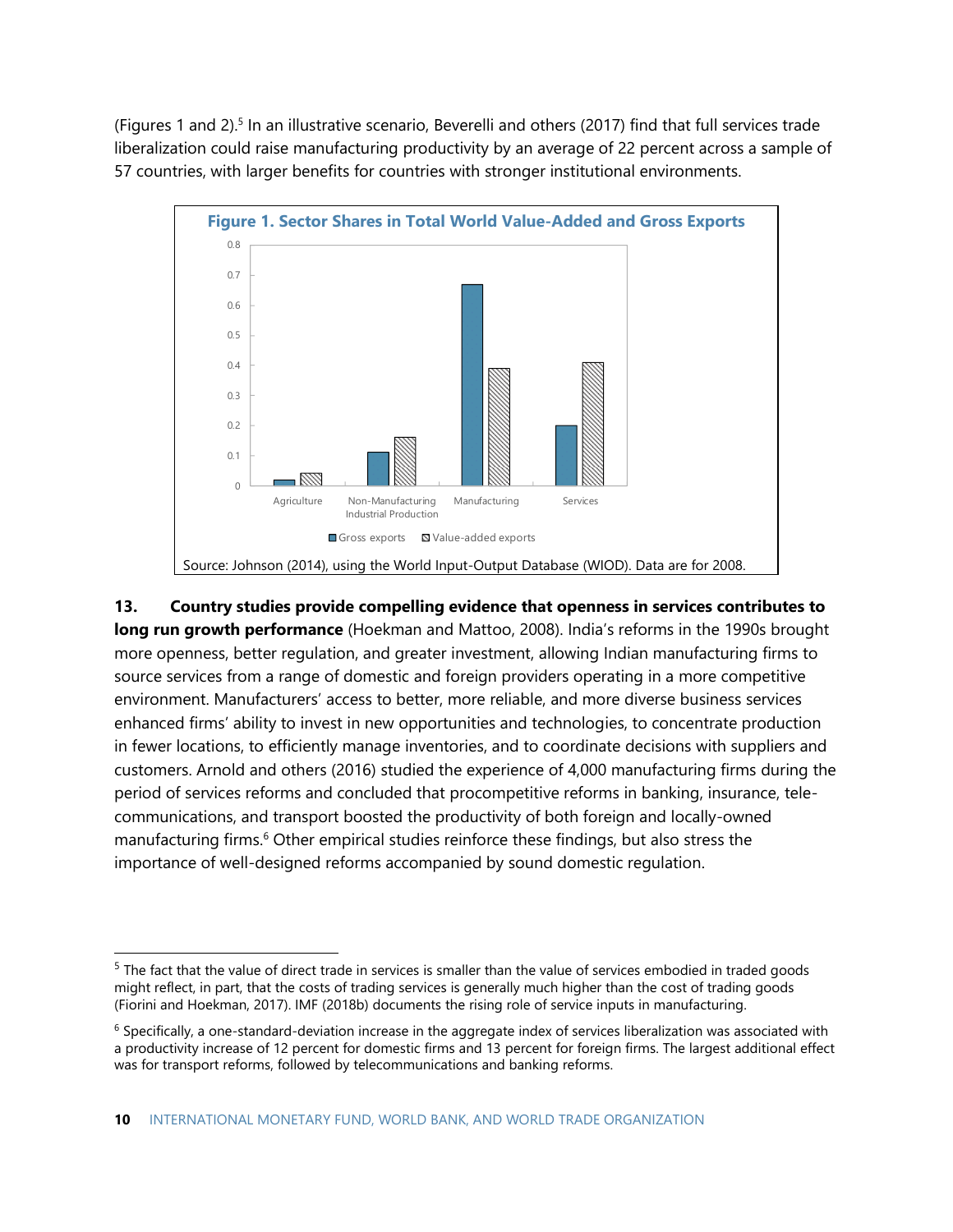**14. Despite the economic importance of competitive service sectors, indicators point to policy barriers to services trade much higher than those affecting trade in goods.** While estimates of ad valorem equivalents for services trade are more uncertain than those for goods trade,<sup>7</sup> OECD (2017) concludes that "[e]mpirical analysis reveals that the costs of services trade and investment barriers are high, largely exceeding the average tariff on traded goods, and that these costs apply to all modes of supplying services abroad."<sup>8</sup> Within the wide divergences, estimates of 20 to 40 percent are common, with some much higher. The trade costs of concern include both those policies that explicitly target foreign suppliers, but also costs arising from domestic regulatory practices that fall short of best practice in competition and rule-making and may thus *de facto* discriminate against foreign suppliers.



<sup>7</sup> Analysis of services trade continues to face difficulty in separating the *policy-based* costs from other costs of trading services. Nonetheless, the cross-country variation in services trade costs suggests that the policy component is a major factor. Miroudot, Sauvage and Shepherd (2013) and Koske and others (2015) provide evidence that barriers to trade and investment, and behind-the-border barriers to entry, are higher for service than for goods sectors.

<sup>&</sup>lt;sup>8</sup> Compared to the rich information on policies affecting trade in goods, information on trade policy for services remains limited. Two mutually supportive initiatives are helping to address this gap. The OECD Services Trade Restrictiveness Index (STRI) covers 44 countries and 22 sectors; its database of laws and regulations is updated annually and now covers 2014–2017. STRI indices quantify restrictions on foreign entry and the movement of people, barriers to competition, regulatory transparency, and other discriminatory measures that impact the ease of doing business. Details are at: [http://www.oecd.org/tad/services-trade/services-trade-restrictiveness-index.htm.](http://www.oecd.org/tad/services-trade/services-trade-restrictiveness-index.htm) The World Bank Services Trade Restrictions Database [\(http://iresearch.worldbank.org/servicetrade\)](http://iresearch.worldbank.org/servicetrade) covers 103 countries and 18 sectors in basic telecommunications, distribution, financial services, selected professional services, and transport; it covers the relevant modes of service delivery for covered sectors. The information was collected in 2008–10 and has been updated for some countries, with 2016 updates forthcoming. Cerdeiro and Nam (2018) discuss the complexities of measuring services trade restrictions and the development of tariff-equivalent measures for such restrictions.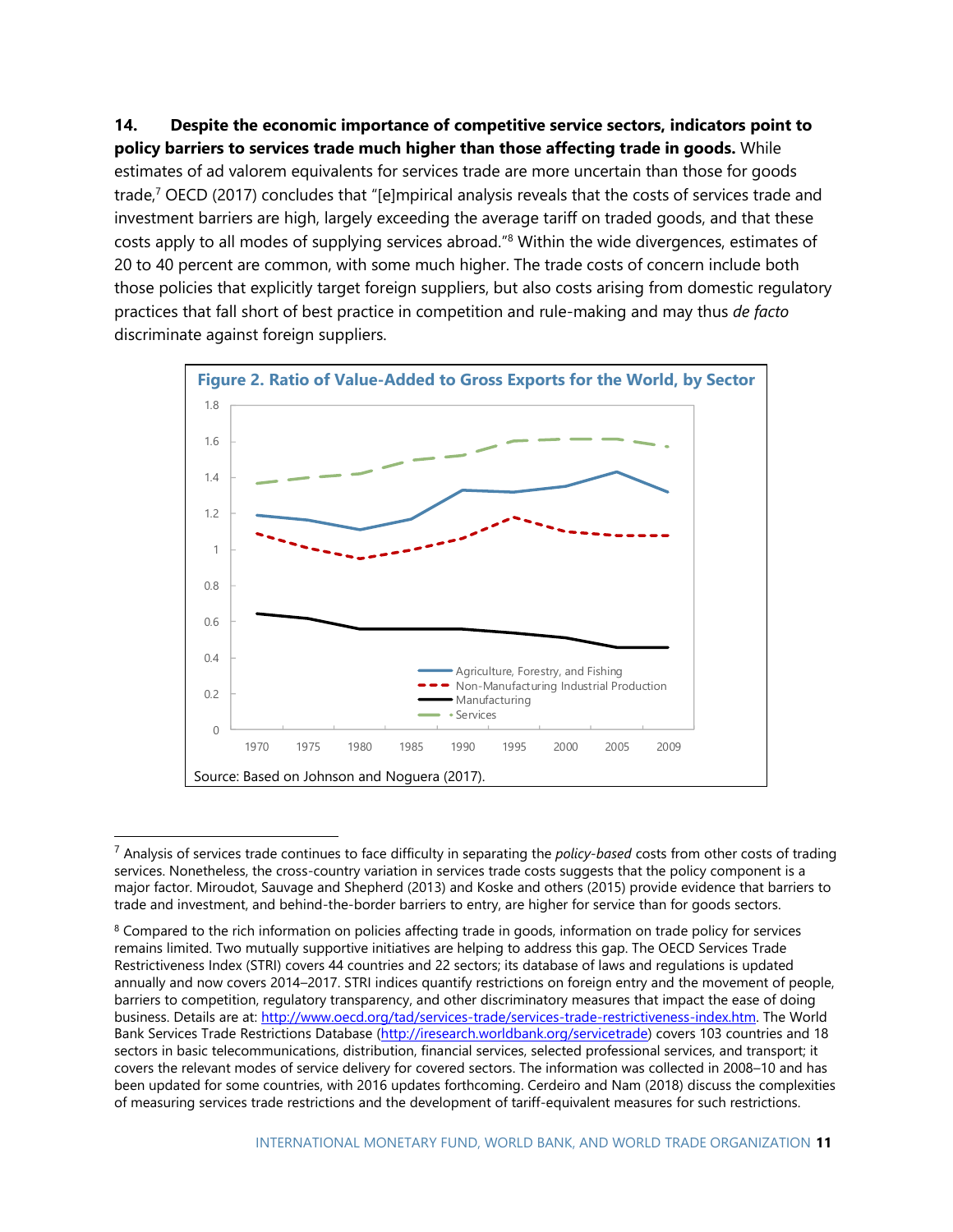**15. Sound domestic regulation has a particular role in the service sector.** Ranging from prudential regulation in financial and professional services to pro-competitive regulation in a variety of network-based services, sound domestic regulation is critical to realizing the benefits of services liberalization. Devising and implementing such regulation is not easy and there are acute regulatory problems especially but not just in developing countries (Mattoo and Sauvé, 2003). Regulatory institutions can be costly and may require sophisticated skills. To some extent such costs can be reduced by regional cooperation and recovered through fees—but external assistance could help ensure that adequate regulation is in place.

**16. Services trade liberalization has been negotiated multilaterally as well as in regional, plurilateral, and bilateral contexts.** The first multilateral services trade negotiations took place in the context of the Uruguay Round, resulting in the General Agreement on Trade in Services (GATS) in 1995 (Box 1). The GATS brings a critical framework for provisions on services trade but (with some exceptions) by and large the Uruguay Round outcome did not lead to significant liberalization. In the Doha Round, services negotiations aimed to improve the GATS and to deepen country-specific GATS commitments, but were made dependent on negotiations in other areas;<sup>9</sup> offers were exchanged but little negotiating progress was made.<sup>10</sup>

**17. Regional agreements have delivered only limited liberalization.** The negotiations toward the Trans-Pacific Partnership (later, the CPTPP) were, however, more ambitious than most. Gootiiz and Mattoo (2014) find that the CPTPP commitments would enhance transparency and policy certainty compared to current GATS commitments. While explicit liberalization would be limited to selected sectors and countries, they also find that the TPP negotiating process may have induced changes in applied policies over the course of the negotiations. <sup>11</sup> Moreover, some commitments would require liberalization several years after the completion of the agreement, for example by Vietnam in telecommunications and retail services, and by Malaysia in financial services.

**18. A high-ambition agenda to open services trade could promote greater competition and productivity throughout the sector.** Commentators such as Low (2016) and Hufbauer and others (2012) suggest several areas where progress could be made.

- Addressing gaps between GATS commitments and actual policy, possibly with standstill and "roll back" provisions (as in many regional agreements) to discourage policy reversals.
- Deepening and expanding specific commitments under the GATS to promote greater openness across a broad range of service industries and across multiple modes of supply.

 $9$  Hufbauer and others (2012) point to a "stunning neglect of services" in the Doha Round.

 $10$  Borchert and others (2011) conclude that Doha Round offers in the areas of distribution, financial, professional, telecommunications, and transport services would not generally have protected against backsliding, let alone prompted further significant opening of service sectors.

<sup>&</sup>lt;sup>11</sup> For example Mexico's telecommunications policy was reformed in 2013, and Malaysia carried out several reforms between 2009 and 2013 in financial services, professional services, and telecommunications.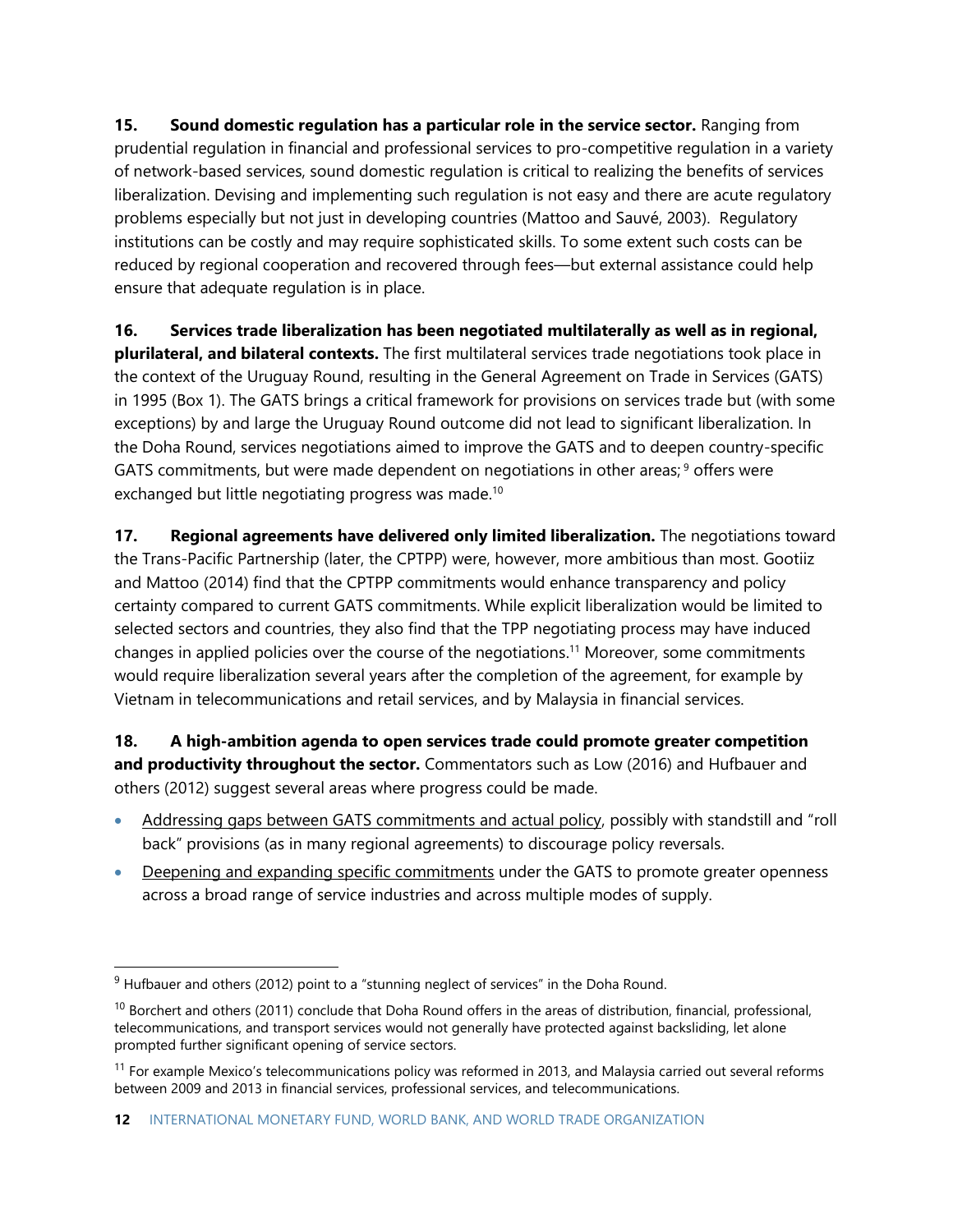• Where needed, identifying vehicles to promote capacity building to assist governments in helping to develop vigorous service sectors, as well as advice and support for service sector reforms more generally.

**19. One reason for limited negotiated liberalization thus far has been the inability to address concerns about international market failure.** These concerns range from matters of financial regulation and data privacy, to monopolistic practices and irregular immigration. A form of "negotiating tunnel vision" in trade negotiations has led to a focus solely on reciprocal marketopening, rather than on creating or promoting the (regulatory and other) preconditions for liberalization. Greater international cooperation involving regulators is needed to deliver both liberalization and enforceable agreements, and to improve the framework for services trade in such areas as government procurement in services, trade-distorting subsidies in the service sector, crossborder data flows, and mutual recognition of credentials in the area of professional services.

**20. Progress on services trade reform has been slow—despite the risk of backsliding on current levels of openness and the potential for large benefits from greater openness—but some efforts have been made.** International commitments on services trade remain limited. <sup>12</sup> GATS (Article XIX) also requires WTO members to "enter into successive negotiations, beginning [in 2000] and periodically thereafter, with a view to achieving a progressively higher level of liberalization." This negotiating mandate was integrated into the broader Doha Round in 2001 but fell victim to disagreements over agriculture and other issues (Adlung, 2015). Services provisions in regional agreements that go beyond the GATS have helped to narrow the gap between commitments and applied policies, but—with some important exceptions and innovations—have not generally led to new liberalization.<sup>13</sup> Though currently stalled, negotiations among over 20 economies (including the EU) toward a Trade in Services Agreement (TiSA) have been undertaken outside the WTO framework, but many of the participants have indicated a desire to eventually bring any results inside the WTO in order to build on the existing GATS commitments. There are also specific recent efforts on services within the WTO.<sup>14</sup>

<sup>&</sup>lt;sup>12</sup> According to Adlung and Mamdouh (2018), existing commitments under the GATS were mostly established during the Uruguay Round, remain "generally very shallow" and have not kept up with new trading opportunities made possible by technical innovations. Negotiations among a critical mass of WTO members on telecommunications and financial services soon after the establishment of the WTO delivered "commercially relevant" outcomes and were implemented in 1998 by participants on an MFN basis (that is, with respect to trade with all WTO members). Two decades on, negotiations on services trade rules mandated in the GATS itself have delivered no concrete results.

<sup>&</sup>lt;sup>13</sup> See, for example, Gootiiz and Mattoo (2017) on CPTPP services commitments.

<sup>&</sup>lt;sup>14</sup> At the 2017 WTO Ministerial Conference a group of 32 advanced and developing WTO Members called upon all Members to intensify work to conclude the negotiation of disciplines on domestic regulation of services in advance of the next Ministerial Conference. In addition, 71 WTO Members agreed to initiate exploratory work towards a future WTO negotiations on trade-related aspects of electronic commerce, including services trade aspects of the e-commerce agenda.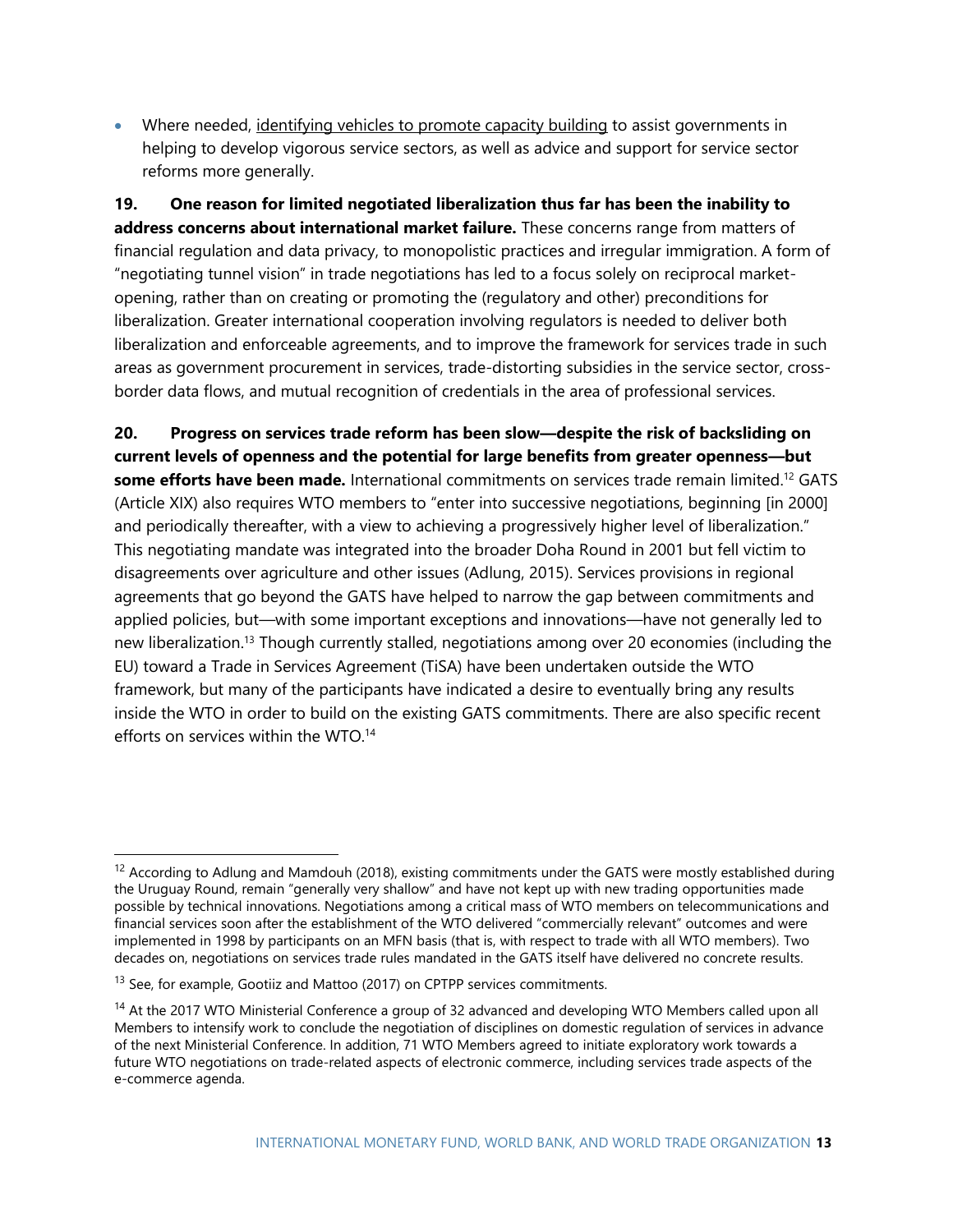# **B. Regulatory Cooperation**

## **21. Regulatory cooperation takes on increased importance in a world of global value**

**chains and complex production relationships.<sup>15</sup>** Unnecessary divergences in product regulations segment markets and impose a heavy burden on trade, and trade agreements increasingly seek to limit those costs while respecting differences in regulatory objectives. Regulatory diversity is a common source of trade tensions, suggesting also the importance of transparency and dialogue. Like some of the other areas highlighted in this paper, regulatory cooperation requires strong coordination within national governments and internationally—in this case, joining the trade and the regulatory communities. Also like some of the other areas, the ideal of regulatory cooperation at the fully global level can be challenging; progress among countries with similar objectives and capacities is valuable, however, especially if done under the WTO umbrella, such as through equivalence agreements.

#### **22. Regulatory cooperation operates through several channels to lowers costs and**

**increase competition.** Cooperation mechanisms may range from harmonization (through the development and adoption of international standards and their use as a common basis for domestic regulations), mutual recognition, consultation and information exchange, and conformity assessment procedures. Provisions for transparency and process, such as consultation periods and the ability of foreign entities to comment on proposed regulatory changes, minimize trade tensions and build trust and confidence between trading partners and their regulators. At the WTO, governments have stressed that regulatory cooperation between Members is an effective means of disseminating good regulatory practices (WTO, 2011a,b).

**23. Regulatory cooperation has increased the volume and variety of products traded.** An empirical analysis of EU goods trade found that a 1 percent increase in the use of internationally harmonized standards increased product variety by 0.3 percent (Shepherd, 2007); harmonization also increased the number of U.S. firms entering the EU market and their trade volumes (Reyes, 2011). However, improved cooperation is needed to further reduce trade cost. In services, the trade costs associated with regulatory differences are estimated as equivalent to tariffs of 20 to 75 percent (Nordås, 2016). Moreover, substantial variations remain across service sectors in terms of cooperation convergence (Figure 3).<sup>16</sup>

<sup>&</sup>lt;sup>15</sup> International regulatory cooperation is usually interpreted broadly. An OECD working definition refers to "cooperation in the design, monitoring, enforcement, or ex-post management of regulation" (OECD, 2013). While useful to consider regulatory cooperation in a trade context, it can be pursued in trade agreements, or separately.

<sup>&</sup>lt;sup>16</sup> The figure shows changes in regulatory heterogeneity in service sectors across 35 OECD and 9 non-OECD countries, covering regulatory barriers ranging from restriction on foreign entry, lack of regulatory transparency, barriers to competition, to restriction on movement of people (based on the OECD Services Trade Restrictiveness Index). From 2014 to 2017, across 20 sectors 42 percent of country pairs saw their services regulations converge, 41 percent diverged, and 17 percent stayed the same. Convergence was greatest for logistics, and least for architecture.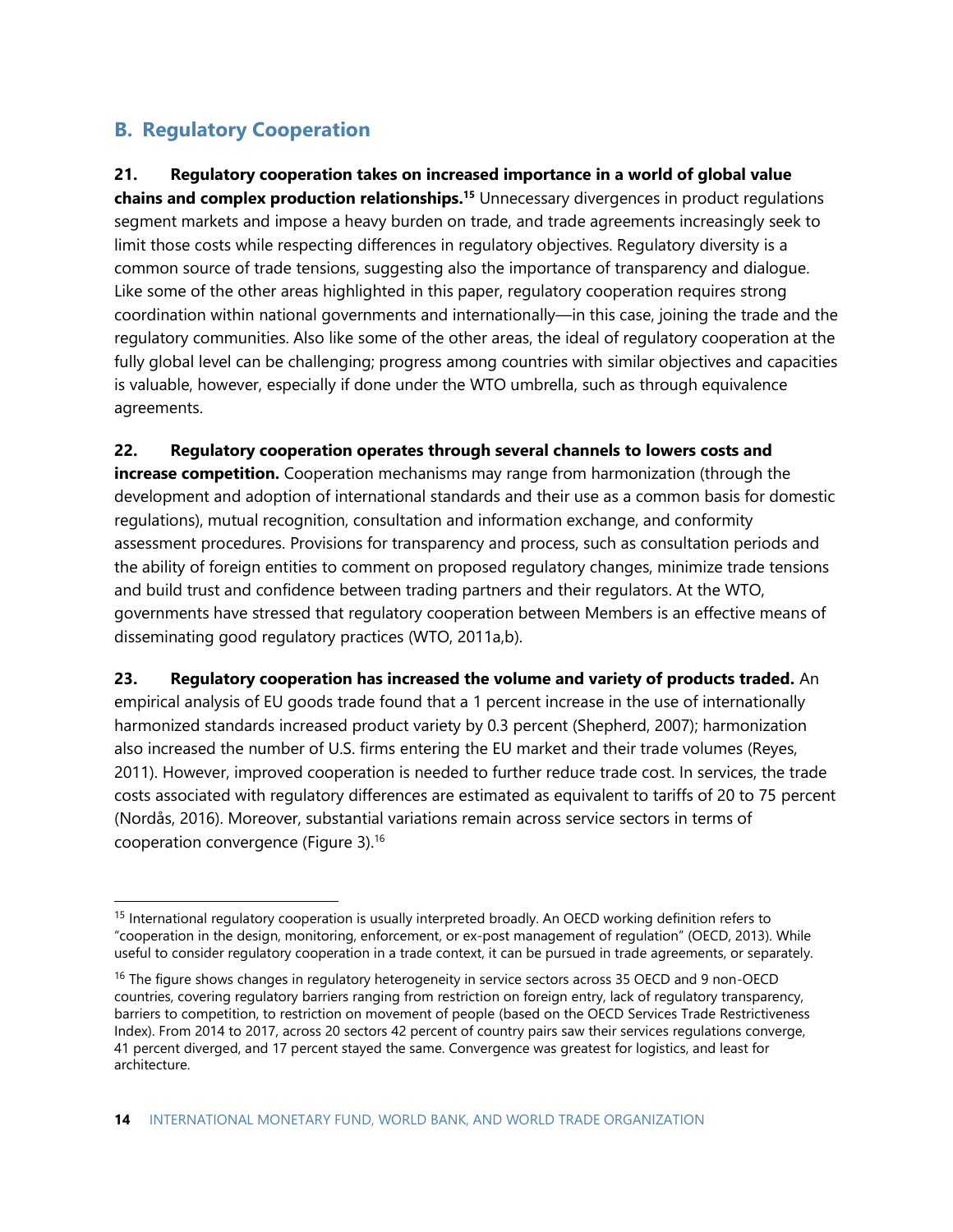#### **24. Governments can pursue regulatory cooperation through various approaches.**

Autonomous actions include the application of good regulatory practices relating to transparency, consultation with domestic and foreign stakeholders, tools to assess regulatory alternatives (e.g., regulatory impact assessment), and domestic coordination and oversight of regulatory quality.<sup>17</sup> Where international standards exist, the application of those standards at national level is an important step. In regional trade agreements (RTAs), regulatory co-operation provisions tend to be strongest when undertaken among countries with similar regulatory objectives and capacities; examples include NAFTA and the Australia-New Zealand Closer Economic Relations Trade Agreement. The EU-China Regulatory Cooperation Framework and the mutual recognition agreement between China and New Zealand, facilitating conformity assessment procedures for electronics, are examples of mechanisms adopted among more heterogenous players.



**25. WTO Agreements contain very substantive disciplines on product regulations that collectively promote regulatory cooperation.** The GATT *national treatment* and *most-favorednation* (MFN) obligations prohibit domestic tax and regulatory discrimination against imported goods, subject to exceptions for certain regulatory purposes (Sykes, 2017). The Agreements on Technical Barriers to Trade (TBT) and Sanitary and Phyto-sanitary Measures (SPS) were adopted by all WTO members at the conclusion of the Uruguay Round.<sup>18</sup> They contain various additional provisions (beyond simply 'non-discrimination') for product regulations and standards, and conformity assessment procedures, including provisions that strongly encourage that such measures be the least trade-restrictive means possible to fulfil a particular legitimate objective or to address a

 $17$  Autonomous approaches reduce regulatory costs and serve to facilitate the application of regulatory cooperation mechanisms. As they tend to focus on national objectives they are not necessarily intended to promote regulatory convergence.

 $18$  The SPS Agreement applies to measures aimed to protect human, animal, and plant life or health from certain risks associated with trade in foods and beverages, feedstuffs, or the spreading of pests, among others. The TBT Agreement applies to product regulations and standards addressing a broad variety of legitimate objectives (except those expressly listed by the SPS Agreement), including consumer information, human and animal health, the protection of the environment, and national security. Before the advent of the WTO, domestic regulations were specifically disciplined by a GATT agreement, the so-called 1979 "Standards Code." However, as a "plurilateral agreement" the Standards Code was only acceded to by a subset of GATT "contracting parties" (members).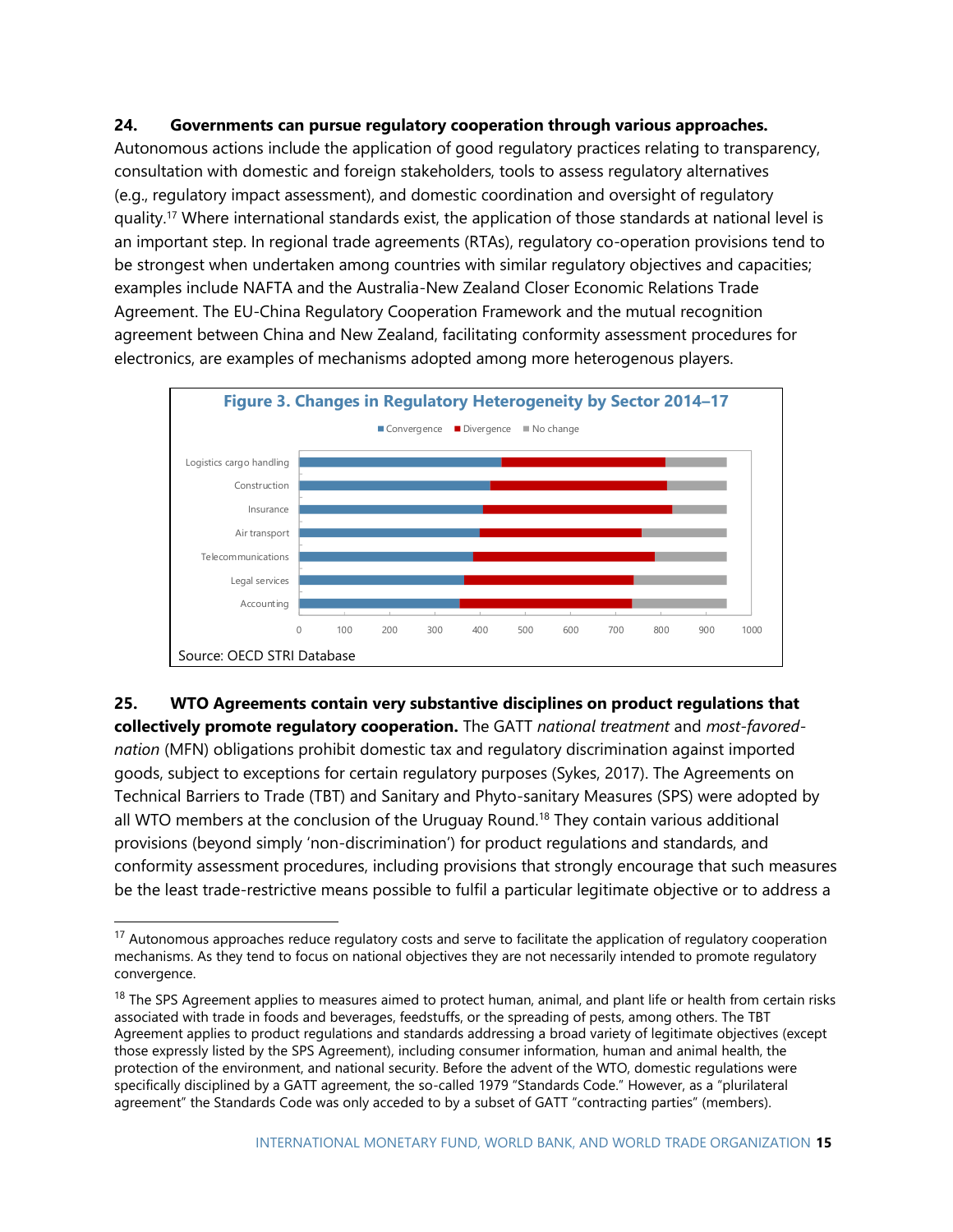particular risk. Transparency provisions require the notification of draft regulations and the opportunity for stakeholders to comment on the drafts. The WTO bodies that administer these agreements also serve as fora where concerns about draft and adopted regulations can be raised, discussed, and potentially resolved—providing a meaningful element of regulatory cooperation.

#### **26. Further efforts to promote regulatory cooperation could bring substantial benefits.**

Important areas include greater transparency in the formulation of regulations, greater involvement of domestic and foreign stakeholders in formulating measures, and the establishment of more fora in which discussions and further commitments can occur (Mavroidis, 2016). As in services and some other 'frontier' areas of trade reform, a key challenge in high quality regulatory cooperation is the sectoral diversity in regulatory approaches and issues (e.g., vehicles and pharmaceuticals)–a complexity that is also faced by businesses operating in these industries.

# **C. Electronic Commerce ("e-commerce")**

#### **27. Open electronic commerce that respects legitimate regulatory priorities is**

**fundamental to modern economies.** Promoting greater openness by reducing unnecessary impediments to e-commerce, and through cooperative efforts to facilitate it, can be expected to bring substantial economic benefits. Yet e-commerce also raises other important policy issues. For example, privacy, law enforcement, or national security considerations might lead a government to restrict the outward transfer of some data. To ensure prompt access to financial data, a regulator might require that certain data be maintained within its legal jurisdiction. Governments may also face pressure to restrict data flows or to require local data storage in order to favor domestic firms or industries.

**28. As economies go digital, the benefits of e-commerce are rising.**<sup>19</sup> Digitization affects how goods and services are produced, traded, delivered, and consumed. E-commerce is used by businesses to expand customer bases and supply networks: globally, business-to-business ("B-to-B") e-commerce reached \$23.9 trillion in 2016 (USITC, 2017).<sup>20</sup> Digitalization allows development of new markets (e.g., cloud computing) and business models, such as post-sale digital services that complement the sale of equipment (e.g., digital monitoring of equipment usage and operating environments to guide efficient repair and replacement). Digital technology makes cross-border trade possible for some services that previously required the service provider and consumer to be in

<sup>&</sup>lt;sup>19</sup> BEA (2018) estimates that in 2016 the digital economy accounted for 6.5 percent (\$1.2 trillion) of U.S. GDP and employed 5.9 million people. By raising productivity and lowering trade costs, e-commerce is reckoned to have increased annual U.S. GDP by some 3.4 to 4.8 percent as of 2011 (USITC, 2014). Falk and Hagsten (2015) credit e-commerce for 17 percent of EU labor productivity growth from 2003 to 2010. Such investigations into the impact of e-commerce build on seminal work of Freund and Weinhold (2002, 2004) on the impact of the internet on trade in services and on trade in goods.

<sup>&</sup>lt;sup>20</sup> This compares to an estimated \$3.7 trillion in business-to-consumer e-commerce (USITC 2017). B-to-B e-commerce is important to global value chains (GVCs); the networks that underpin GVCs depend on coordinated supply and purchasing actions by different firms in the network, operating in real time, and with substantial costs for delays and unpredictability. For instance, by adopting electronic data interchange technology and standards a foreign supplier can automate communications and transactions with its clients to integrate into their value chain.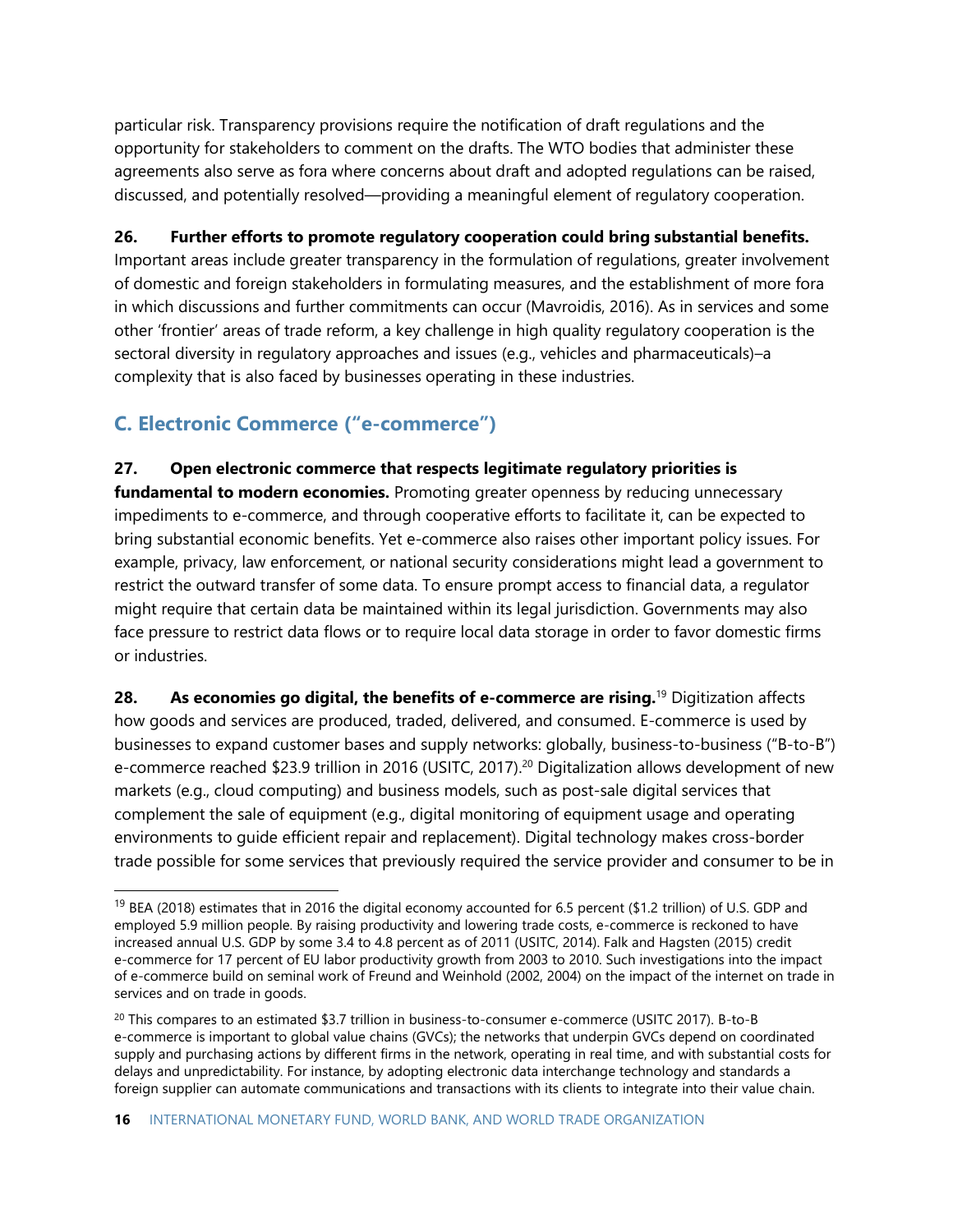the same proximity; depending on domestic regulatory frameworks, this has opened to cross-border trade certain types of engineering, financial, and professional services, among others.

**29. Appropriate standards and regulation can facilitate the emergence of new forms of international trade.** A strong regulatory framework could include tools that facilitate remote transactions, such as electronic documents and e-signature; promote consumer protection, including online dispute resolution; enhance transparency and predictability in the digital environment, with clear rules on liability of digital platforms for traded goods and services; and protect privacy and personal information (World Bank, 2018). International regulatory cooperation can help to facilitate e-commerce. Regulators are cooperating to ensure appropriate levels of privacy with limited impact on e-commerce's economic and trade potential.

**30. E-commerce relies on cross-border information flows and is especially affected by rules on the handling, processing, storage, and transfer of data**. As efficient production and trade—and global value chains—increasingly rely on cross-border data flows, adequate data policies must balance businesses' need for access to global data with domestic goals such as those regarding privacy and law enforcement. <sup>21</sup> Divergent country-specific regulations on privacy protection, for example, raise costs of e-commerce. For instance, even with the relatively harmonized system of the EU, a common problem for traditional e-commerce remains the fragmentation of national rules on data protection, whereby key concepts like "personal data" and forms of consent differ across countries (Kommerskollegium, 2015).<sup>22</sup> A concerted international effort to adopt a coherent framework that protects personal data while fostering global e-commerce could help.

**31. A key challenge is to address legitimate public policy concerns without unduly restricting e-commerce.** The potential for tension between international data flows and divergent national privacy standards has provoked two types of international responses: regulatory cooperation and the negotiation of trade rules (Mattoo and Meltzer, 2018).

**32. Strengthening existing WTO agreements could help to promote e-commerce.** The GATS, for example, provides rules relevant to cross-border data transfers, but a clearer understanding is needed. For instance, the cross-border delivery of services (or Mode 1), one mode of services supply under the GATS, includes the international transmission of data that embodies the delivery of a service. This suggests that measures requiring the domestic storage or processing of data may already be covered by WTO obligations when WTO members have undertaken relevant specific commitments in their GATS schedules. The GATS also allows WTO Members to deviate from their WTO obligations for legitimate policy concerns, including the protection of privacy and

 $21$  Data flows have important roles in managing disperse production processes, facilitating collaboration on research and design, and managing supply chains and logistics networks, becoming "a means of production … and the means through which some services are traded and GVCs are organized" (López-González and Jouanjean, 2017). Restrictions on data flows may impede these activities.

<sup>&</sup>lt;sup>22</sup> Illustrating the complex issues involved, this study argued that as transactions in the internal EU market may be enabled through data storage and processing outside the EU, barriers to the free movement of data to third countries can impact the free movement of goods and services within the internal market.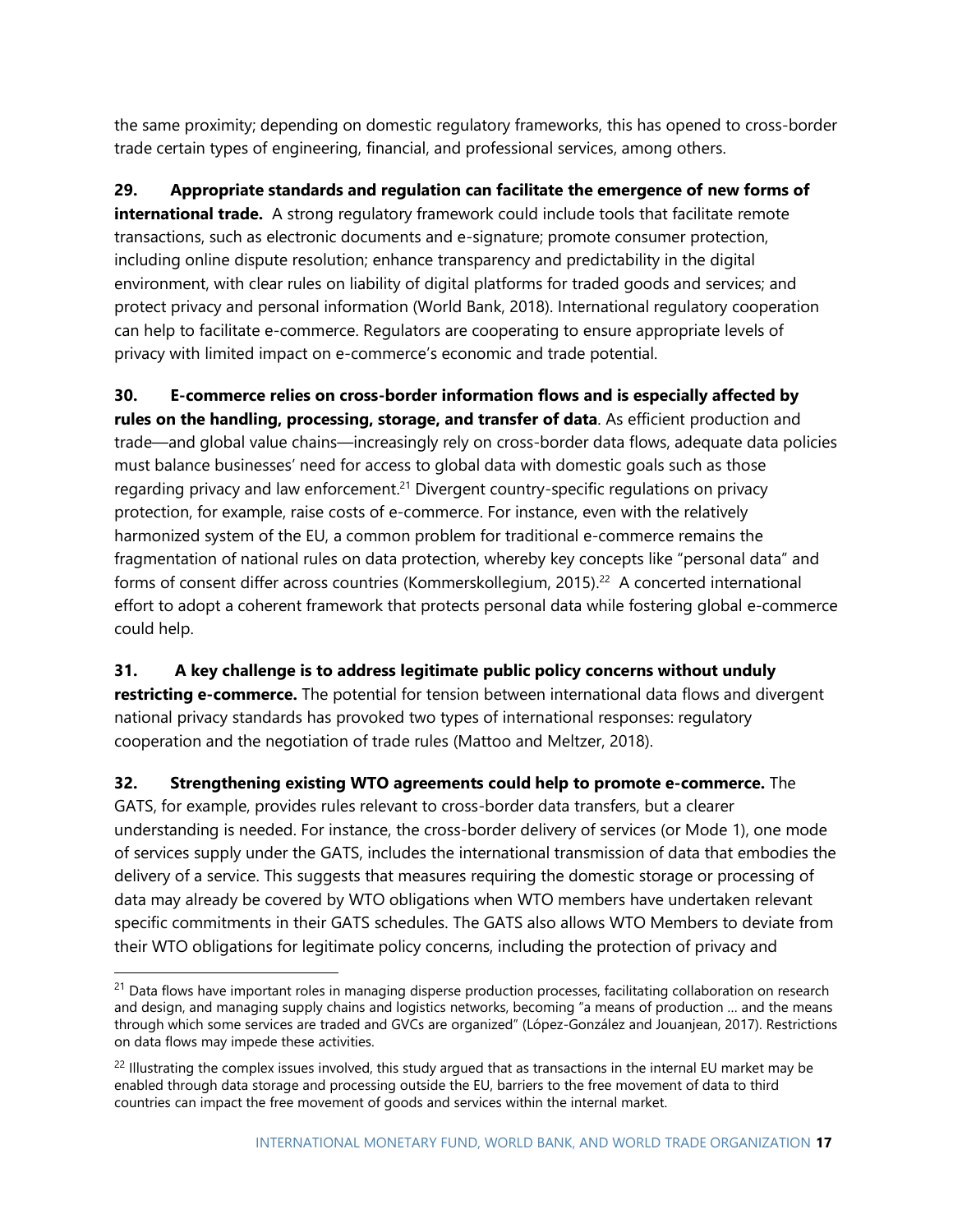personal data; however, questions may exist about the scope and coverage of such exceptions. The WTO Work Program on Electronic Commerce and the Joint Statement on Electronic Commerce (an initiative of now 72 WTO Members) are other important avenues for advancing work in this context. Clarifying the scope of current rules, and adding new rules where necessary, would go far in promoting a coherent and comprehensive multilateral framework for e-commerce.

#### **33. Improved trade policies can enhance the spread of goods through e-commerce.**

*De minimis* threshold values for customs shipments (below which packages are exempt from duty) vary greatly across countries, with lower thresholds requiring the calculation and collection of customs duties on low-value shipments, burdening disproportionately small e-commerce exporters. One can imagine concerted action by a range of countries to raise such *de minimis* levels, which some countries propose might also be done in the WTO.

**34. Full implementation of the WTO Trade Facilitation Agreement (TFA) can help to promote goods trade through e-commerce.** At the multilateral level, implementation of the TFA can reduce the paperwork burden on SME exporters of goods using e-commerce by making necessary information more available. Actions to make necessary customs information more easily available and to facilitate and expedite procedures for small consignments would reduce clearance times and other customs costs for SME goods exporters using e-commerce. Additionally, efficient transport and logistics services are needed to ensure the journey of e-commerce goods to the consumer or firm.

**35. Bilateral and regional trade agreements offer some insights on potential global rules, as well as their limitations.** The Comprehensive and Progressive Agreement for Trans-Pacific Partnership (CPTPP) features the most advanced rules to date on e-commerce, providing binding rules against the discriminatory treatment of digital products, on the cross-border transfer of data, and against server localization requirements, while recognizing the countries' ability to restrict data flows for privacy protection or other legitimate policy goals (Box 2). Other recent trade agreements have focused more on dialogue than on strict disciplines, such as the Canada - EU Comprehensive Economic and Trade Agreement (CETA), or have excluded the provisions from dispute settlement, such as the Australia - China Free Trade Agreement.

**36. International agreements can ease the tradeoff between the free flow of data essential for international business and issues such as privacy.** The key is to strike a balance between guaranteeing the protection of privacy (or other legitimate objectives) and ensuring that the flow of data is not restricted in a manner that unduly restricts trade. Attempts to find this balance may be found, for instance, in the EU-US Privacy Shield and the CPTPP.

**37. International instruments such as guidelines and declarations allow for more finetuned discussions on regulatory principles, fostering greater coherence on e-commerce rules.**  Non-binding instruments offer like-minded countries a platform to agree on essential principles and policy goals that can guide domestic rules, while deferring the implementation to domestic considerations. International guidelines can hence promote best practices and reduce restrictions to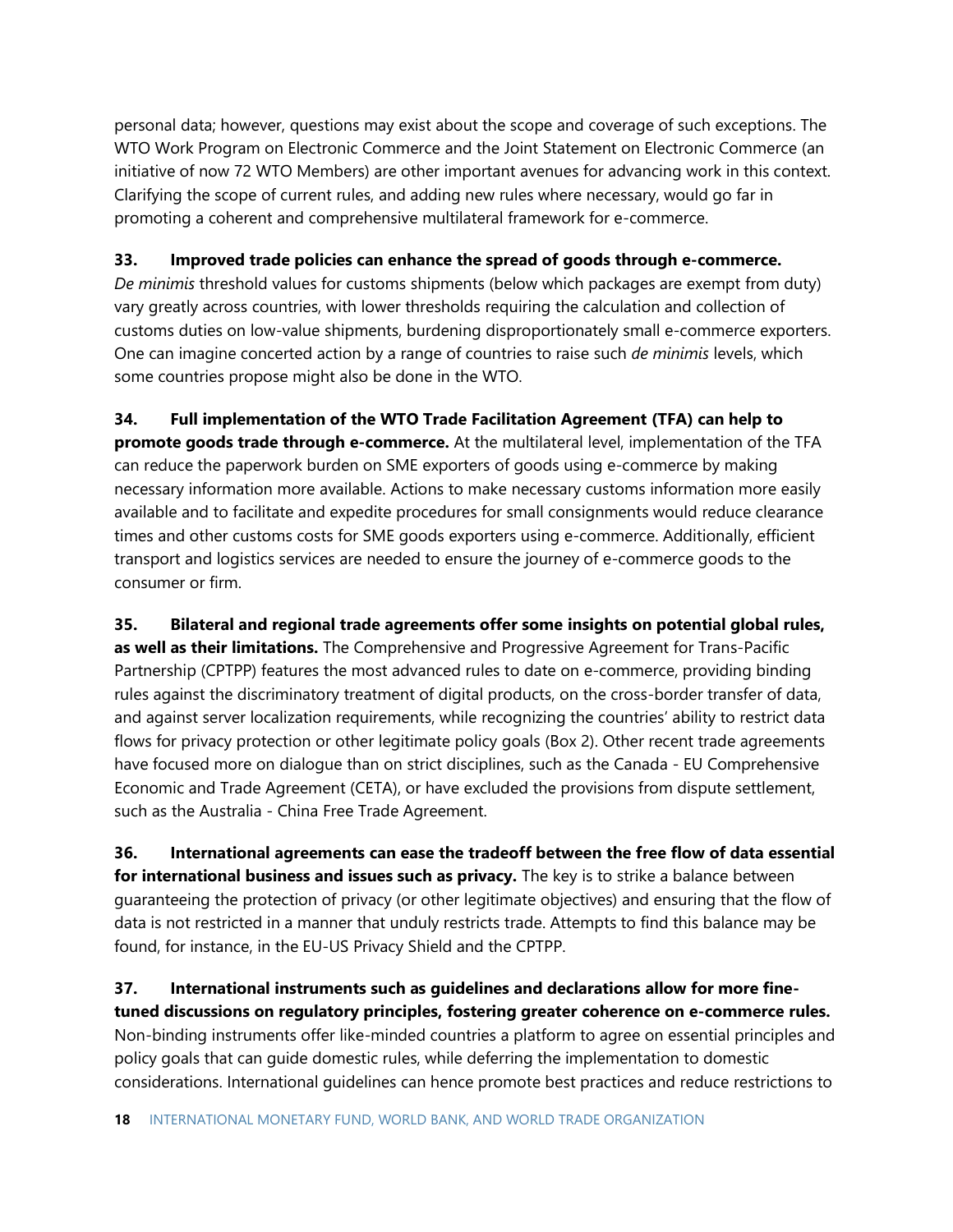e-commerce by providing greater detail in regulatory objectives and standards than that typically found in trade agreements. For instance, the APEC Privacy Framework of 2015 and OECD Guidelines on Protection of Privacy of 2013 help harmonize national privacy legislation while fostering international flows of data. The OECD Recommendation on Consumer Protection in E-Commerce provides similar guidance with regard to consumer protection rules. Other instruments offer greater level of detail, providing a basic template for domestic regulations, such as the UNCITRAL model laws for electronic signature and documents. Greater progress on these and similar initiatives can help policy makers in adopting regulatory frameworks that capture domestic policy concerns while promoting e-commerce through open and coherent regulations.

#### **Box 2. The CPTPP Chapter on Electronic Commerce**

The CPTPP Electronic Commerce chapter seeks to promote the free flow of data and prevent "localization requirements" of technologies and servers, while allowing the pursuit of legitimate public policy objectives. It includes disciplines ensuring that companies and consumers can access and move data freely (subject to safeguards, such as for privacy). CPTPP countries retain the ability to maintain and amend regulations related to data flows, including those oriented to protecting privacy, but have undertaken to do so in a way that does not create barriers to trade.

Also innovative is the prohibition against forcing businesses to build data storage centers or use local computing facilities in CPTPP markets. CPTPP countries have committed not to impose these kinds of 'localization' requirements on computing facilities, thus ensuring that information can travel across borders and business and consumers can benefit from the advantages of the "cloud."

Restrictions on data flows and localization requirements may be imposed for a "legitimate public policy objective," including the protection of privacy, to the extent that that measure is not a disguised restriction to trade, or that it imposed restrictions "greater than required" to achieve the desired policy objective.

Another new provision in the chapter is the prohibition of measures that force suppliers to share software source code with governments or commercial rivals when entering a CPTPP market.

Continuing the trend found in previous trade agreements, the chapter prohibits the imposition of customs duties on digital products, including products distributed electronically, such as software, music, video, e-books, and games. A similar provision prevents CPTPP countries from favoring national producers or suppliers of such products through measures such as discriminatory taxation or outright blocking or other forms of content discrimination.

To facilitate electronic commerce, the chapter includes provisions encouraging CPTPP Parties to promote paperless trading between businesses and the government, such as electronic customs forms; and providing for electronic authentication and signatures for commercial transactions. The agreement also requires CPTPP members to maintain a legal framework for electronic transactions consistent with the principles of the UNCITRAL Model Law on Electronic Commerce 1996 or the United Nations Convention on the Use of Electronic Communications in International Contracts.

To protect consumers, CPTPP members agree to adopt and maintain consumer protection laws related to fraudulent and deceptive commercial activities online and to ensure that privacy and other consumer protections can be enforced in CPTPP markets. Parties also are required to have measures to stop unsolicited commercial electronic messages (spam). The agreement recognizes that governments have different ways of implementing privacy protections, and CPTPP promotes interoperability between those diverse legal regimes.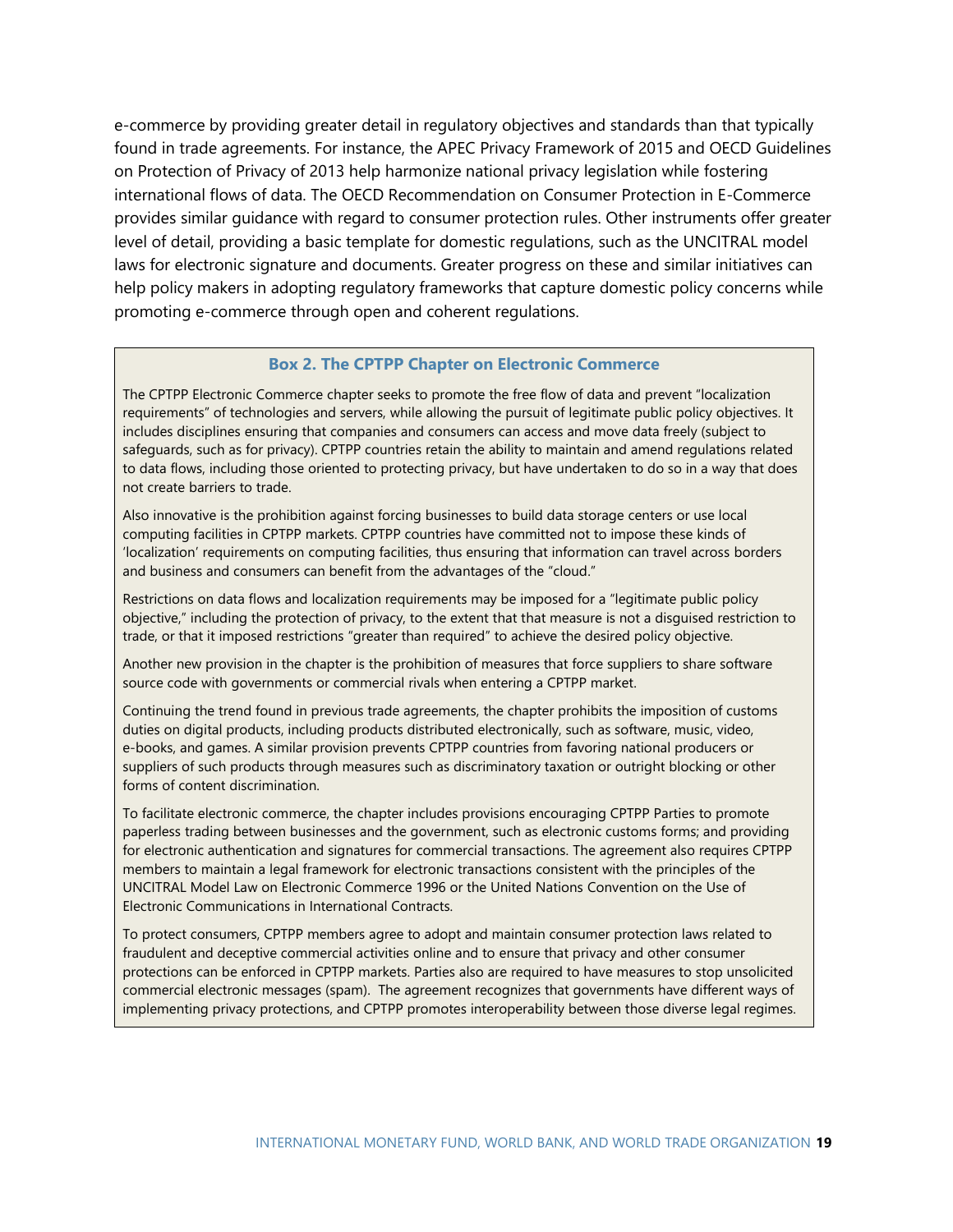# **D. Investment**

**38. Foreign direct investment (FDI) is now a major driver of economic growth.** As a vehicle of international commerce, estimated sales of FDI affiliates of \$38 trillion in 2016 exceeded global goods and services exports of \$21 trillion.<sup>23</sup> Trade and FDI can be substitutes, particularly when barriers to trade are high, but trade and investment are also complements when a commercial presence is needed, and FDI barriers can then effectively serve as a barrier to trade. Studies associate the expansion of FDI since 1990 with a 20 percent increase in global GDP.<sup>24</sup> Increased foreign investment is closely linked with the rise of regional and global value chains, which itself is facilitated by factors such as information technology and reduced shipping costs. In fact, most types of FDI are now seen as complements to trade, rather than as a substitute. Exports of foreign affiliates account for about a third of global goods and services exports (Cadestin and others, 2018). Accordingly, many governments have become more welcoming of FDI.

**39. Policy obstacles continue to hinder the establishment and subsequent operation of foreign enterprises.** Despite its importance, the establishment of foreign investments and the action of established foreign companies face discrimination and restrictions. Explicit restrictions can include foreign equity limitations, joint venture requirements and constraints on foreigners serving in senior management. Other types of significant policy distortions include tax or regulatory preferences for domestic investors, and conditioning the establishment or continued operation on export performance or the substitution of domestic over imported inputs. Certain types of investment screening are common and reasonable if implemented appropriately (e.g., national security); however, screening such as for 'economic needs' and any policies that reduce transparency and predictability tend to discourage investment. Monitoring efforts are bringing greater transparency to investment policies (Box 3).

**40. Current international governance of FDI is fragmented and complex.** There are some 3000 international investment agreements (IIAs), including bilateral investment treaties (BITs) and the investment provisions common in recent free trade agreements. While these agreements have brought greater openness and predictability, the overlap and lack of a common template results in a confusing landscape for governments as well as investors (Gonzalez, 2013). UNCTAD's report on

<sup>&</sup>lt;sup>23</sup> UNCTAD WIR 2017 Table I.4. Sales include resale of purchased goods; using a somewhat different measurement concept, Cadestin and others (2018) report global gross output of foreign affiliates at some \$20 trillion. Relative to global GDP, global sales of foreign affiliates rose from 22 percent in 1990 to 50 percent in 2016. Global value added of foreign affiliates rose from 4.6 percent of global GDP in 1990 to an estimated 11.1 percent in 2016.

 $24$  Hufbauer and Draper (2016). They also cite econometric estimates by Bill Cline (2010) as evidence that the growth of FDI in recent decades has contributed 1.1 percent a year in additional growth in advanced economies, and 1.4 percent a year in additional growth in developing countries.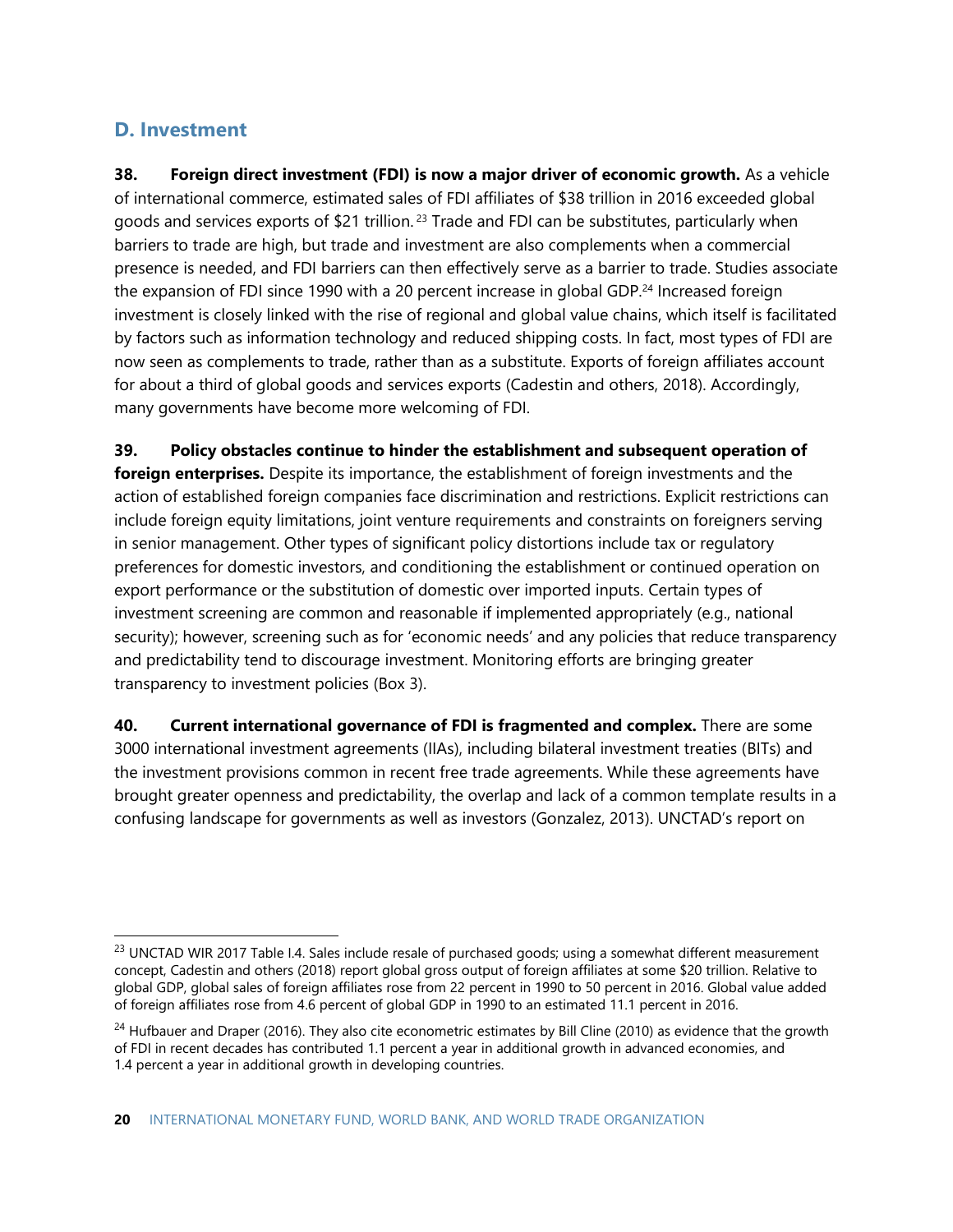[Reforming the International Investment Regime](http://unctad.org/en/pages/PublicationWebflyer.aspx?publicationid=1245)<sup>25</sup> highlights "growing unease" with the functioning of the system, which has triggered efforts to improve the system to reflect the modern economy.

#### **Box 3. Monitoring Investment Policies**

The OECD's [FDI Regulatory Restrictiveness Index](http://www.oecd.org/investment/fdiindex.htm) has brought greater transparency to many aspects of investment policy. It covers all G20 and OECD countries (and some others), examining four main types of FDI restrictions for 22 sectors: foreign equity limitations; screening or approval mechanisms; restrictions on the employment of foreigners as key personnel; and operational restrictions, such as on branching, capital repatriation, or land ownership. The OECD notes that additional policy factors not covered by the Index, such as state ownership in key sectors, can in practice also give rise to FDI entry barriers.

[UNCTAD](http://investmentpolicyhub.unctad.org/Publications/Details/181) and OECD collaborate to report, semi-annually, on new investment measures taken by G20 countries. In addition to its tracking of trade policy measures, [Global Trade Alert](https://www.globaltradealert.org/) tracks liberalizing and restrictive FDI measures, as well as related policies such as local-sourcing requirements and localization incentives.

**41. A universal approach to investment could go far in setting holistic rules critical in a world of regional and global value chains.** Although a global deal was elusive in the past,<sup>26</sup> greater experience with international investment agreements, a narrowing in the earlier "northsouth" divide on investment issues, and a greater focus by governments on facilitating investment flows suggests room for agreement in this area. An agreement could establish rules for investment facilitation that could further the transparency and predictability of investment measures, streamline and speed up investment processes, and foster international cooperation and best practices.<sup>27</sup> The close relationship between investment and trade in the modern economy, the experience with the GATS and other WTO agreements, along with the WTO's near-universal membership and its uniquely strong institutional provisions are reasons why many WTO members are now calling for work on investment facilitation in the WTO. That work is being pursued under a joint initiative involving a group of WTO members (Box 4 and Section IV).

<sup>&</sup>lt;sup>25</sup> Strengthening systemic consistency is among the "reform challenges" cited in UNCTAD, 2015a, Chapter 4, "Reforming the International Investment Regime: An Action Menu." Others include promoting and facilitating investment, reforming investment dispute settlement, while safeguarding the right to regulate for pursuing sustainable development policies.

 $26$  Efforts in the 1990s for a Multilateral Agreement on Investment, facilitated by the OECD, were eventually halted.

<sup>&</sup>lt;sup>27</sup> Outside the WTO, some have also called for agreements that could provide for non-discriminatory treatment of established foreign investments, establish a framework under which governments can commit to opening to new investments in the goods sector, and provide for appropriate exceptions and flexibilities. There have also been calls to bring greater consistency to core standards for investor protection that now often found in bilateral investment treaties and some other international investment agreements.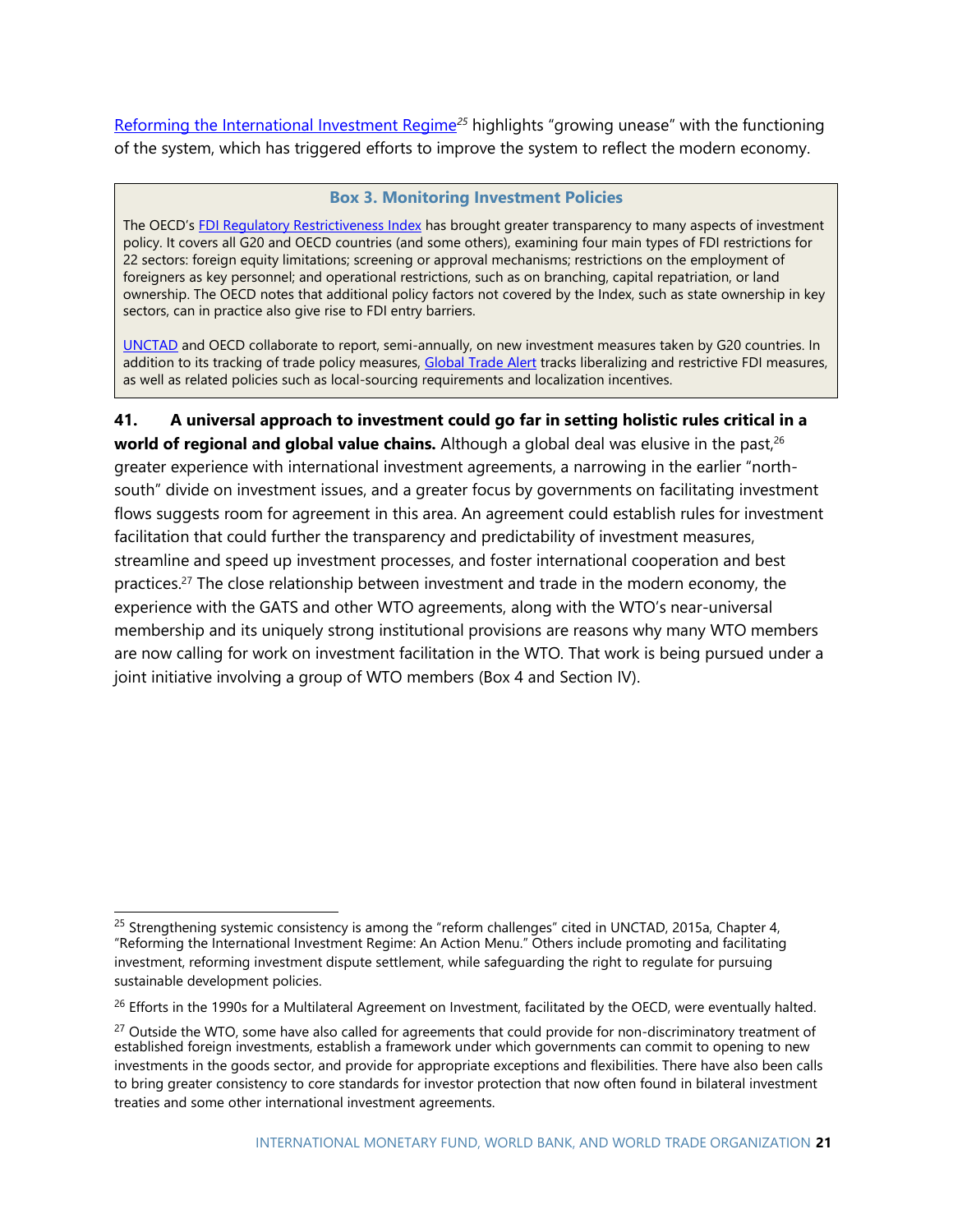#### **Box 4. The WTO and Investment**

**Several WTO agreements affect investment policy.** Most importantly, the WTO GATS has important implications for investment in service sectors (see Box 1). Among the others, the Agreement on Subsidies and Countervailing Measures (ASCM) disciplines subsidies affecting trade in goods, including investment incentives. The Agreement on Trade-Related Investment Measures (TRIMS), also pertaining to measures that affect trade in goods, limits the sorts of conditions that can be placed on investments; for example, it precludes conditioning investment approvals on export performance or the use of domestically-produced over imported inputs (local content requirements).

*Current Initiatives*. A group of [70 WTO members,](https://docs.wto.org/dol2fe/Pages/FE_Search/FE_S_S009-DP.aspx?language=E&CatalogueIdList=240870,240871,240899,240900,240833,240841,240845,240847,240848,240853&CurrentCatalogueIdIndex=0&FullTextHash=&HasEnglishRecord=True&HasFrenchRecord=True&HasSpanishRecord=True) including advanced economies, emerging market economies, and low-income developing countries, has begun structured discussions aimed at developing a multilateral framework on investment facilitation. These discussions seek to identify and develop the elements of a framework for facilitating foreign direct investments that would improve the transparency and predictability of investment measures; streamline and speed up administrative procedures and requirements; and enhance international cooperation, information sharing, the exchange of best practices, and relations with relevant stakeholders, including dispute prevention. This builds on recent international efforts such as the formulation by the G20 during the 2016 Chinese Presidency of G20 Guiding Principles for Global Investment Policymaking. Interest has also been spurred by the success in concluding and bringing into effect, in 2017, the WTO Agreement on **Trade Facilitation** (Section IV).

# **E. Market Access for Merchandise Trade<sup>28</sup>**

**42. Tariffs and other market access barriers were reduced significantly in recent decades, but progress has slowed since the early 2000s.** Advanced, and especially emerging economies have come far in opening their markets through unilateral liberalization and WTO commitments. In the early 1980s average tariffs stood at about 10 percent in advanced economies and 30 percent in emerging market and developing economies. Great strides were made in reducing these barriers in the last two decades of the twentieth century (Figure 4). With the slower pace of trade negotiations, however, many of the reductions in applied tariff rates have not been locked in through WTO tariff bindings, leaving the potential for backsliding.

<sup>&</sup>lt;sup>28</sup> We include here access to government procurement, as well as tariffs on merchandise trade. Government procurement is an important part of most economies. It is not subject to WTO rules under the GATT and GATS, but (as discussed further below) is covered under a WTO plurilateral agreement in which many WTO members participate. Commitments under that agreement are enforceable through WTO dispute settlement.

**<sup>22</sup>** INTERNATIONAL MONETARY FUND, WORLD BANK, AND WORLD TRADE ORGANIZATION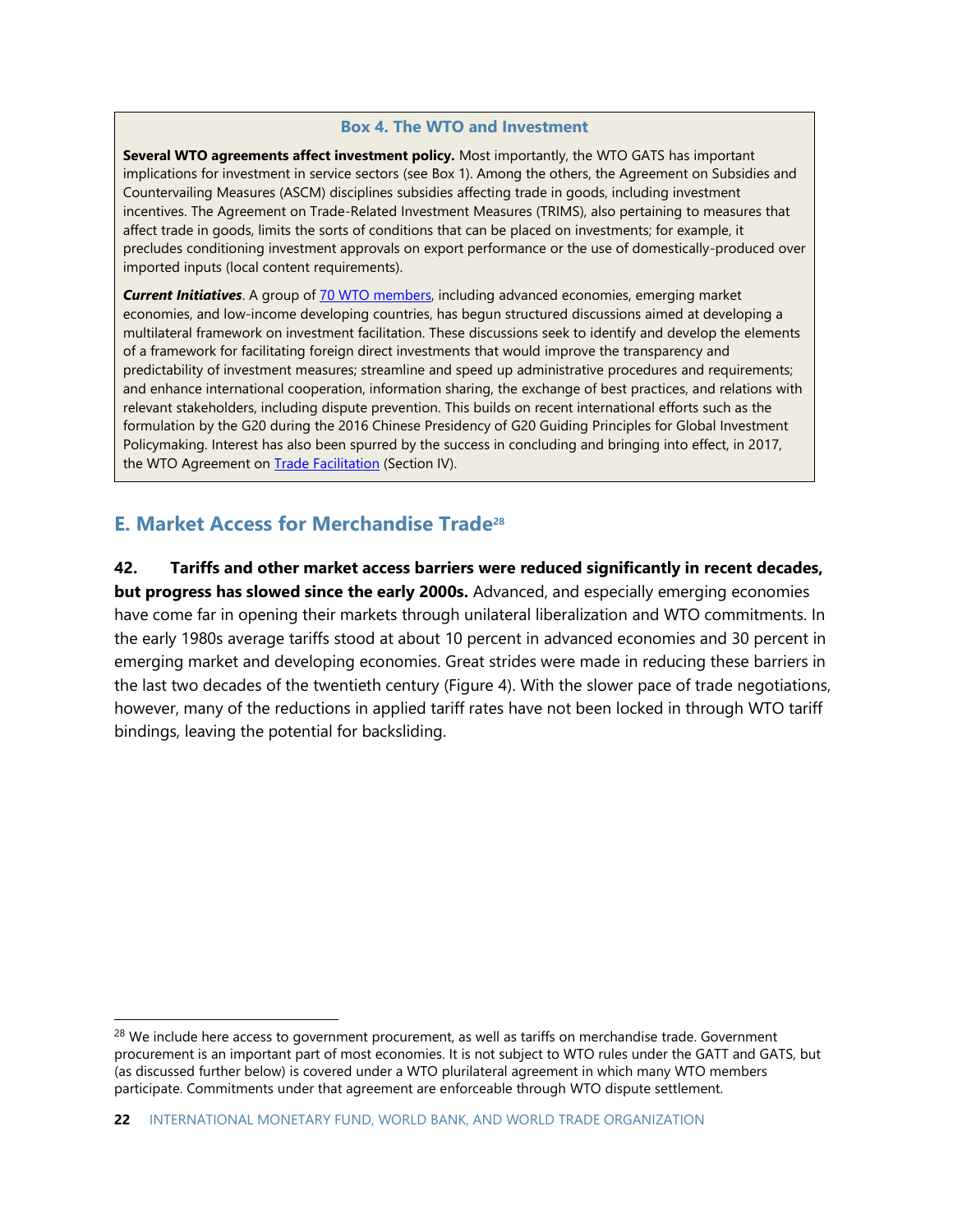

**43. Market access conditions in agriculture remain a particular concern.** Over 40 percent of WTO members apply agricultural tariffs that averaged more than 15 percent.<sup>29</sup> In 2017, producer support (including the effects of market distortions, such as tariffs, as well as certain producer subsidies) is estimated to account on average for 18 percent of gross farm receipts in OECD countries, compared to 12 percent in a sample of 10 emerging economies (OECD, 2018).

**44. Further reductions in tariffs and other barriers to market access stand to boost**

**productivity and incomes.** The economics is compelling (Box 5). Regarding downstream industries, Ahn and others (forthcoming) estimate that a 1 percentage point reduction in input tariffs in a sector improves total factor productivity in that sector by 2 percent.<sup>30</sup> This operates in part through the impact of lower tariffs on the availability of new varieties of imported goods, including inputs.<sup>31</sup> The benefits of tariff reductions for consumers are also remarkable, with lower prices and more choice disproportionately benefitting low-income consumers (Faijgelbaum and Khandelwal, 2016).<sup>32</sup> Lifting non-tariff trade barriers and government procurement restrictions would bring similar effects.

<sup>&</sup>lt;sup>29</sup> Calculations based on WTO "World Tariff Profiles, 2017."

 $30$  The authors define "input tariff" as the average tariff a sector faces on all inputs, including those sourced locally. For a sector that imports one-fifth of its inputs, a 1 p.p. reduction in input tariffs requires an average 5 p.p. reduction in tariffs on its imported inputs.

 $31$  Examining India's experience, Goldberg and others (2010) find that lower input tariffs account on average for 31 percent of the new products introduced by domestic firms.

 $32$  They find that trade has reduced by one-quarter (two-thirds) the price of the household consumption basket of a typical advanced economy high income (low income) household.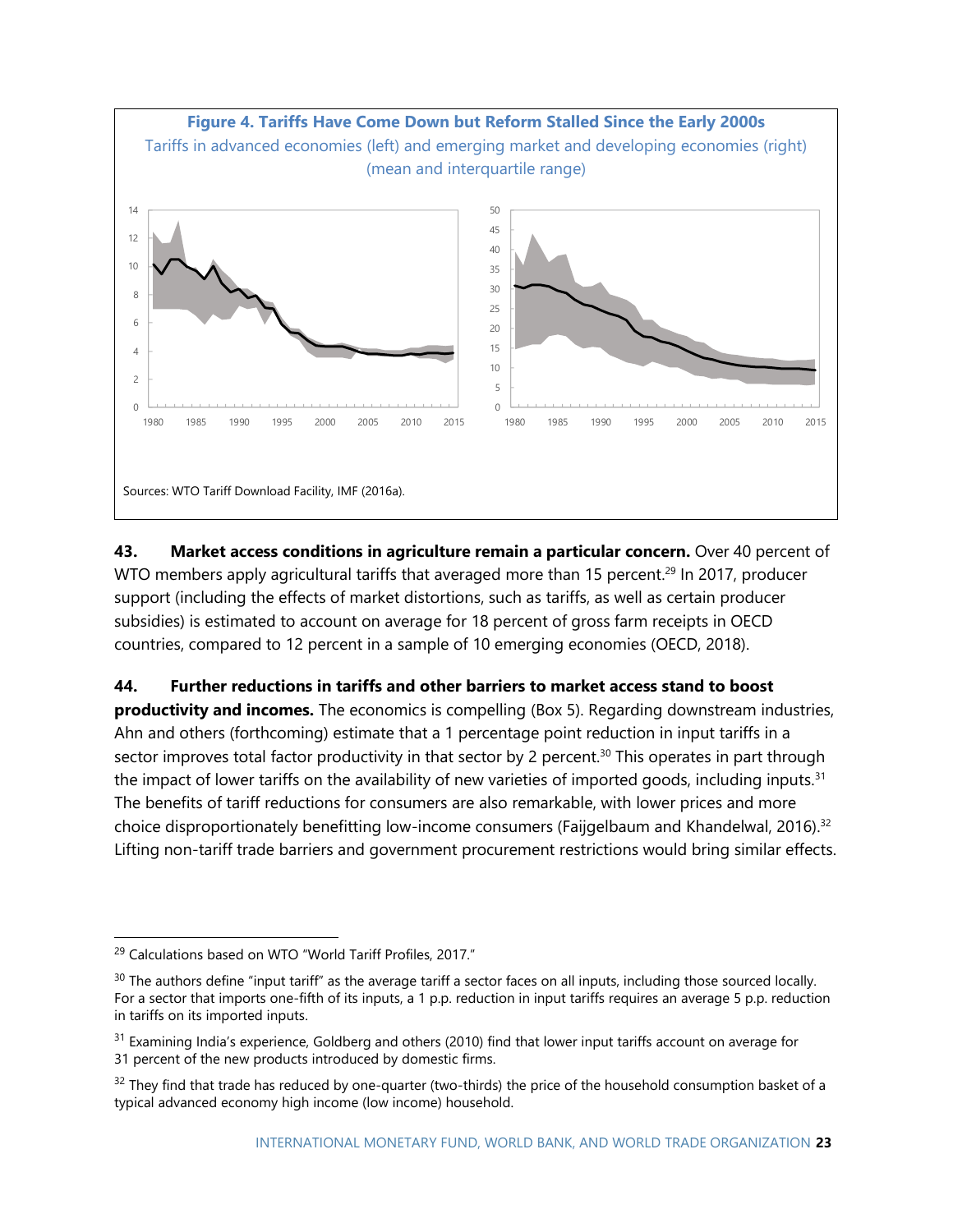More open procurement markets for foreign suppliers raises the efficiency of public services (ADB, 2013).

#### **Box 5. Benefits from Market Access Reforms: Examples**

This box discusses three channels through which market access reforms can increase trade, reduce policy uncertainty, and bolster productivity.

*Tariffs and productivity*. Productivity gains from greater trade integration can arise from resources being reallocated to the most productive sectors, or through the adoption of more advanced technologies. In a study of Mercosur's impact, it has been estimated that each percentage point reduction in Brazil's tariffs increased Argentine firms' technology spending by between 1 and 1.5 percent (Bustos, 2011; see also WTO, 2017).

*Tariff uncertainty and trade*. Reducing the difference between applied and bound tariffs can have a very large impact on trade. Combined with sunk costs involved in entering a new foreign market, the uncertainty associated with these so-called 'tariff overhangs' can make firms delay entry decisions. Estimates using detailed Australian product-level data suggest that the impact of reducing both applied *and* bound rates to zero would increase the variety of traded products more than four times as much as if only applied rates were set to zero (Handley, 2014). In addition, increasing the number of bound duties (to cover tariff lines that currently remain 'unbound') would also be important.

*Non-tariff barriers and trade*. A wide range of NTBs remain, substantially affecting trade. For instance, a oneday customs delay has been estimated to decrease imports as much as a 1 percent increase in the distance between the importing and exporting countries (Djankov and others, 2010). For exporters, a 10 percent increase in customs delays can reduce foreign sales by nearly 4 percent (Volpe Martincus and others, 2015). While actual achievements will depend on how ambitiously countries put it into practice, various studies have shown that full implementation of the Trade Facilitation Agreement will reduce Members' trade costs by an average of 14 percent—greater than the reduction that would flow from a hypothetical elimination of all remaining tariffs worldwide (WTO, 2015).

**45. Remaining market access barriers weigh on global trade.<sup>33</sup>** Remaining tariffs vary greatly across countries and sectors. In G20 advanced economies, applied MFN tariffs average 15 percent in agriculture (see also Section III)—hurting not only poorer countries but also poorer domestic households—and 4 percent for other goods.<sup>34</sup> For G20 emerging economies, applied tariffs average 16 percent in agriculture and 9 percent for other goods. Important issues remain with the sectoral pattern of tariffs and with gaps between the applied and bound rates of tariffs.<sup>35</sup> For many members, tariff rates for substantial numbers of non-agricultural products remain unbound in the WTO. The benefits of preferential tariff cuts under regional trade agreements are limited by their scope<sup>36</sup> and

<sup>33</sup> Just the elimination of remaining *tariff* barriers is estimated to permanently increase welfare levels by 0.6 percent in EMDEs and 0.7 percent in AEs, on average (Spearot, 2016).

<sup>&</sup>lt;sup>34</sup> Besides agriculture, tariffs tend to be high in sectors such as textiles and clothing, and vehicles (UNCTAD, 2015b).

<sup>&</sup>lt;sup>35</sup> A pattern of "tariff escalation" remains more prominent in advanced economies, where rates on finished goods average 9 percentage points above those on raw products (World Bank, 2015). Among emerging market and developing countries, large gaps between applied tariffs (averaging about 10 percent) and WTO ceiling bindings (about 30 percent) create uncertainty about future policy; these gaps reflect that many countries made beneficial unilateral tariff reductions outside the context of WTO negotiations.

<sup>&</sup>lt;sup>36</sup> Between 2001 and 2013, PTAs reduced average applied tariffs by 0.3 percentage points, whereas WTO scheduled commitments and countries' unilateral liberalization reduced them by 1.1 and 1.3 percentage points, respectively (Bureau and others, 2016).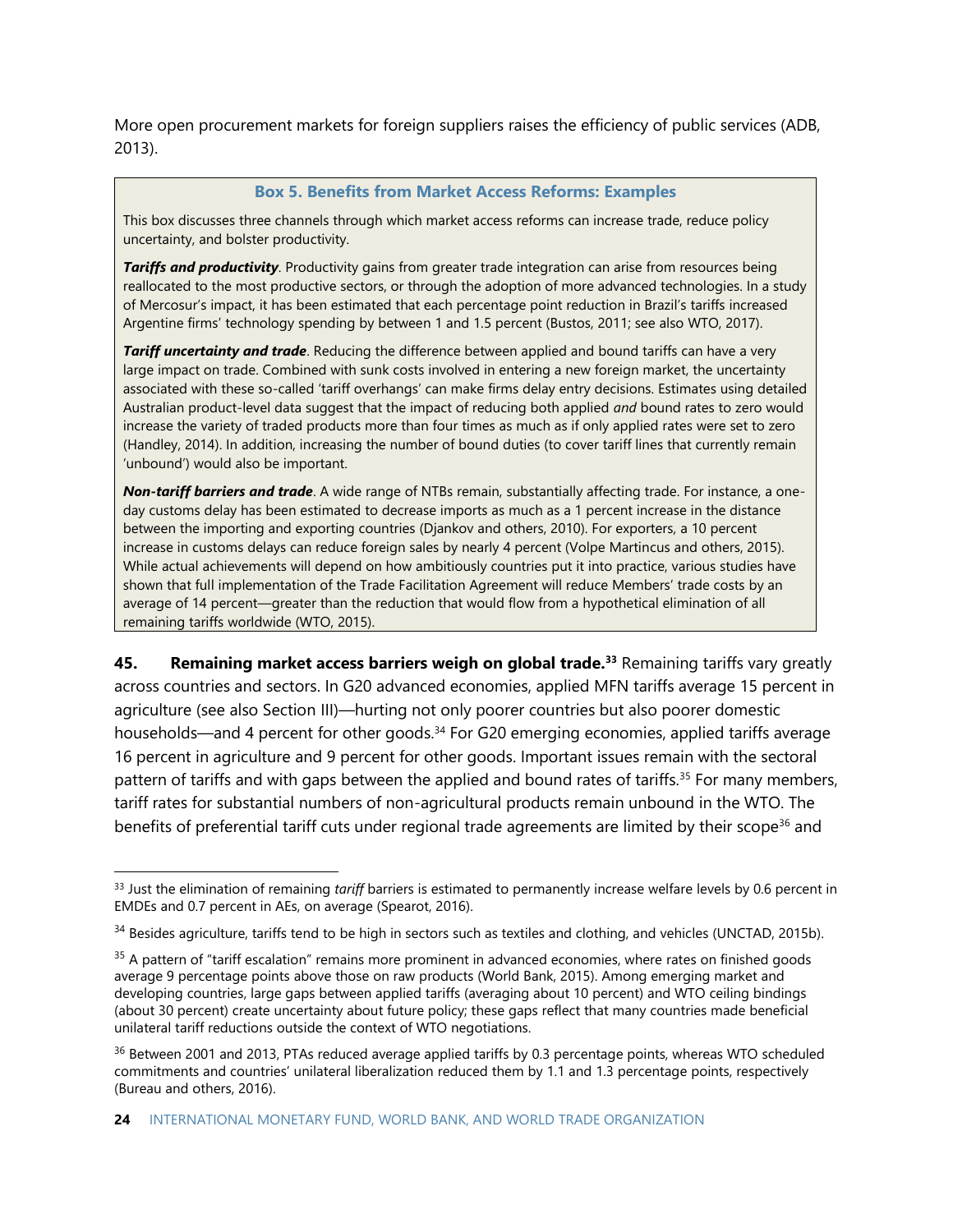the requirement that exporters source inputs from suppliers within the region, which can fragment regional and global value chains (Conconi and others, forthcoming); as a result, preference utilization rates are often low (WTO, 2011a). Tariffs are compounded by large non-tariff barriers: quantity- and price-control NTMs affect over 40 percent of imports, including in high-income countries (IMF-WB-WTO, 2017).

## **46. Besides tariffs, discrimination in government procurement policies is widespread**.

Participation in agreements that open procurement markets has the potential of not only promoting competition (Evenett and Hoekman, 2004), but also enhancing transparency, and thus reducing corruption (Anderson and others, 2016). Given that in most cases government spending in services outweighs goods purchases, allowing for foreign competition in procurement markets can be particularly effective to promote services growth (Chen and Whalley, 2011).

## **47. A market access agenda should reduce tariff and nontariff barriers, promote**

**transparency, and enhance policy stability.** Tariff reductions could usefully target higher tariff rates more, bringing down averages and variation, which are especially high in agriculture; addressing tariff escalation; and closing gaps between bound and applied rates. Longer transitional periods may be appropriate for the smallest and poorest developing countries. Complementary reductions could be pursued by groups of WTO members comprising some critical mass of global trade in particular sectors, as done for information technology (IT) products, with these tariff reductions applied "MFN," that is, on trade with all WTO members. Increased participation of WTO members in the Agreement on Government Procurement could lead to strengthened transparency commitments and more ambitious commitments among both current and new signatories.

## **48. Flexible negotiation approaches have yielded results at the multilateral level**. As

discussed further in Section IV, the area of market access exemplifies how progress has been achieved not only through large-scale undertakings, such as the Uruguay Round, but also through other varied approaches. These formats have delivered results in diverse areas, from tariff reductions (e.g., the Information Technology Agreement, "ITA"), trade facilitation (the Trade Facilitation Agreement) and government procurement (Agreement on Government Procurement). More information is provided in Section IV. As no single approach necessarily works for all issues, forging a way forward could usefully tap the WTO's adaptable system (WTO, 2016a). WTO agreements are also underpinned by a unique dispute settlement mechanism that has proven far more effective to resolve disputes than any existing PTA mechanism (Davis, 2012 and Vidigal, 2017).

# **III. TRADE-RELATED POLICIES FOR INCLUSIVENESS**

# **A. Trade and the Empowerment of Poor People**

**49. Trade can be a powerful force for poverty reduction and inclusive growth**. Trade can lower poverty and promote inclusive growth by empowering poor and marginalized groups—the majority of whom, particularly in EMDCs, tend to reside in rural areas; work in the informal sector,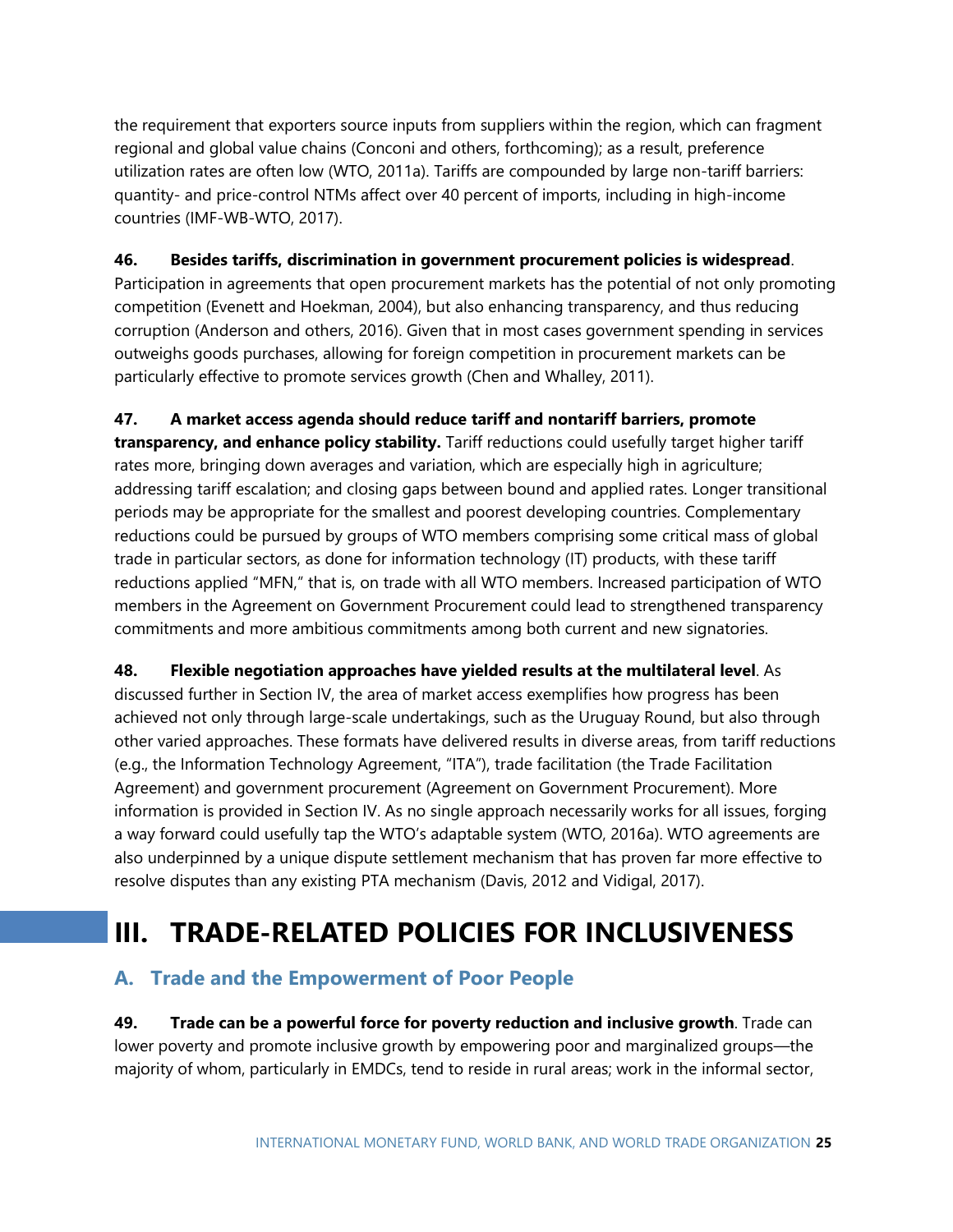and are women; this suggests the potential importance of policies in such sectors as farming and light manufacturing (e.g., textiles, clothing). The channels through which trade helps marginalized groups in particular include increasing job opportunities, making goods and services consumed by poor households cheaper, lowering the pecuniary and non-pecuniary barriers to trade that fall most heavily on poorer producers, and facilitating the access to information and technology that can transform production processes or make them more efficient. To deliver these benefits also requires complementary policies that improve infrastructure and networks, simplify trade requirements, improve institutions, and facilitate access to finance.

**50. By increasing competition, lowering prices, and raising real incomes, trade can empower the poor and raise their living standards**. Poor households spend relatively more on tradeable goods (Cravino and Levchenko, 2017) and the reduction in prices from the competition that trade brings raises their real incomes (Faijgelbaum and Khandelwal, 2016). Furthermore, by increasing the variety of products available to the poor, and lowering the cost of living, poorer segments of society could experience large income and welfare gains (Hausman, 2003). If these gains are invested in health and education, trade will also improve long-run development outcomes.

**51. Trade will be pro-poor if it promotes competition that undermines rents previously earned by monopolies and cartels**. For example, sheltered from international competition by trade barriers, Kenya's sugar market is highly concentrated and, in consequence, the largest players have significant power over prices. Indeed, Kenyan sugar prices remain very high relative to international prices. In this context, the removal of trade barriers would result in a more competitive market that would enable 40,000 families to cross the poverty line, a decline in poverty of 1.5 percent in Kenya (Argent and Begazo, 2015). Small sugar farmers are unlikely to face significant losses because most of the rents that come from the trade barriers are accumulated by the concentrated milling sector.

**52. Policies that lower the pecuniary and non-pecuniary trade barriers in domestic and overseas markets will benefit the poor.** The incidence of non-tariff barriers tends to fall more heavily on poor producers and consumers. For example, Nigeria bans imports of 27 groups of items, which raise domestic prices by as much as 92 percent to the benefit of interests that own domestic production of those items. Eliminating these import bans and replacing them with tariffs at the average level of Nigerian tariffs for comparable goods would raise the real income of Nigerians by an average of 8.5 percent and enable 3.3 million Nigerians to exit poverty (Cadot and others, 2018).

**53. Trade barriers in overseas markets that limit access for a country's exports also tend to be regressive, falling most heavily on the poor of that country.** In India, for example, tariffs in international markets are higher, and non-tariff measures more numerous, on goods produced by poor workers than on goods produced by rich workers. Tariffs also tend to be higher (i) on goods produced in rural and more remote areas (as compared to tariffs on goods produced in urban centers), (ii) on goods produced by informal enterprises (rather than by formal enterprises), and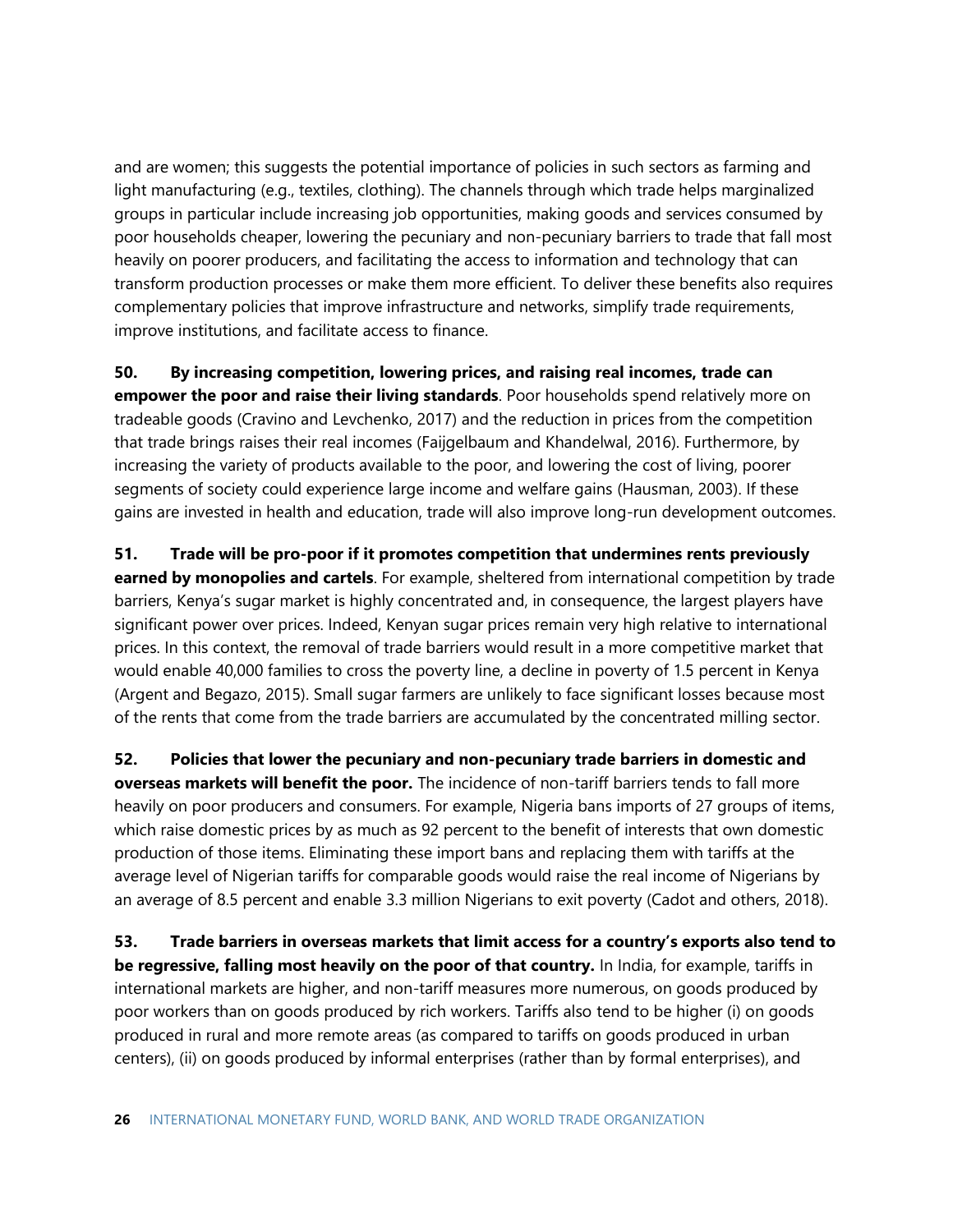(iii) on goods in which women are more heavily involved in production. The global reduction in tariffs from 1996 to 2012 failed to reduce these differences (Mendoza and others, 2018).

# **B. Rural Economy**

**54. In many countries, extreme poverty and food insecurity is concentrated in rural areas**. For example, around 75 per cent of Africa's extreme poor live in rural areas. The rural poor rely largely on agriculture for their livelihoods, and poverty is linked to low agricultural productivity making agricultural development critical to poverty reduction.

**55. Agricultural and fisheries policies impact market access and food price developments, affecting poor farmers and poor consumers.** Distortions to agricultural trade can harm poor producers by reducing their prices and eroding their competitiveness. Farm subsidies, particularly in large economies, can depress global prices for farm products, harming farmers in poor countries and hindering their entry into export markets. Export restrictions can segment local markets and make world market prices more volatile; poor producers and poor consumers often lack the tools or resources needed to manage this volatility effectively. Limiting fisheries subsidies can improve livelihoods of those in poor coastal communities and bring more sustainability to fishing (Box 6).

**56. Developing country farmers face many challenges in accessing foreign markets.** Lower trade barriers can lead to increased sales; however, the benefits can be hampered by poor access to markets and the costs of compliance with standards, particularly those in high-income destination markets. Small holders face particular challenges, especially when located in remote areas in complying with public and private standards for agricultural and food products. Poor access to safe water, reliable electricity, knowledge, and reliable testing services make meeting (and proving compliance with) such standards particularly challenging. Remoteness and weak infrastructure contribute to low producer prices for small farmers and reduce the incentive to produce for the market. Small farmers dispersed across rural areas are unable to benefit from consolidation and scale in selling their output, and often have no choice but to sell to middlemen/intermediaries and as a result, small farmers tend to receive a relatively low price compared to the final price.

**57. Even in rural areas where most households are net food consumers, higher food prices can be associated with reduced poverty.** Simple simulation models have suggested that since most poor households are net consumers of food, higher food prices are likely to increase poverty in the short run. There are a number of problems with this approach.<sup>37</sup> Households adjust to higher food prices by increasing productivity and output (e.g., through fertilizers and higher-yielding seeds). They may also allocate more time to activities that generate higher wage income for the household as demand for unskilled labour in rural areas increases. Headey (2016) examines the cross-country evidence from over 50 developing countries and finds that rising food prices are associated with reduced national poverty rates. This is driven by (i) the large number of poor people

<sup>&</sup>lt;sup>37</sup> There are issues over the reliability of the data on the net food position of households from household surveys. Large errors may result from recall biases that result in the underestimation of food production and from annualization of short recall responses that overstate consumption (Headey, 2016).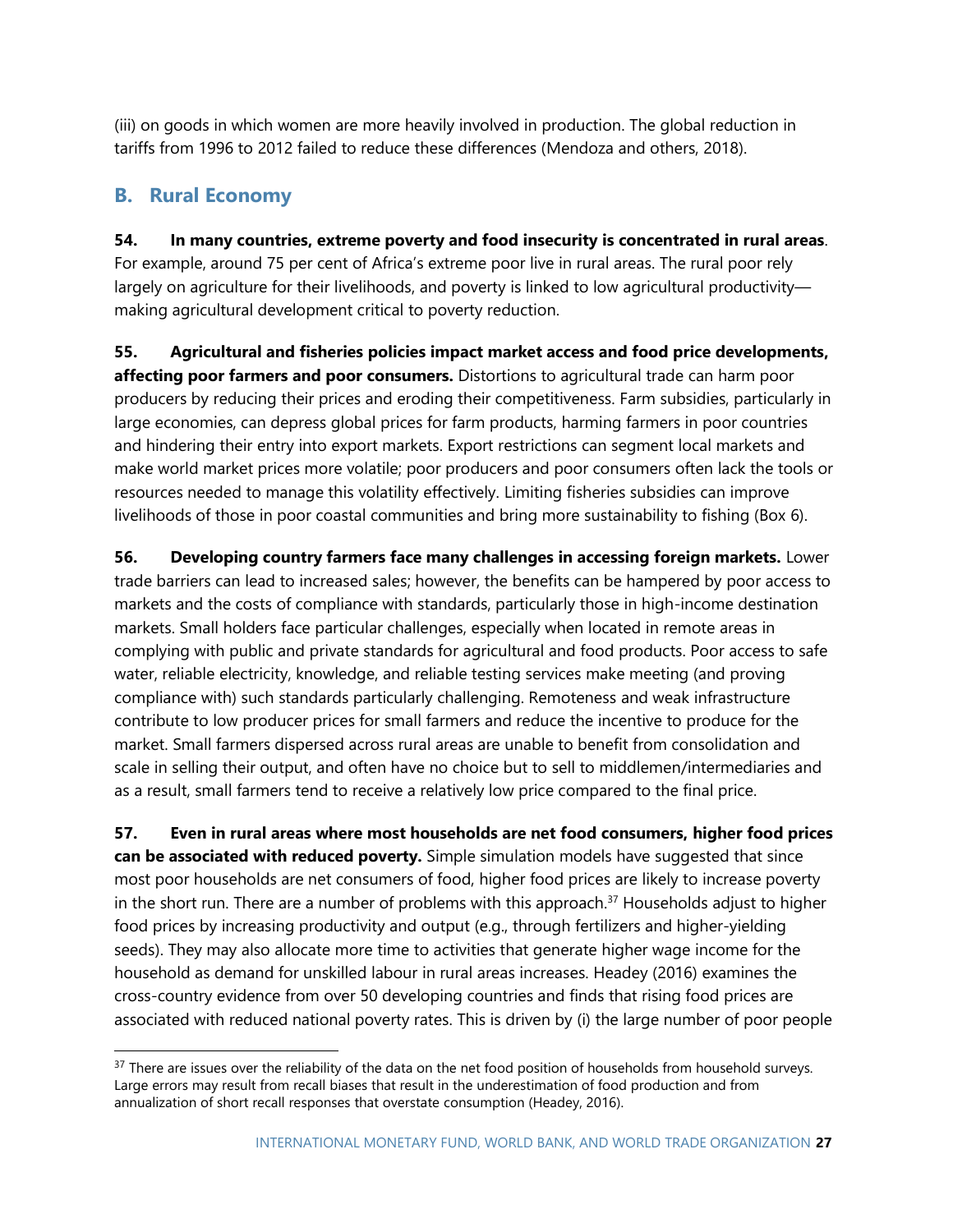who still live in rural areas, with their welfare largely determined by farm and non-farm agricultural incomes (ii) the rapid increase in agricultural supply in many countries in response to higher prices and (iii) in some cases, the relatively faster increase in rural wages as compared to urban wages. However, domestic price support measures in developing countries can also contribute to undernourishment within poorer households and have a negative impact on poverty; policies targeted toward the most vulnerable segments of the population could avoid this.

#### **Box 6. Fisheries Subsidies Negotiations at the WTO**

Since 2001, WTO members have been engaged in negotiations to discipline subsidies to the fisheries sector that contribute to overcapacity and overfishing, including subsidies to illegal, unreported and unregulated (IUU) fishing. These negotiations could bring about a "triple win" for trade, development and the environment by reducing the trade-distortive effects of such subsidies in ways that promote economic development. The sustainability of fish stocks could be protected, *inter alia* by redirecting public funds away from payments that encourage production and toward better fisheries management, allowing the sector to regain profitability.

While much of debate in the negotiations is focused on subsidies to industrial fisheries, including those on the high seas, the role of subsidies in the artisanal and small-scale fisheries in developing country Members also occupies an important role in the negotiations. Negotiators are seeking a balance between governments' provision of support to poor and vulnerable communities where fisheries is a major source of jobs, nutrition and income, against governments' responsibility to husband the fisheries resources for future generations, including by avoiding support of unsustainable levels of fishing.

The 2017 WTO Ministerial Decision on Fisheries Subsidies mirrors the language of SDG Target 14.6 and reflects these different priorities. It targets completion of negotiations by the 12th WTO Ministerial Conference in 2019, and calls for comprehensive disciplines to prohibit subsidies to IUU fishing and other subsidies that contribute to overcapacity and overfishing, with special provisions for developing country and LDC Members.

# **C. Micro, Small, and Medium-Sized Enterprises**

#### **58. Micro, small, and medium-sized enterprises (MSMEs) play an essential role in**

**promoting inclusiveness, but participation in trade remains limited.<sup>38</sup>** MSMEs represent more than 90 percent of registered companies and account for around two-thirds of total employment in both developed and developing countries. Calculations based on the World Bank Enterprise Survey indicate that direct exports by MSMEs amount to only 7.6 percent of total MSME sales in the manufacturing sector, compared to 14.1 percent for large manufacturing enterprises. The relatively low level of MSME trade has been ascribed to various barriers, such as access to information, access to trade finance, non-tariff barriers (NTBs), cumbersome regulations and border procedures, and poor physical and ICT infrastructure**.** <sup>39</sup> Increasing *de minimis* thresholds so that tariffs are not assessed on small-value shipments (Section II.C) can promote MSMEs' participation in e-commerce.

<sup>&</sup>lt;sup>38</sup> Although no single MSME definition exists, they are generally considered to be firms of less than 250 employees.

<sup>&</sup>lt;sup>39</sup> According to a 2015 ITC Monitoring Survey, the largest problems faced by MSMEs when exporting were "access to information about export opportunities," "access to information on procedures and regulations in order to export or import," and "access to trade finance". Over half of SMEs' trade finance requests are rejected, compared to 7 percent of requests by large firms (WTO, 2016b). Tax and regulatory compliance costs may also disproportionately affect MSMEs (OECD, 2017), hindering their participation in trade.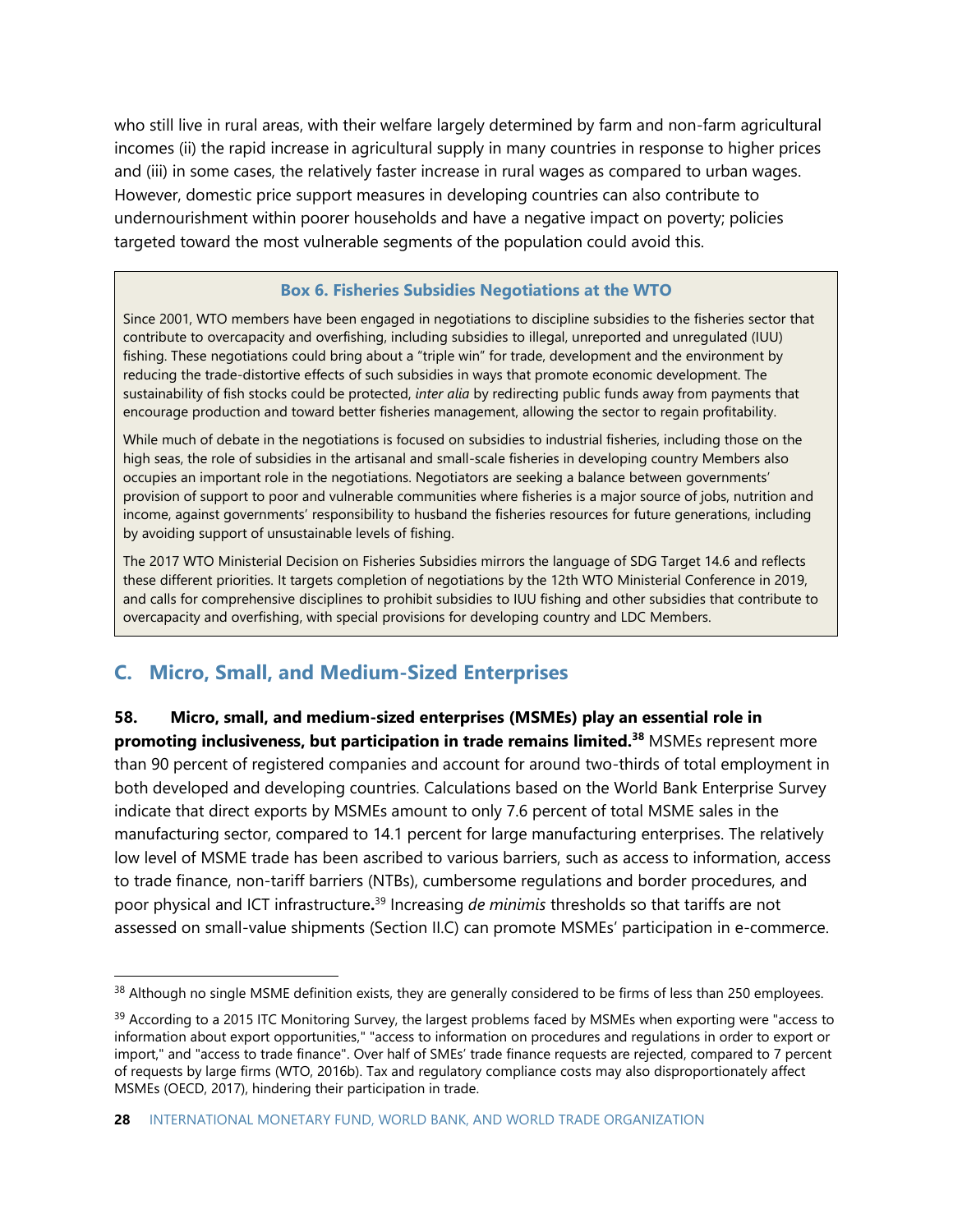**59. E-commerce is increasing the ability of MSMEs to grow by exporting, underlining the importance of building a stronger global framework around e-commerce**. By lowering trade costs, e-commerce can promote inclusion for small firms, which are least able to overcome the initial costs of participating in trade. Export survival rates appear to be much higher for firms involved in e-commerce (Meltzer, 2016) and e-commerce has been shown to facilitate the participation of small firms in trade, in part because it allows MSMEs to reach customers at lower costs. According to AliResearch (2017), more than 95 percent of companies using the Alibaba platform have fewer than 5 employees. On average, 97 per cent of internet-enabled small businesses export (WTO, 2016b). Further, e-commerce provides a space for sales by those discriminated against in traditional distribution networks, such as women. In fact, certain platforms, such as Etsy, have been shown to be predominantly women-owned MSMEs.

**60. Improved trade policies could help to enhance MSME participation in trade.** The special situation of MSMEs is addressed in a number of regional trade agreements (Monteiro, 2016), as well as in some WTO agreements and work programs. Most recently, 88 WTO Members have established an Informal Working Group to look into how trade challenges faced by MSMEs could be addressed at the WTO. Issues under discussion include how access to information and access to trade finance could be enhanced, and how border procedures could be further facilitated.

# **D. Gender**

**61. Trade helps to drive female employment.** Trade generates jobs for women, including through employment in the formal sector among those previously employed in the informal sector. MSMEs account for 52 percent of employment in developing economies (ILO, 2017) and employ women disproportionately (WTO, 2017). Exports now represent just 8 percent of total sales of developing country MSME manufacturers, but raising MSME participation in trade seems likely to promote female employment (WTO, 2016b). In a recent study of Indonesia, Kis-Katos and others (2018) find that reduced import tariffs on locally-relevant inputs led to greater work participation, more work hours, and reduced domestic duties by women, especially those less-educated, with no similar effects for men.

**62. Exporters in developing countries employ more women than non-exporters and jobs in export sectors tend to have better pay and conditions than those in the informal sector.** In many developing economies women comprise up to 90 percent of the workforce in export processing zones, bringing jobs that provide higher income and greater job stability (World Bank and WTO, 2015). The growth of global and regional supply chain trade, such as in apparel and assembled goods, has been a strong source of employment for women in developing countries.

**63. Many governments are now acting to support the participation of women in trade.** The Buenos Aires Declaration on Trade and Women's Economic Empowerment, signed by 121 WTO Members and Observers representing three-quarters of global trade, seeks to ensure that the WTO works to make trade more inclusive and increases the participation of women in trade.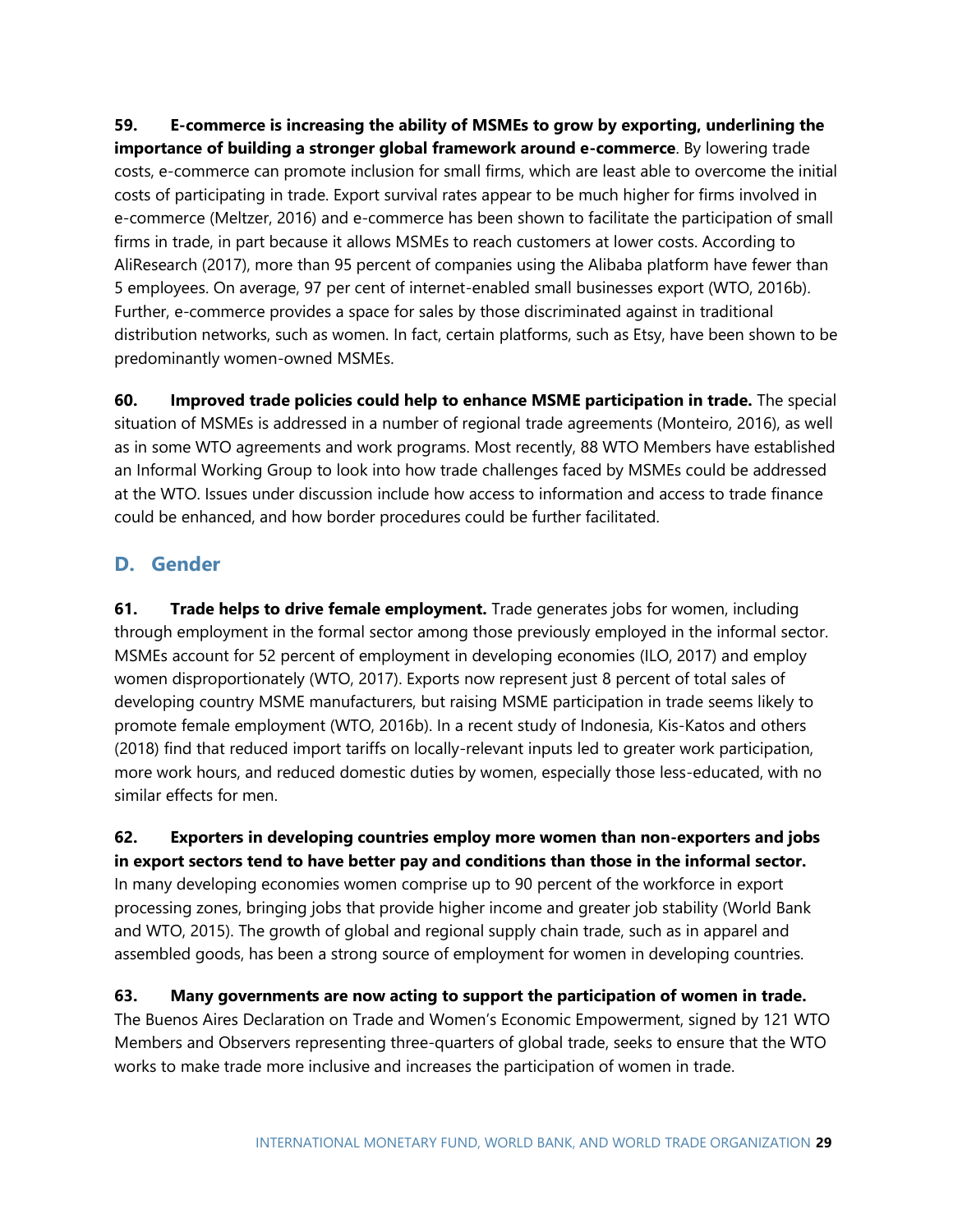**64. The impact of trade and trade policy on women is complex**. Women can be affected by trade as consumers, as producers of traded goods and services, and as entrepreneurs with dominant ownership of exporting companies. The trade impact on female producers or exporters also depends on the role in the economy of the sector or industry where they are specializing and on whether they are employed in large or small firms. While the export sector is an important source of employment for women, the services sector is the largest employer of women. Further services trade reform, coupled with domestic regulatory reform, could thus help to drive further job creation for women in service sectors such as health, finance, and tourism, and in areas such as communications, distribution, and logistics that are becoming increasingly tradable.

**65. In many countries, women are constrained from fully participating in or benefiting**

**from trade.** Specific constraints include access to credit, land and other resources, asymmetric household responsibilities, gendered social norms, labor market segregation and lower skills and lack of training. Women are often heavily involved in cross-border trade—in the Great Lakes region of Africa, about three-quarters of small-scale cross-border traders are women—but are less likely than men to be aware of their rights and of legal conditions governing trade at the border. In a 2010 survey of those traders, more than 80 percent reported having to pay bribes to cross the border (Brenton and others, 2012), while more than half had suffered physical harassment and abuse.

**66. Farming often presents specific issues.** In many poor countries, seeds, fertilizers and pesticides are predominantly imported; however, women often find it more difficult to interact with markets as they are bypassed by traditional male-dominated distribution networks, are less likely to receive technical information, and farm support programs may exclude crops grown primarily by women.<sup>40</sup> Improved access to markets for women farmers would increase use of modern inputs and enable them to sell more of what they produce—helping to close the gender productivity gap in agriculture, raising agricultural output, and improving the welfare of households of female farmers.

**67. Through its impact on job creation, trade can enhance the status of women in society and empower women within the household**. Employment of women has been shown to have positive long-term development outcomes through the greater influence of women on household decisions on education, food, and health expenditures, and on the status of girls.<sup>41</sup> Decisions that improve the caloric intake of children and reduce stunting improve educational attainment and adult productivity. By creating jobs for women, trade can also increase incentives for girls to attend school and training (Jensen, 2012; Heath and Mobarak, 2015), and greater job opportunities through trade bring an increased focus and expenditure on education for all children in the household (Oster and Steinberg, 2013). Finally, job creation through trade can empower women in social and political

<sup>&</sup>lt;sup>40</sup> Larson and others (2015) find that in Uganda, after controlling for these factors, observed productivity differences between female and male farmers disappear.

 $41$  Hyder (2016) notes that "as garments workers, women are now earning salaries, participating in formal sector work, managing personal finances, encouraging their children to pursue higher education, and defying traditional marriage standards by marrying later. The garments industry has created the rise of financially independent and successful women in Bangladesh and is responsible for a dramatic shift in paradigm for Bangladeshi society."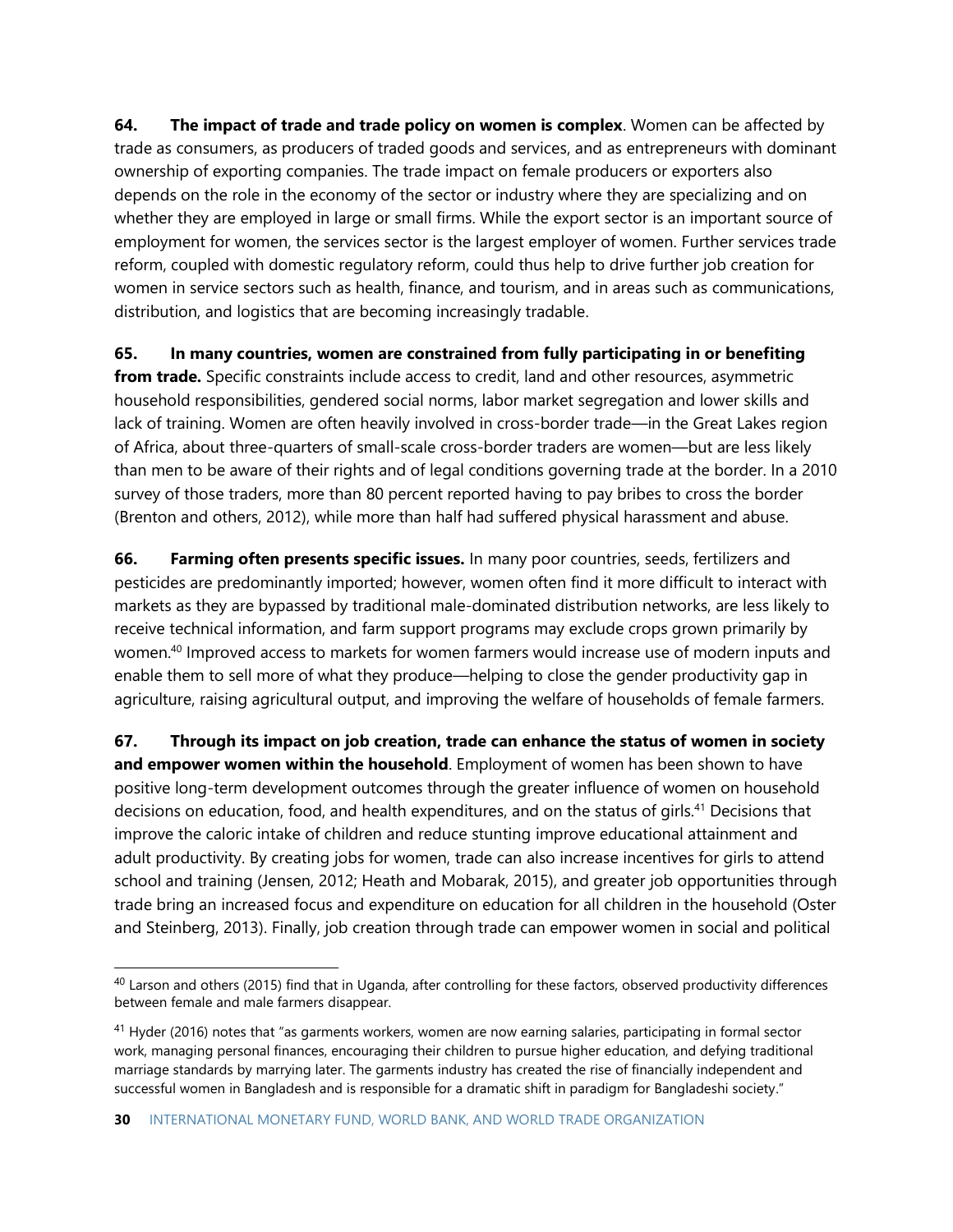spheres, making institutions more representative and changing policies that lead to increases in the provision of public goods (education, health, sanitation, water) which contribute to long-term development (Beaman and others, 2011).

# **E. Complementary Policies to Support Inclusiveness**

**68. Policies can help to ease adjustment and ensure inclusiveness.** While trade enlarges the economic pie, it sometimes, along with technological progress and other structural changes, imposes adjustment costs on groups of workers and some communities, triggering discontent among some segments of society. Policies to facilitate that adjustment will help to share the gains from trade more widely. Building on the comprehensive typology of alternative adjustment policies developed in Section V of IMF-WB-WTO (2017), this section updates the evidence on the design and effectiveness of adjustment policies. Since technological progress is also associated with gains and losses that are unevenly distributed, these policies are equally relevant when coping with adjustment due to technological improvements.

**69. Better understanding the full response to "trade shocks" can provide greater insights on the focus of adjustment policies.** While import competition can displace workers from certain sectors or locations, the aggregate employment effects of increased import competition tend to be neutral to positive, leading to better jobs overall. The work of Autor and others (2013, 2016) concluded that U.S. localities more exposed to Chinese manufacturing import competition experienced larger declines in employment and earnings. However, that work did not consider the offsetting roles of exports and supply chains. Feenstra and others (2017) conclude that job gains related to increased exports largely offset the job losses due to China's import penetration.<sup>42</sup> Similarly, evidence from Germany associates increased import competition from China and Central and Eastern Europe with greater export growth and net job creation (Dauth and others, 2015). Policies should aim to enhance the ability of workers to move to expanding sectors.

## **70. Drawing also on the more recent evidence suggests a few broad principles for the design of complementary policies.**

- **Improving the ability of workers to move across industries, regions, and skills is key.** Important social safety nets such as unemployment insurance can provide workers with the chance to retool and policymakers with the time to deploy more targeted policies. Policies toward housing, credit, and education can promote mobility.
- **Well-designed adjustment programs can help.** Evidence on the overall effectiveness of trade adjustment assistance programs remains mixed (IMF/WB/WTO, 2017). <sup>43</sup> Assistance for displaced workers should be economy-wide, and not necessarily focused on trade-related displacement (Kletzer and Litan, 2001). Wage insurance, subsidies for health insurance for

<sup>42</sup> Similarly, they are also found to fully offset the job losses due to imports from *all* countries, when the services sector is included (Feenstra and Sasahara, 2017).

<sup>&</sup>lt;sup>43</sup> However, the vocational skills acquired from TAA training became obsolete over time, with returns fully depreciating in ten years.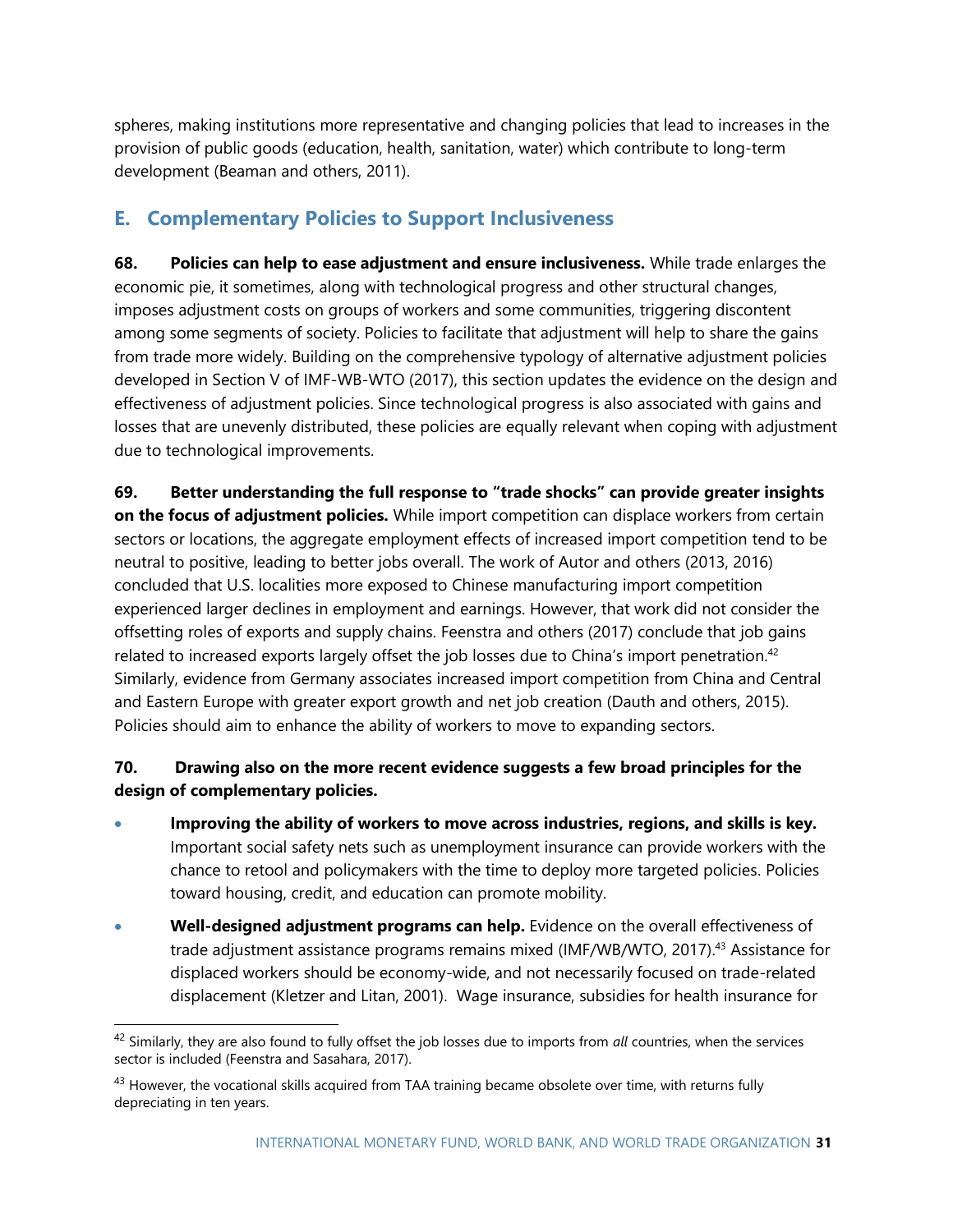displaced workers, and support for vocational training and formal education may all play a role.

• **In severe instances, policy responses should be prompt and targeted, and place-based policies should be considered.** Abrupt increases in import competition can have concentrated effects on certain industries and communities and lead to long-term nonemployment, with social and economic hardships. In some cases, prompt action with targeted place-based policies can help. Austin and others (2018) suggest that employmentfocused programs tailored to local circumstances improve outcomes. 44

**71. In developing and emerging economies, factors such as the extent of labor market informality need to be considered**. Workers displaced after Brazil's trade liberalization in the early 1990s spent considerable time in non-employment before eventually switching to the informal sector, typically with lower-quality jobs; this highlights the role of the informal sector in absorbing trade-related displacements (Dix-Carneiro and Kovak, 2017a). Informal sector earnings were *not* affected by trade liberalization, in contrast with the formal sector earnings that declined (Dix-Carneiro and Kovak, 2017b). A finding that workers in tradeable and nontradable sectors incurred similar losses suggests putting in place broad-based policies. Trade-specific adjustment programs on their own may be insufficient, as they compensate only import-competing sectors and do not address those who may be equally impacted through indirect effects.

# **IV. ROLE OF THE INTERNATIONAL TRADING SYSTEM**

**72. Multilateral trade cooperation is increasingly important in today's hyper-integrated, multipolar global economy.** Many key trade issues, such as e-commerce, are largely global in nature and can only be tackled globally in the WTO. Yet one of the WTO's core strengths—its global scope and membership—also makes it more challenging to advance and 'upgrade.' The last major reform of the system, the Uruguay Round, was concluded almost a quarter century ago and addressed the agenda of the 1980s. The WTO Agreement does not tie negotiators to predetermined negotiating approaches, but allows for a variety of approaches. The urgent challenge today is to harness the unique strength of the WTO—an institutional, legal, and enforcement character that cannot be matched in bilateral and regional trade agreements—to tackle the key trade issues of today, using the most effective approaches available.

**73. In these times of fast-moving change in the global economy there is a need now more than ever to ensure that the rules, policies, and practices governing global trade evolve and are modernized.** Since its creation immediately after the Second World War, the system has evolved and adapted in response to new economic activities, new trade participants, and new 'integrating' technologies. Although this evolution has not always been smooth—often advancing in fits and starts—two long-term trends are striking.

<sup>44</sup> Research such as Case and Deaton (2017) and Krueger (2017) associate social and health problems more with employment rather than income.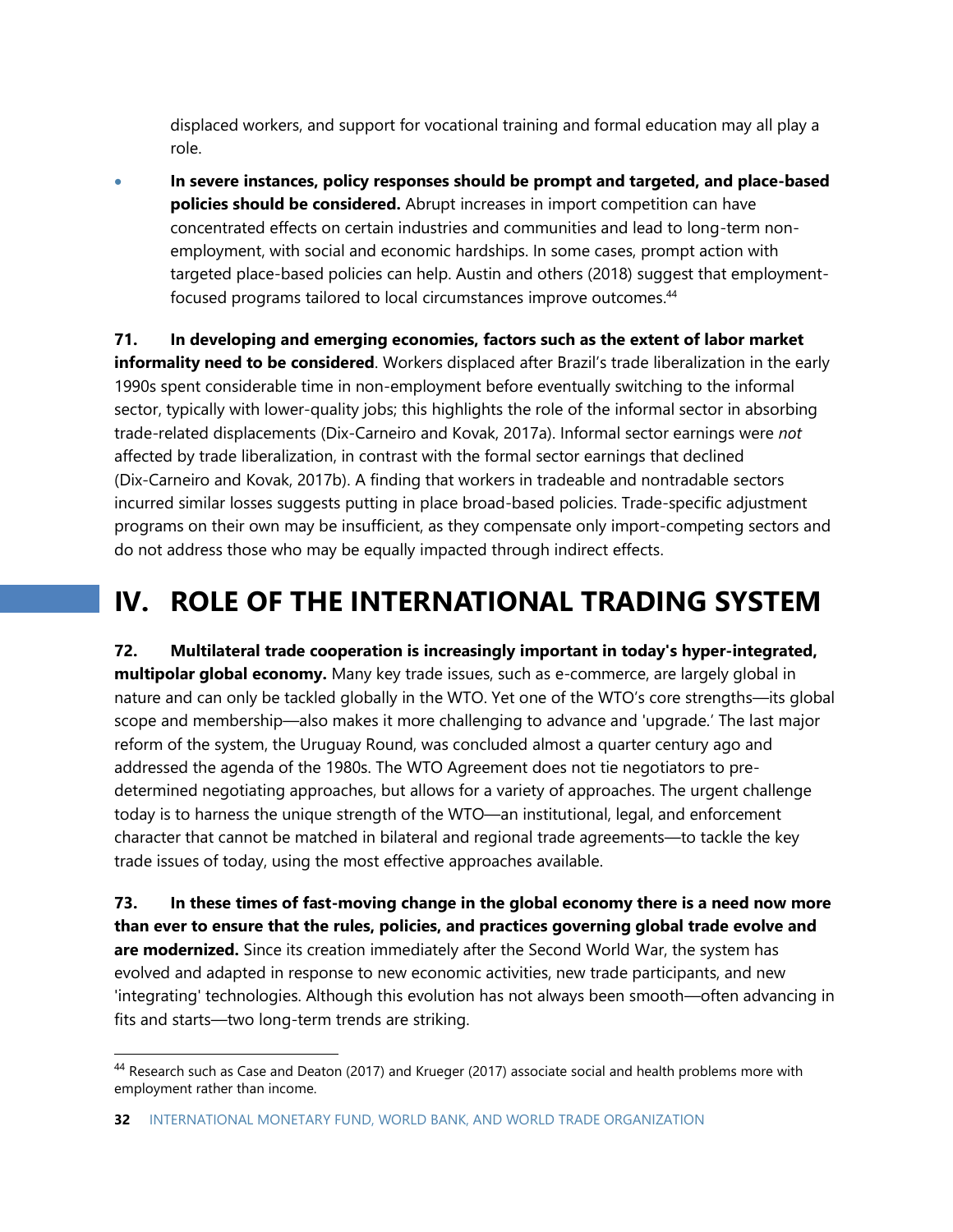- **First, multilateral trade cooperation has grown wider and deeper with more countries, more issues, and more rules being consolidated in the increasingly global architecture.** Launched as a limited tariff agreement among 23 members, the 1947 GATT grew into the modern WTO, with multi-issue economic agreements among 164 members. International trade relations have in turn become increasingly open, integrated, and interdependent further reinforcing the logic of global cooperation and rules.
- **Second, WTO negotiations have included all members, but members have had varied ambitions and undertaken varied commitments, especially as the system has grown more diverse.** Every negotiation has been multi-speed, with some members going further and faster than others. The resulting agreements have been 'variable geometry,' with outcomes that accommodated different obligations on issues such as tariff schedules and services commitments, anchored in common principles and general rules.

**74. The practice of bundling negotiating issues together in giant, all-or-nothing trade rounds has become extremely difficult to manage.** This "single undertaking" approach—where every country has a stake and say in the outcome and "nothing is agreed until everything is agreed"—delivered, in the Uruguay Round, a large, far-reaching package across a wide range of issues and sectors. Yet it became increasingly vulnerable to delays and deadlocks as progress on more feasible issues was held back by a lack of progress on more controversial and intractable ones. As long as everyone needed to reach agreement, anyone could delay an overall package. The Kennedy Round (1964–67) took almost four years to complete; the Tokyo Round (1973–79) six years; and the Uruguay Round (1986–94) over eight years. Meanwhile, the Doha Round, launched in 2001, has already lasted seventeen years with no conclusion in sight.<sup>45</sup>

**75. The slower pace of multilateral negotiations has encouraged countries to turn to bilateral and regional strategies.** This has had positive aspects, but also presents a risk of complicating or fragmenting the trading system. These efforts have been motivated, in part, by a sense that smaller like-minded groups could address the complex challenges of deeper integration easier and more quickly than the broader WTO. The number of RTAs in force and notified to the WTO increased from about 54 in 1995 to over 250 today, yet less than half of global merchandise trade takes place between countries that share an RTA (Figure 5). The most ambitious RTAs go beyond liberalizing trade in goods and services to address deeper integration by devising common regulations and standards governing goods, services, investment, and public procurement markets. 46

**76. Regional trade agreements can help to advance trade integration, but are not enough on their own.** The more ambitious regional agreements have helped to demonstrate the potential of further integration in new areas. While the growth of more, broader and deeper RTAs clearly demonstrates countries' desire to expand and strengthen international trade cooperation, even the

<sup>&</sup>lt;sup>45</sup> Early GATT rounds focused on tariff cutting and proceeded more rapidly. These were the Geneva Round (1947), Annecy Round (1949), Torquay Round (1950–51); Geneva Round (1956); and Dillon Round (1960–61).

<sup>&</sup>lt;sup>46</sup> Some 66 percent of notified RTAs have provisions on trade in services; 51 percent have provisions on investment liberalization; 74 percent on intellectual property rights; and 71 percent on competition policy. They have taken on average 2.5 years to complete.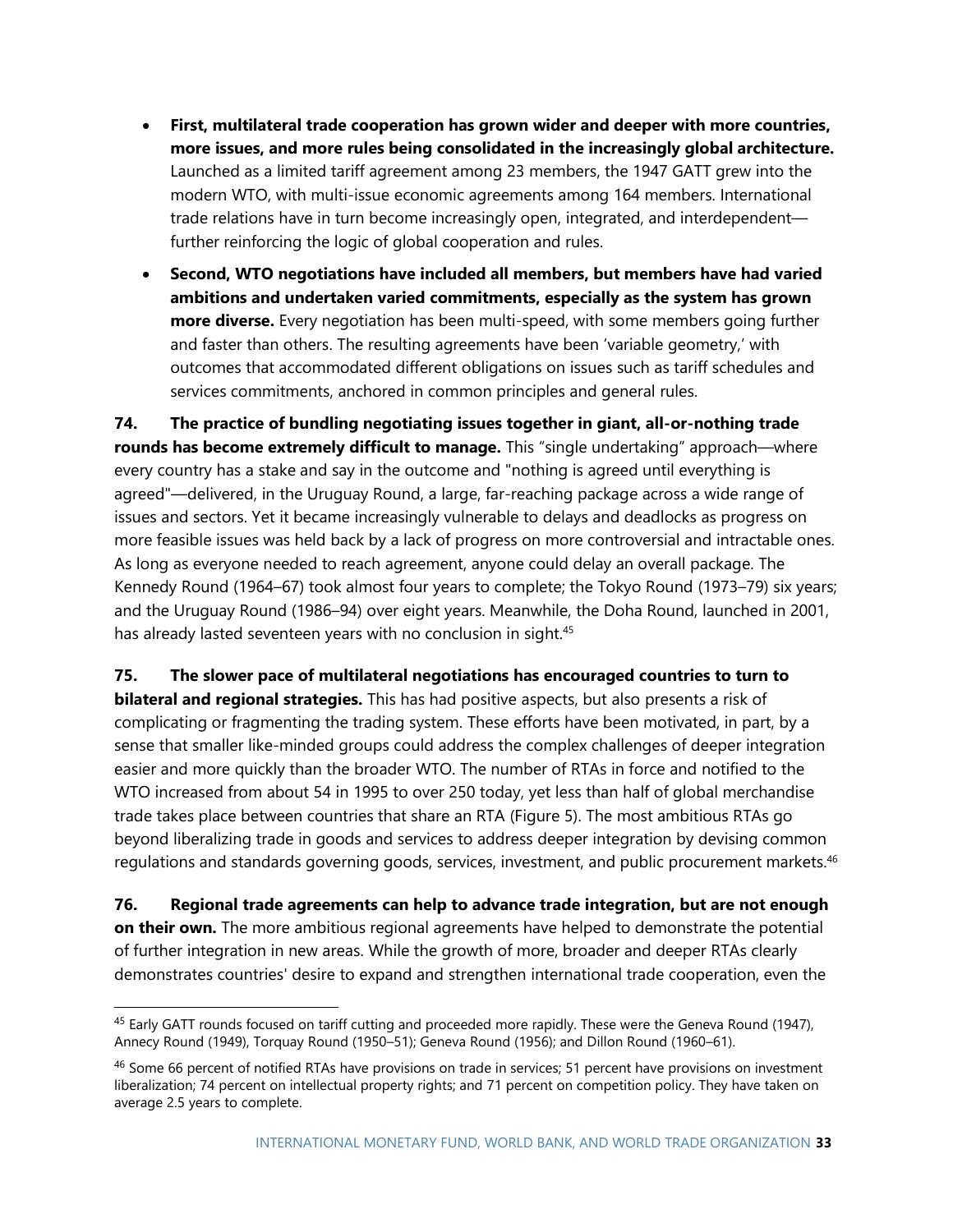most far-reaching mega-regional deals cannot address all modern trade challenges. Because RTAs by definition have limited membership and coverage, their ability to address the policy coordination challenges posed by increasingly 'borderless' global issues like services, investment, or e-commerce is also limited. In addition, proliferating RTAs can create overlapping, inconsistent and fragmented trade regimes—'spaghetti bowl' effects—raising transaction costs and complicating sourcing for businesses that operate in global markets. By design, RTAs are also preferential and exclusionary, with tariff and some other discriminatory provisions potentially trade-diverting.



**77. These shortcomings are amplified by the fact RTAs tend to define or 'lock-in' trade partnerships by region, while key trade relationships today often transcend geography and are specific to issues or industries, rather than regions.** The complex China-EU-US relationship, to take an obvious example, cannot helpfully or even feasibly be addressed by multiple RTAs, regardless of how comprehensive or well-designed. As the only global trade system, the WTO provides the only forum where all countries, including the most powerful, can cooperate on the growing number of global trade issues that impact them collectively. In today's increasingly open, integrated, and multipolar global economy, there is no obvious alternative to the global system of trade rules, policy coordination, and institutional support—especially regarding transparency and dispute settlement—that the WTO now provides.

#### *A more flexible multilateral trading system*

**78. As multilateralism becomes more relevant to global trade relations there are signs of it becoming increasingly flexible and multispeed.** Several traditional approaches are already being revisited in the context of recent WTO negotiations.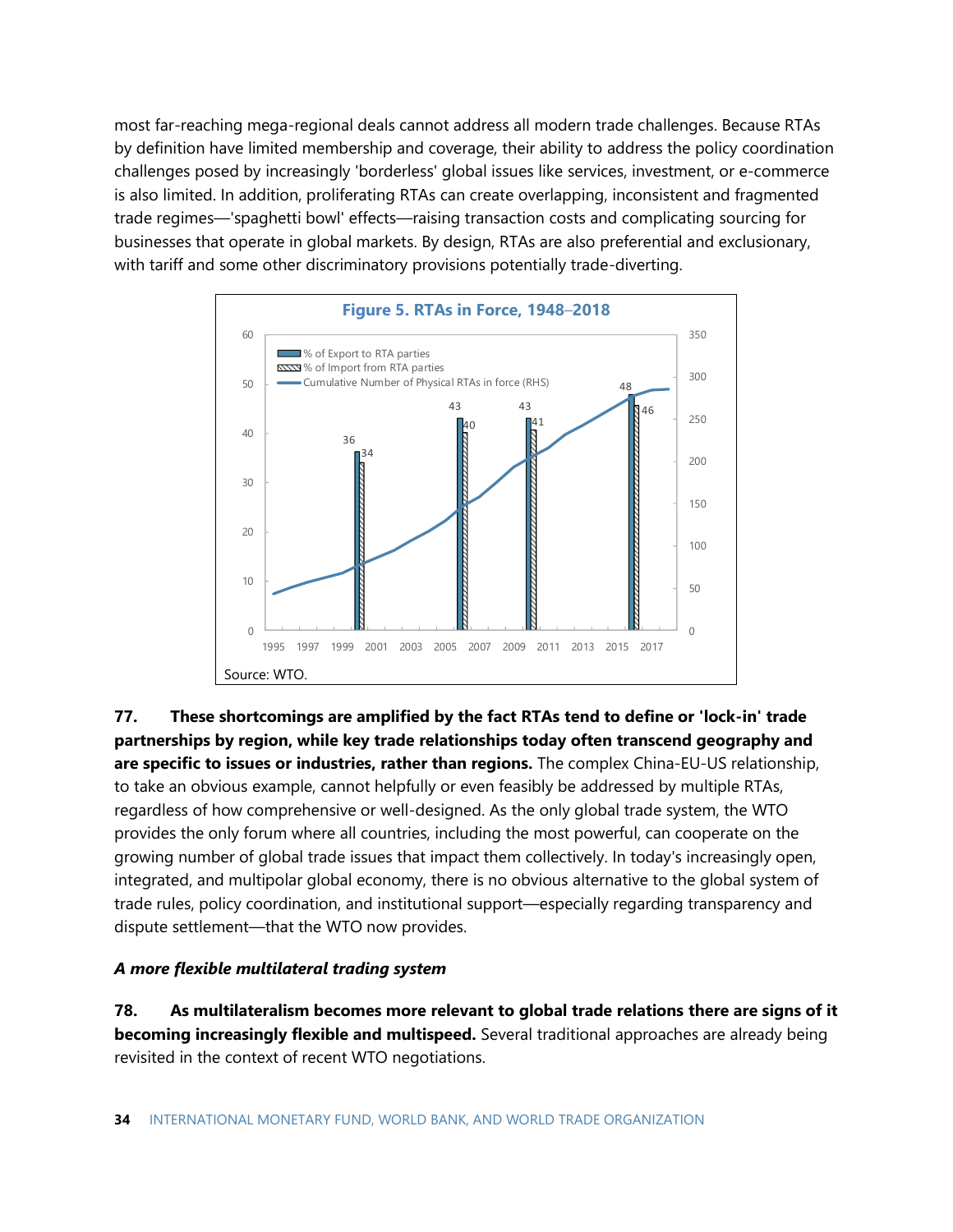**79. The first is the idea that trade opening and rule-making can only be organized and advanced in ever-bigger multi-issue, multi-year rounds.** Recent breakthroughs at the WTO's Bali Ministerial Conference in 2013 and again at the Nairobi Ministerial Conference in 2015 involved smaller negotiated "packages" of issues—where the trade-offs being sought were narrower, where a convergence of interests was possible, and where members had a shared stake in reaching agreement. Bali delivered the Trade Facilitation Agreement—which had eluded negotiators over the course of the Doha Round—while Nairobi produced an agreement to ban agricultural export subsidies and provide new disciplines with respect to international food aid, export finance and agricultural exporting state-trading enterprises aimed at addressing the potential risk to circumvent the ban (Box 7). Interestingly, the notion that multilateral negotiations should move towards continuous, technical level dialogues—and away from giant, make-or-break events—was a key justification for creating a more permanent global trade institution in 1995, the WTO.

**80. A second traditional approach being revisited is the idea that all WTO Members can or should—be required to take part in all WTO negotiations.** When achievable, multilateral agreements are the optimal way to liberalize world trade and secure global rules. But in certain areas—especially those emerging issues where policy innovation is needed and where not all 164 WTO members are equipped or ready to engage—some countries wish to move further and faster than others, and are doing so. As former WTO Appellate Body Chair James Bacchus (2018) noted, "WTO members have *chosen* to pursue new trade obligations multilaterally, but they are not required to do so."<sup>47</sup>

#### **81. Several initiatives that are underway could lead to plurilateral agreements.** An

important development at the 2017 WTO Ministerial Conference in Buenos Aires was the decision by some WTO members to launch 'open-plurilateral' discussions on e-commerce, investment facilitation, services domestic regulation, and micro, small, and medium-sized enterprises (MSMEs).<sup>48</sup> In e-commerce and services domestic regulation, this represents an innovation following many years of WTO discussions. Since their objective is seemingly not to exchange market access 'concessions' but to improve regulatory coordination—in order to minimize policy frictions and advance shared goals in a "least trade restrictive" way—they could lead to a more cooperative, less mercantilist, approach to WTO negotiations in the future. Indeed, new rules in these areas would likely be inherently non-discriminatory—because they involve domestic regulations that cannot easily be tailored to benefit specific trade partners—making concerns about "discrimination," like calculations of "reciprocity," less relevant.<sup>49</sup>

<sup>&</sup>lt;sup>47</sup> He continues: "An option provided by the WTO treaty is to pursue new trade obligations plurilaterally through negotiations among a self-selected subset of WTO members seeking the perceived economic advantages of agreements within the WTO rules framework…."

<sup>48</sup> Bertelsmann Stiftung (2018) summarizes some of these discussions.

<sup>&</sup>lt;sup>49</sup> Hoekman and Mavroidis (2015) discuss the WTO institutional framework as it relates to alternative negotiating approaches such as plurilateral agreements.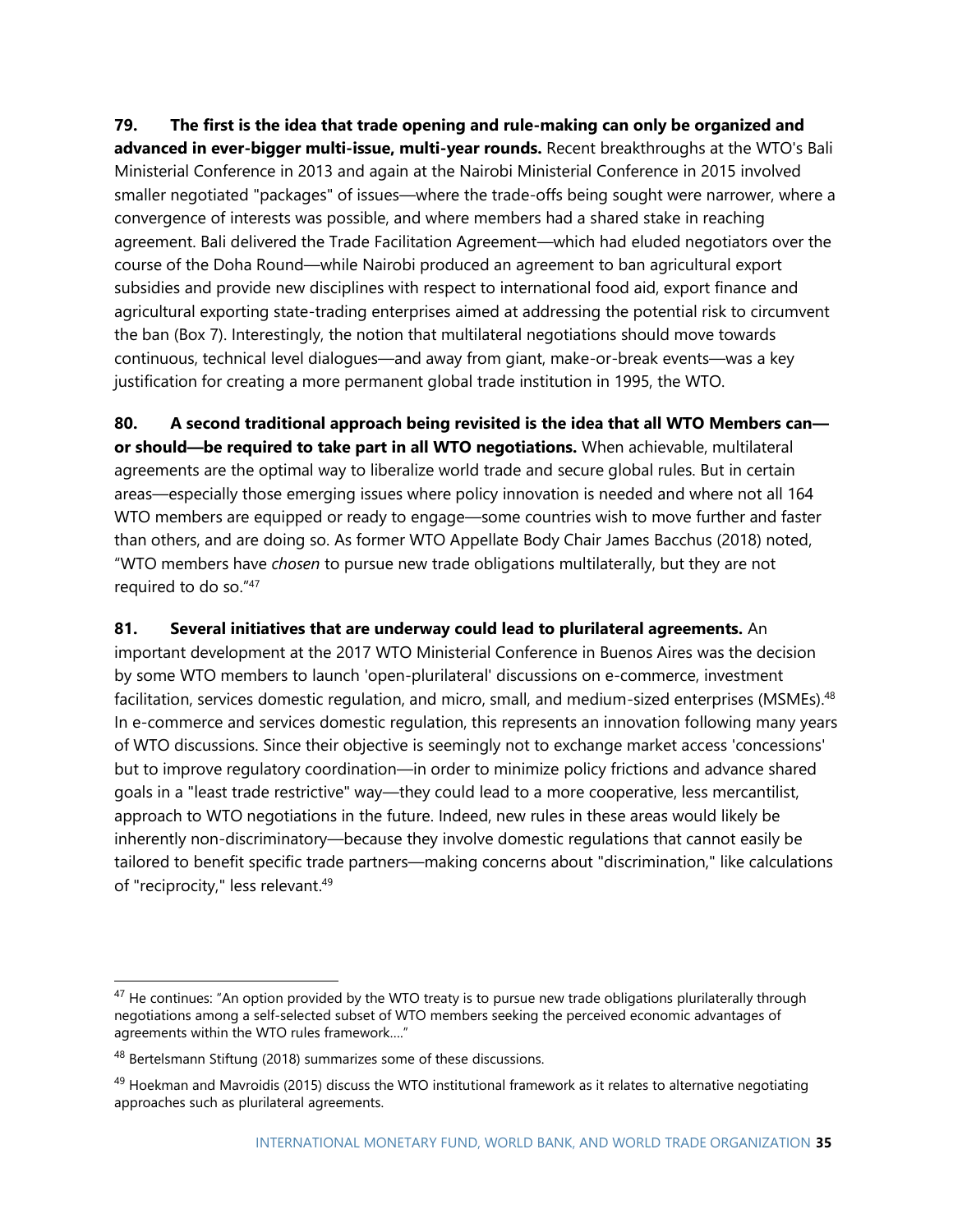#### **Box 7. GATT/WTO: Selected Experience with Alternative Negotiating Approaches**

Although GATT/WTO negotiations have come to be associated with large-scale "single undertakings" such as the Uruguay Round outcome and the Doha Round agenda, the WTO Agreement allows for various approaches. Indeed, great progress has been made through other approaches, before the Uruguay Round and since.

**Several plurilateral "codes" from the Tokyo Round later became full multilateral agreements.** A subset of GATT members agreed on additional rules in several areas, including customs valuation, subsidies, and technical barriers to trade. These "codes" were binding among the signatories and subject to GATT dispute settlement. With the conclusion of the Uruguay Round, these agreements became multilateral—binding on and enforceable by all WTO members.

**The Agreement on Government Procurement (AGP) began as, and remains, a plurilateral agreement.** The AGP was also introduced in the Uruguay Round. The obligations of participants extend only to other participants (and not to non-participating WTO members). It is open to new participants and to further negotiation to improve existing commitments.

**"Critical mass" agreements are negotiated by a subset of WTO members, with benefits extended to all members.** The expanded Information Technology Agreement (ITA; 2015) commits its 53 participants (accounting for 90 percent of world trade in the covered products) to eliminate all tariffs (on an MFN basis) on a further 201 products. Similarly, commitments made in 1997 by around 70 WTO members as a result of extended negotiations on Basic Telecommunications and Financial Services are applied on an MFN basis to all WTO members.

**The WTO Trade Facilitation Agreement (2013) is a fully multilateral agreement that was unbundled from a broader initiative.** The topic of trade facilitation is part of the Doha Development Agenda agreed in 2001. Recognizing the benefits of a cooperative approach to strengthening customs practices, however, WTO members decided to conclude the TFA separately rather than to wait for conclusion of an overall Doha Round. The TFA is binding on and enforceable by all WTO members; it uses innovative approaches to allow for multi-speed implementation by developing countries and LDCs, and provides for implementation assistance.

**Ministerial decisions can also be used.** For example, WTO members agreed in 2013 to eliminate farm export subsidies.

**82. The WTO can adapt and deliver results when its members work together.** In 2013, WTO Members negotiated the Trade Facilitation Agreement; in 2015, they concluded the Information Technology Agreement expansion deal and the agreement to ban all forms of agricultural export subsidies; and in 2017, many joined in launching discussions on key 21<sup>st</sup> century trade issues like e-commerce and investment facilitation. Although some are not currently in a position to support them, these initiatives remain open for any WTO member to join. In each case, negotiating success resulted from combining continuity and reform. Today's fast-changing global trade landscape clearly requires a parallel change in global trade governance if multilateral trade liberalization is to remain an engine of inclusive global growth. In the end, the WTO represents no more or less than the willingness of its members to cooperate—and to recognize that their national economic interests are increasingly bound up with their collective economic interests. The system is a result as much as a cause—of their commitment to deepening their economic integration and interdependence. Whether the system continues to evolve, adapt and succeed is up to them.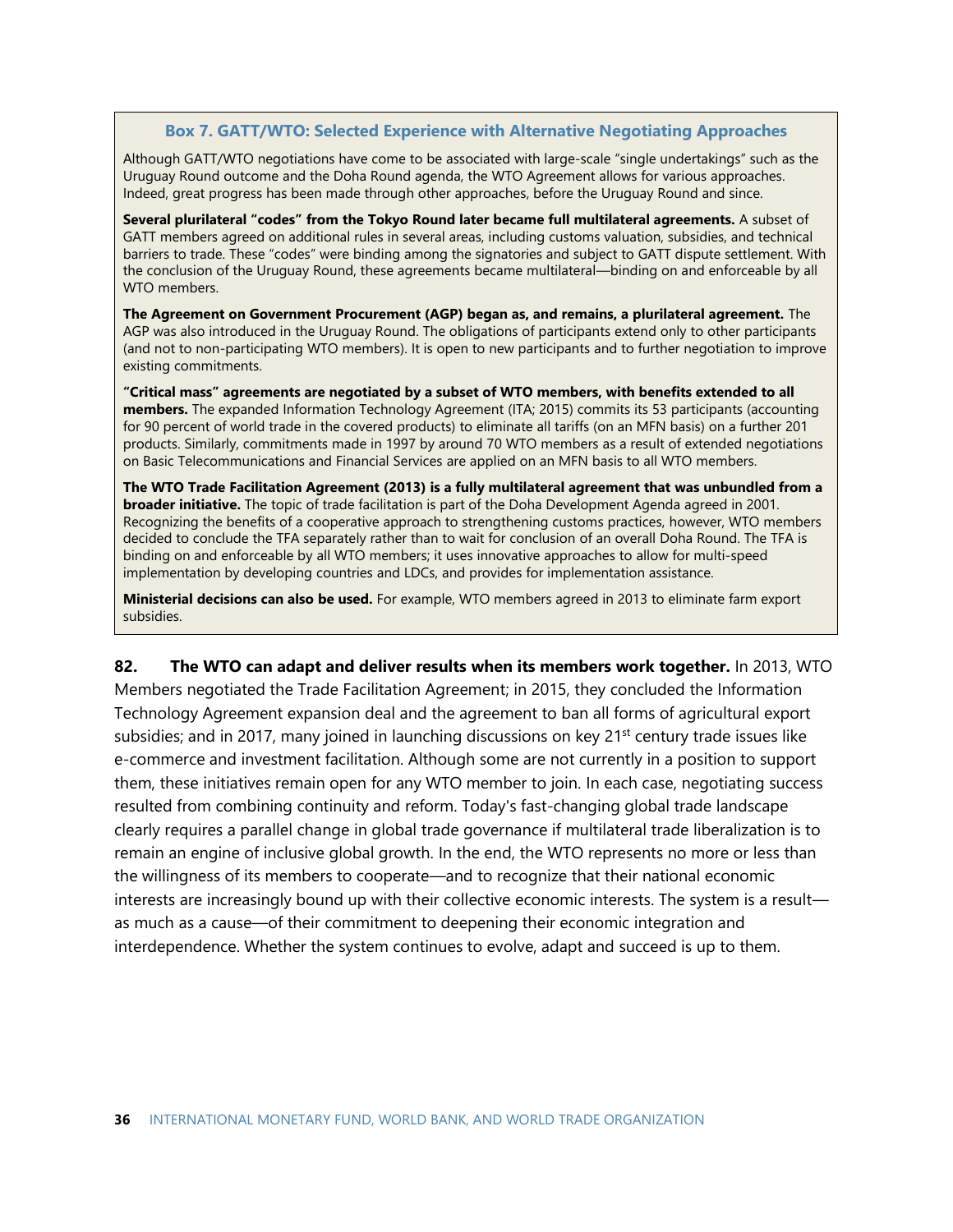# **References**

- <span id="page-36-0"></span>Adlung, R. 2015. "The Trade in Services Agreement and its Compatibility with the GATS: An Assessment Based on Current Evidence." World Trade Review.
- Adlung, R. and H. Mamdouh. 2018. "Plurilateral Trade Agreements: An Escape Route for the WTO?" Journal of World Trade.
- Ahn, J., E. Dabla-Norris, R. Duval, B. Hu, and L. Njie, 2016. "Reassessing the Productivity Gains from Trade Liberalization." International Monetary Fund, Working Paper 16/77.
- AliResearch. 2017. "Inclusive Growth and E-Commerce: China's Experience." Prepared for a meeting on Inclusive Development and E-Commerce: The Case of China, UNCTAD, April 2017.
- Anderson, R., W. Kovacic, and A. Muelller. 2016. "Promoting Competition and Deterring Corruption in Public Procurement Markets: Synergies with Trade Liberalisation." E15 Expert Group on Competition Policy and the Trade System.
- Argent, J. and T. Begazo. 2015. "Competition in Kenyan Markets and its Impact on Income and Poverty: A Case Study on Sugar and Maize." World Bank Policy Research Working Paper, 7179.
- Arnold, J., B. Javorcik, M. Lipscomb and A. Mattoo. 2016. "Services Reform and Manufacturing Performance: Evidence from India." Economic Journal.
- Asian Development Bank (ADB). 2013. "Trade and Procurement: Effective Public Purchasing and Market Access." Manila, Philippines.
- Austin, B., E. Glaeser, and L. Summers. 2018. "Saving the Heartland: Place-Based Policies in 21<sup>st</sup> Century America." Brookings Papers on Economic Activity, BPEA Conference Drafts, March.
- Autor, D., D. Dorn and G. Hanson. 2013. "The China Syndrome: Local Labor Market Effects of Import Competition in the United States." American Economic Review.
- Autor, D., D. Dorn and G. Hanson. 2016. "The China Shocks: Learning from Labor Market Adjustment to Large Changes in Trade." Annual Review of Economics.
- Bacchus, J. 2018. "Was Buenos Aires the Beginning of the End or the End of the Beginning? The Future of the World Trade Organization." Cato Institute Policy Analysis No. 841.
- BEA (U.S. Bureau of Economic Analysis). 2018. "Defining and Measuring the Digital Economy." BEA Working Paper.
- Beaman, L., R. Chattopadhya, E. Duflo, R. Pande, and P. Topalova. 2011. "Political Reservation and Substantive Representation: Evidence from Indian Village Councils." In S. Bery, B. Bosworth, and A. Panagariya (eds.) India Policy Forum 2010-11. Brookings Institution and NCAER.

Bertelsmann Stiftung. 2018. "Revitalizing Multilateral Governance at the World Trade Organization."

Beverelli, C., M. Fiorini, and B. Hoekman. 2017. "Services Trade Policy and Manufacturing Productivity: The Role of Institutions." Journal of International Economics.

- Borchert, I., B. Gootiiz, and A. Mattoo. 2011. "Services in Doha: What's on the Table?" In W. Martin and A. Mattoo (eds.), Unfinished Business? The WTO's Doha Agenda. CEPR and World Bank.
- Brenton. P., C. Bashinge Bucekuderhwa, C. Hossein, S. Nagaki and J.B. Ntagoma. 2012. "Risky Business: Poor Women Cross-border Traders in the Great Lakes Region of Africa." In P. Brenton, and G. Isik (eds.) D*e-Fragmenting Africa: Deepening Regional Trade Integration in Goods and Services.* World Bank.
- Bureau, J.-C., Houssein G., and S. Jean. 2016. "Competing Liberalizations: Tariffs and Trade in the 21<sup>st</sup> Century." CEPII Working Paper No. 2016-12.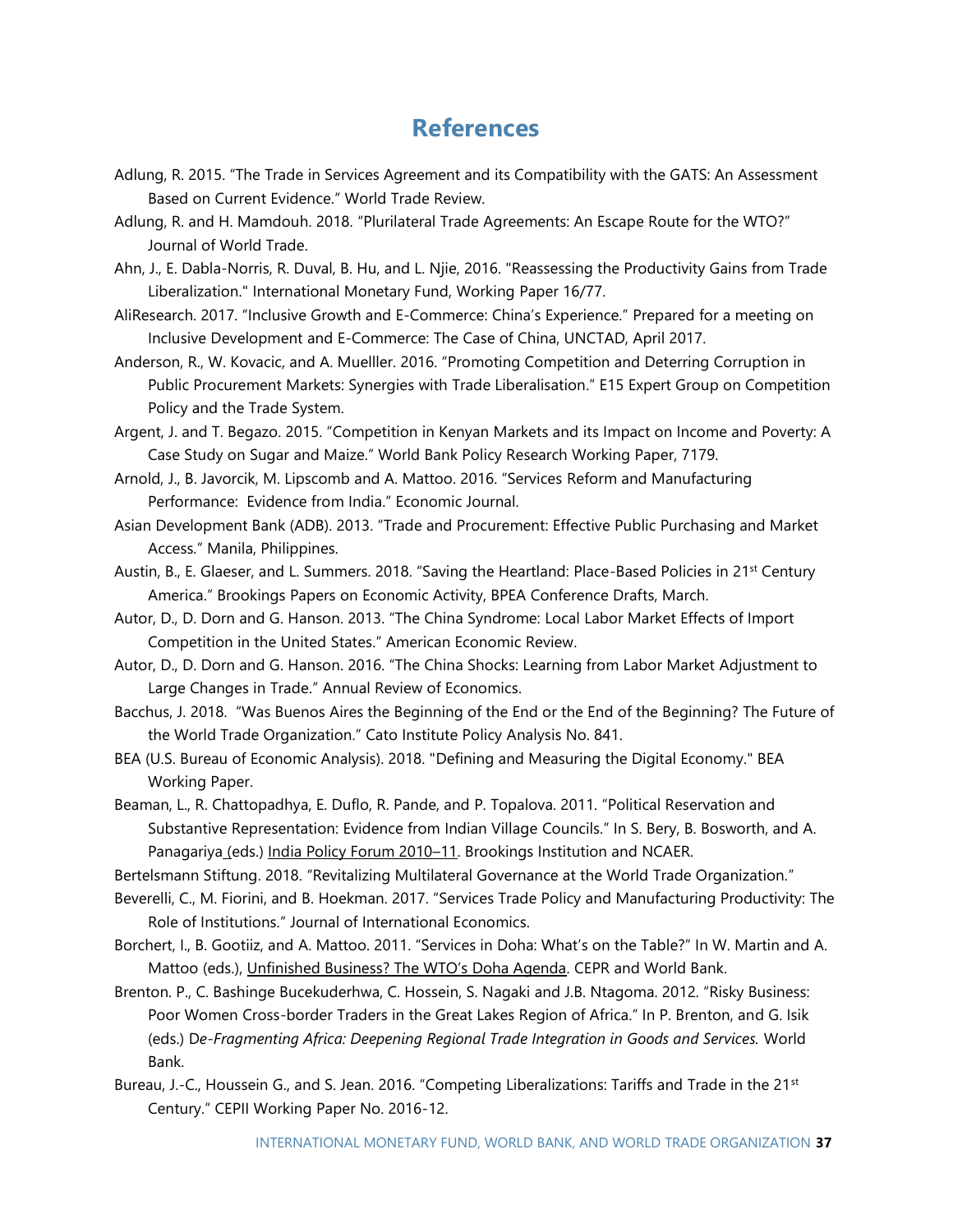- Bustos, P. 2011. "Trade Liberalization, Exports, and Technology Upgrading: Evidence on the Impact of MERCOSUR on Argentinian Firms." American Economic Review.
- Cadestin, C., K. De Backer, I. Desnoyers-James, S. Miroudot, M. Ye, and D. Rigo. 2018. "[Multinational](https://www.oecd-ilibrary.org/docserver/194ddb63-en.pdf?expires=1532467816&id=id&accname=guest&checksum=39B86D7618B5B9B847DD4F7E2993CBEC)  [Enterprises and Global Value Chains: New Insights on the Trade-investment Nexus.](https://www.oecd-ilibrary.org/docserver/194ddb63-en.pdf?expires=1532467816&id=id&accname=guest&checksum=39B86D7618B5B9B847DD4F7E2993CBEC)" OECD Science, Technology and Industry Working Papers, 2018/05.
- Cadot, O., M. Ferrantino, J. Gourdon and D. Reyes. 2018. "Reforming Non-Tariff Measures: From Evidence To Policy Advice." World Bank.
- Case, A. and A. Deaton. 2017. "Mortality and Morbidity in the 21<sup>st</sup> Century." Brookings Papers on Economic Activity, Spring.

Cerdeiro, D. and R. Nam. 2018. "A Multidimensional Approach to Trade Policy Indicators." IMF WP 18/32.

- Chen, H. and J. Whalley. 2011. "The WTO Government Procurement Agreement and Its Impacts on Trade." NBER WP 17365.
- Cline, W. 2010. "Financial Globalization, Economic Growth, and the Crisis of 2007-09." Peterson Institute for International Economics.
- Conconi, P., M. Garcia-Santana, L. Puccio, and R. Venturini. Forthcoming. "From Final Goods to Inputs: The Protectionist Effect of Rules of Origin." American Economic Review.
- Cravino, J. and A. Levchenko. 2017. "The Distributional Consequences of Large Devaluations." American Economic Review.
- Crosby, D. 2016. "Analysis of Data Localization Measures Under WTO Services Trade Rules and Commitments." E15 Initiative. Geneva: International Centre for Trade and Sustainable Development (ICTSD) and World Economic Forum, 2016.
- Dauth, W., S. Findeisen, and J. Suedekum. 2015. "Trade and Manufacturing Jobs in Germany." American Economic Review.
- Davis, C. 2012. Why Adjudicate? Enforcing Trade Rules in the WTO. Princeton University Press.
- Dix-Carneiro, R. and B. Kovak. 2017a, "Margins of Labor Market Adjustment to Trade." NBER WP 23595.
- Dix-Carneiro, R. and B. Kovak. 2017b, "Trade Liberalizations and Regional Dynamics." American Economic Review.
- Djankov, S., C. Freund, and C. Pham. 2010. "Trading on Time." Review of Economics and Statistics.
- Evenett, S. and B. Hoekman. 2004. "International Disciplines in Government Procurement: A Review of Economic Analyses and their Implications." Mimeo.
- Faijgelbaum, P. and A. Khandelwal. 2016. "Measuring the Unequal Gains from Trade." The Quarterly Journal of Economics.
- Falk, M. and E. Hagsten. 2015. "E-commerce Trends and Impacts across Europe." UNCTAD Discussion Paper 220.
- Feenstra, R., H. Ma and Y. Xu. 2017. "US Exports and Employment." NBER WP 24056.
- Feenstra, R. and A. Sasahara. 2017. "The 'China Shock', Exports, and US Employment: A Global Input-Output Analysis." NBER WP 24022.
- Fiorini, M. and B. Hoekman. 2017. "Services Trade Policy and Sustainable Development." European University Institute, Robert Schuman Centre for Advanced Studies, Working Paper 2017/41.
- Freund, C. and D. Weinhold. 2004. "The Effect of the Internet on International Trade." Journal of International Economics.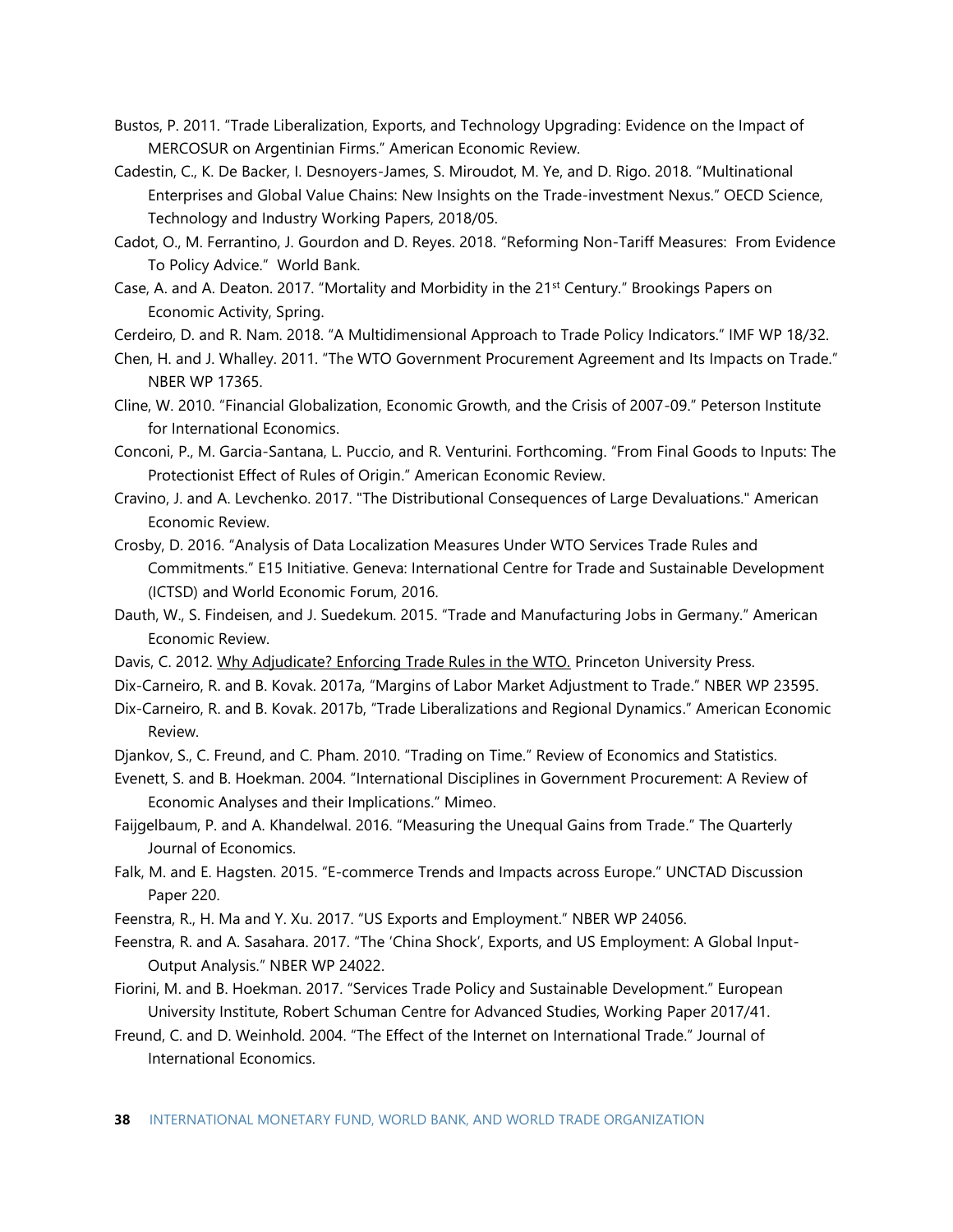- Freund, C. and D. Weinhold. 2002. "The Internet and International Trade in Services." American Economic Review.
- Goldberg, P., A. Khandelwal, N. Pavcnik, and P. Topalova. 2010. "Imported Intermediate Inputs and Domestic Product Growth: Evidence from India," The Quarterly Journal of Economics.
- Gonzalez, A. 2013. "Executive Summary" in "FDI as a Key Driver for Trade, Growth and Prosperity: The Case for a Multilateral Agreement on Investment." World Economic Forum Global Agenda Council on Global Trade and FDI.
- Gootiiz, B. and A. Mattoo. 2017. "Services in the Trans-Pacific Partnership: What would be Lost?" World Bank Policy Research Working Paper No. 7964.
- Handley, K. 2014. "Exporting under Trade Policy Uncertainty: Theory and Evidence." Journal of International Economics.
- Headey, D. 2016. "Food Prices and Poverty." World Bank Policy Research WP 7898.
- Heath, R. and A. Mobarak. 2015. "Manufacturing Growth and the Lives of Bangladeshi Women." Journal of Development Economics.
- Hoekman, B. and A. Mattoo. 2008. "Services Trade and Growth." In J. Marchetti and M. Roy (eds.), Opening Markets for Trade in Services. Cambridge University Press.
- Hoekman, B. and P. Mavroidis. 2015. "WTO 'a la Carte' or 'Menu du Jour'? Assessing the Case for More Plurilateral Agreements." European Journal of International Law.
- Hufbauer, G. and P. Draper. 2016. "FDI as a Key Driver for Trade, Growth and Prosperity: Facts and Figures."
- Hufbauer, G., B. Jensen, and S. Stephenson. 2012. "Policy Brief: Framework for the International Services Agreement." Peterson Institute for International Economics.
- Hyder, S. 2016. "Women's Financial Independence Amongst Female Garments Workers in Bangladesh: Summary of Research." Mimeo, School of Law, University of California.
- Hyman, B., 2018. "Can Displaced Labor be Retrained? Evidence from Quasi-Random Assignment to Trade Adjustment Assistance." The Wharton School, University of Pennsylvania.
- International Federation of Accountants and Business at OECD. 2018. "Regulatory Divergence: Costs, Risks, Impacts."
- International Finance Corporation. 2011. "Strengthening Access to Finance for Women-Owned SMEs in Developing Countries."
- ILO (International Labour Organization). 2017. World Employment and Social Outlook 2017: Sustainable Enterprises and Jobs—Formal Enterprises and Decent Work. Geneva.
- IMF. 2018a. "Is Productivity Growth Shared in a Globalized Economy?" World Economic Outlook Chapter 4, April. International Monetary Fund.
- IMF. 2018b. "Manufacturing Jobs: Implications for Productivity and Inequality." World Economic Outlook Chapter 3, April. International Monetary Fund.
- IMF. 2016a. "Global Trade: What is Behind the Slowdown?" World Economic Outlook, October. International Monetary Fund.
- IMF. 2016b. "[Reinvigorating Trade to Support Growth: A Path Forward](http://www.imf.org/external/np/g20/)," Prepared for the July 2016 Meeting of G-20 Finance Ministers and Central Bank Governors by staff of the International Monetary Fund.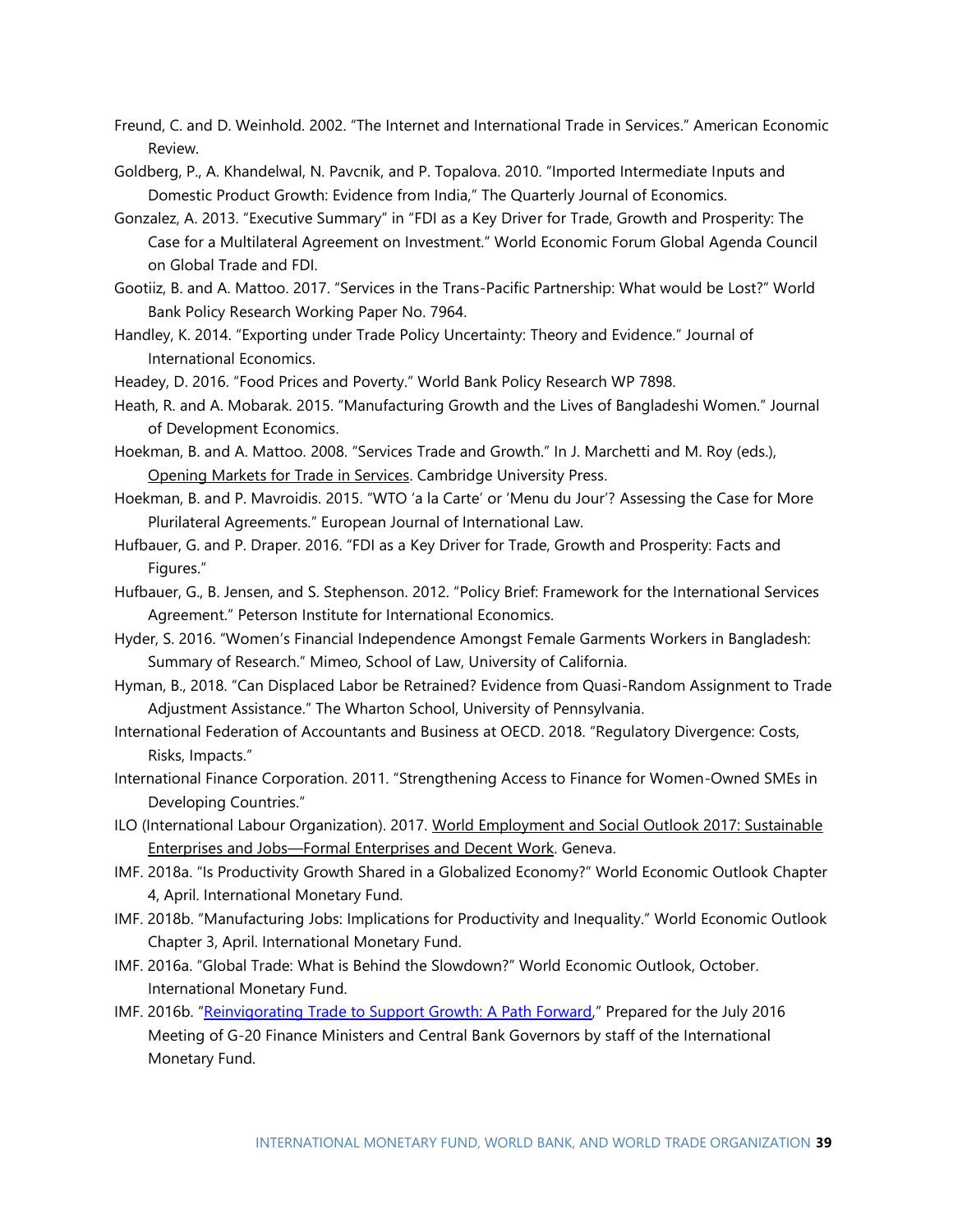- IMF, WB, and WTO. 2017. "Making Trade an Engine of Growth for All: The Case for Trade and for Policies to Facilitate Adjustment." Prepared for discussion at the March 2017 meeting of G20 Sherpas by staffs of the International Monetary Fund, World Bank, and World Trade Organization.
- International Trade Centre (ITC). 2015. "How Companies Experience Non-tariff Measures: Survey-based Evidence from Developing Countries." ITC Technical Paper.
- Jensen, R. 2012. "Do Labor Market Opportunities Affect Young Women's Work and Family Decisions? Experimental Evidence from India." Quarterly Journal of Economics.
- Johnson, R. 2014. "Five Facts about Value-Added Exports and Implications for Macroeconomics and Trade Research." Journal of Economic Perspectives.
- Johnson, R. and G. Noguera. 2017. "A Portrait of Trade in Value-Added over Four Decades." Review of Economics and Statistics.
- Kis-Katos, K., J. Pieters, and R. Sparrow. 2018. "Globalization and Social Change: Gender-Specific Effects of Trade Liberalization in Indonesia." IMF Economic Review.
- Kletzer, L. and R. Litan. 2001. "[A Prescription to Relieve Worker Anxiety.](https://ideas.repec.org/p/iie/pbrief/pb01-02.html)" [Policy Briefs](https://ideas.repec.org/s/iie/pbrief.html) PB01-02, Peterson Institute for International Economics
- Kommerskollegium. 2015. Online Trade, Offline Rules A Review of Barriers to E-commerce in the EU. National Board of Trade, May 2015.
- Koske, I., I. Wanner, R. Bitetti, and O. Barbiero. 2015. "The 2013 Update of the OECD's Database on Product Market Regulation: Policy Insights for OECD and non-OECD Countries." OECD WP No. 1200.
- Kox, H. and A. Lejour. 2005. "Regulatory Heterogeneity as Obstacle for International Services Trade," CPB Discussion Paper 49, CPB Netherlands Bureau for Economic Policy Analysis.
- Krueger, A. 2017. "Where Have All the Workers Gone? An Inquiry into the Decline in the U.S. Labor Force Participation Rate." *Brookings Papers on Economic Activity,* Fall.
- Larson, D., S. Savastano, S. Murray and A. Palacios-Lopez. 2015.. "Are Women less Productive Farmers? How Markets and Risk Affect Fertilizer Use, Productivity, and Measured Gender Effects in Uganda." World Bank, Policy Research Working Paper.
- López-González, J. and M. Jouanjean. 2017. "Digital Trade: Developing a Framework for Analysis." OECD Trade Policy Papers No. 205.
- Low, P. 2016. "Rethinking Services in a Changing World." Policy Options Paper for the E15 Initiative; International Center for Trade and Sustainable Development and World Economic Forum.
- Mattoo, A. and J. Meltzer. 2018. "International Data Flows and Privacy: The Conflict and Its Resolution." World Bank Policy Research Working Paper No. 8431.
- Mattoo, A., and P. Sauve (eds.). 2003. Domestic Regulation and Services Trade Liberalization. Oxford University Press and World Bank.
- Mavroidis, P. 2016. "Regulatory Cooperation: Lessons from the WTO and the World Trade Regime." Policy Options Paper for the E15 Initiative, ICTSD and World Economic Forum.
- Meltzer, J. 2016. "Maximizing the Opportunities of the Internet for International Trade." Policy Options Paper for the E15 Initiative, ICTSD and World Economic Forum.
- Mendoza, A., G. Nayyar and R. Piermartini. 2018. "Are the "Poor" Getting Globalised?" Forthcoming in World Bank/WTO Trade and Poverty Reduction: New Evidence of Impacts in Developing Countries.
- Miroudot, S., J. Sauvage, and B. Shepherd. 2013. "Measuring the Cost of International Trade in Services." Developing Trade Consultants.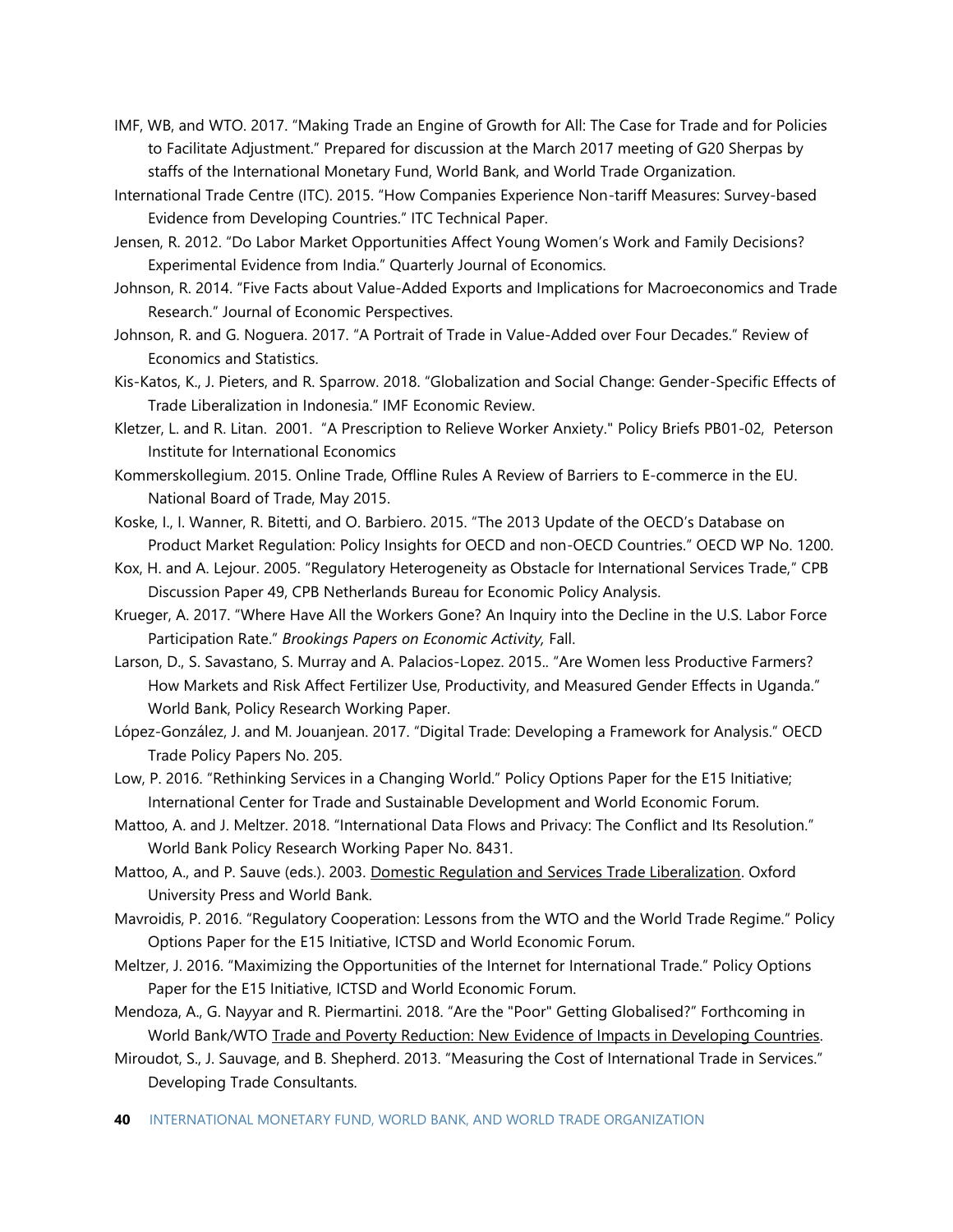- Monteiro, J. 2016. "Provisions on Small and Medium-sized Enterprises in Regional Trade Agreements." WTO Working Paper.
- Nordås, H. 2016. "Services Trade Restrictiveness Index (STRI): The Trade Effect of Regulatory Differences." OECD. Trade Policy Papers.
- OECD. 2018. "Agricultural Policy Monitoring and Evaluation 2018." OECD, Paris.
- OECD. 2017. "Enhancing the Contributions of SMEs in a Global and Digitalized Economy." Meeting of the OECD Council of Ministers, June 2017.
- OECD. 2013. "International Regulatory Co-operation: Addressing Global Challenges." OECD, Paris.
- Oster, E. and B. Steinberg. 2013. "Do IT Service Centers Promote School Enrollment? Evidence from India." Journal of Development Economics.
- Reyes, D. 2011. "International Harmonization of Product Standards and Firm Heterogeneity in International Trade." World Bank Policy Research Working Paper No. 5677.
- Shepherd, B. 2007. "Product Standards, Harmonization, and Trade: Evidence from the Extensive Margin." World Bank Policy Research Working Paper Series 4390.
- Spearot, A. 2016. "Unpacking the Long-Run Effects of Tariff Shocks: New Structural Implications from Firm Heterogeneity Models," American Economic Journal: Microeconomics.
- Sykes, A. 2017. "Regulatory Consistency Requirements in International Trade." Stanford Law School, Working Paper No. 502.
- UNCTAD. 2017. "World Investment Report 2017." United Nations Conference on Trade and Development.
- UNCTAD. 2015a. " World Investment Report 2015: Reforming International Investment Governance." United Nations Conference on Trade and Development.
- UNCTAD. 2015b. "Key Statistics and Trends in Trade Policy." United Nations Conference on Trade and Development.
- USITC. 2017. "Global Digital Trade I: Market Opportunities and Key Foreign Trade Restrictions." U.S. International Trade Commission. Publication 4716.
- USITC. 2014. "Digital Trade in the U.S. and Global Economies, Part 2," U.S. International Trade Commission. Publication 4485.
- Vidigal, G. 2017. "Why Is There So Little Litigation under Free Trade Agreements? Retaliation and Adjudication in International Dispute Settlement," Journal of International Economic Law.

Volpe Martincus, C., J. Carballo, and A. Graziano. 2015. "Customs." Journal of International Economics.

- World Bank. 2018. "E-Trade For Development: Opportunities, Challenges, and Policy Considerations for Developing Countries."
- World Bank. 2015. "Low-income Developing Countries and G-20 Trade and Investment Policy."
- World Bank and World Trade Organization. 2015. "The Role of Trade in Ending Poverty."
- World Trade Organization (WTO). 2017. "20 Years of the Information Technology Agreement. Boosting Trade, Innovation and Digital Connectivity."
- World Trade Organization (WTO). 2016a. "Advancing the Multilateral Trading System: Issues for Further Consideration." Discussion Paper for the G-20.
- World Trade Organization (WTO). 2016b. "World Trade Report 2016: Levelling the Trading Field for SMEs."
- World Trade Organization (WTO). 2015. "World Trade Report."
- World Trade Organization (WTO). 2011a. "World Trade Report."